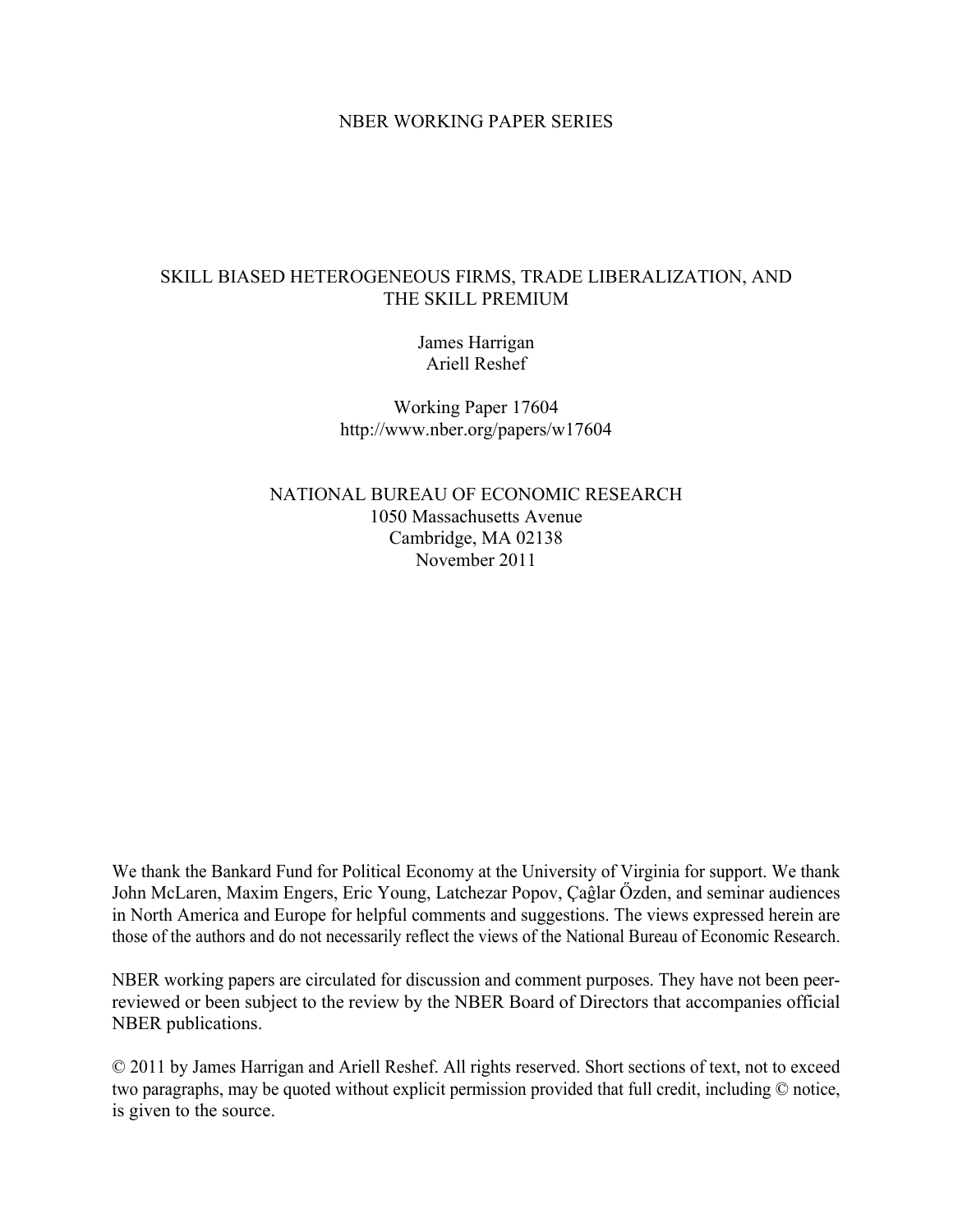Skill Biased Heterogeneous Firms, Trade Liberalization, and the Skill Premium James Harrigan and Ariell Reshef NBER Working Paper No. 17604 November 2011 JEL No. F1,F16,J3,J31

# **ABSTRACT**

We propose a theory that rising globalization and rising wage inequality are related because trade liberalization raises the demand for highly competitive skill-intensive firms. In our model, only the lowest-cost firms participate in the global economy exactly along the lines of Melitz (2003). In addition to differing in their productivity, firms in our model differ in their skill intensity. We model skill-biased technology as a correlation between skill intensity and technological acumen, and we estimate this correlation to be large using firm-level data from Chile in 1995. A fall in trade costs leads to both greater trade volumes and an increase in the relative demand for skill, as the lowest-cost/most-skilled firms expand to serve the export market while less skill-intensive non-exporters retrench in the face of increased import competition. This mechanism works regardless of factor endowment differences, so we provide an explanation for why globalization and wage inequality move together in both skill-abundant and skill-scarce countries. In our model countries are net exporters of the services of their abundant factor, but there are no Stolper-Samuelson effects because import competition affects all domestic firms equally.

James Harrigan Department of Economics University of Virginia P.O. Box 400182 Charlottesville, VA 22904-4182 and NBER harrigan@nber.org

Ariell Reshef University of Virginia Department of Economics P.O. Box 400182 Charlottesville, VA 22904-4182 ariellr@virginia.edu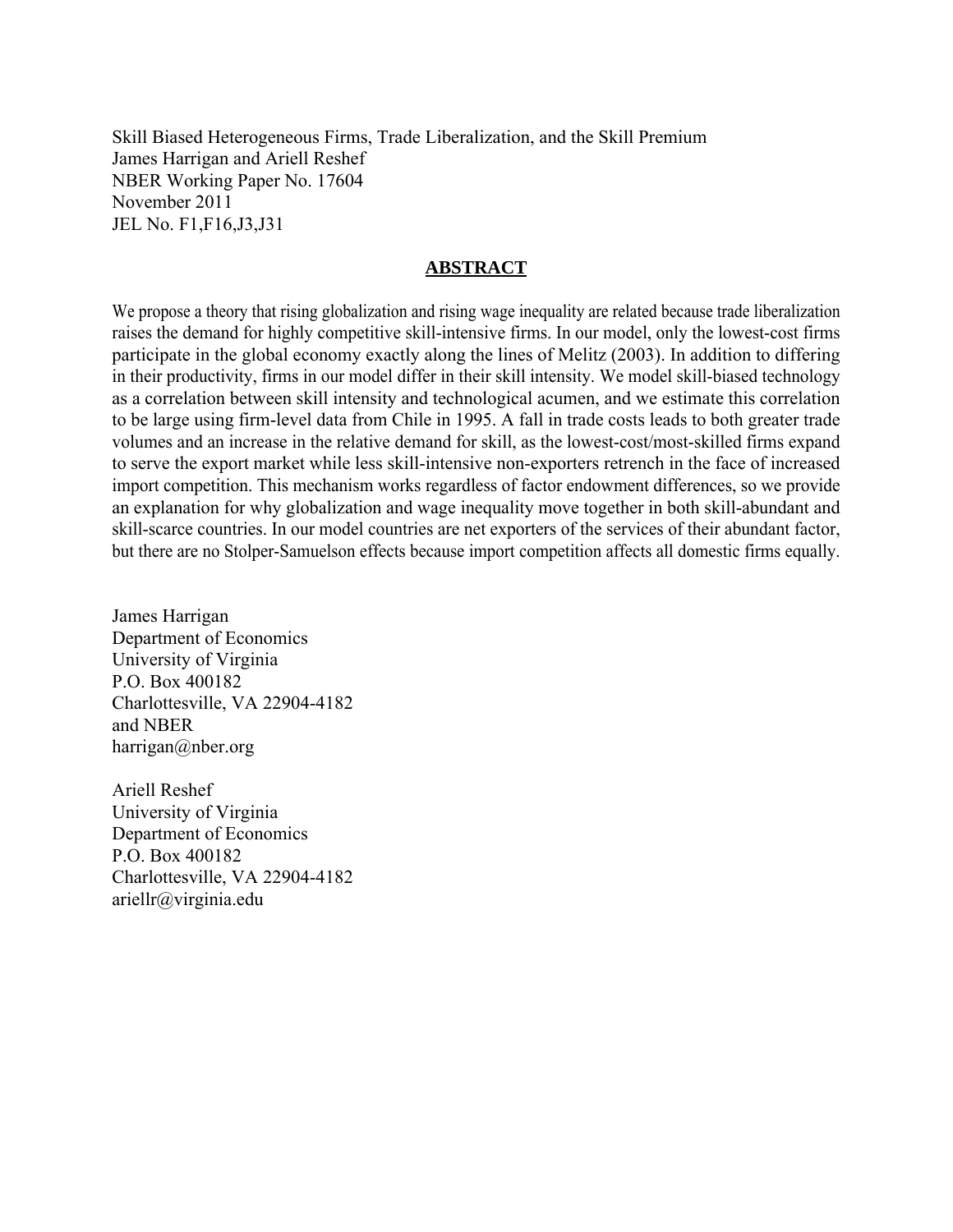# Skill biased heterogeneous firms, trade liberalization, and the skill premium

James Harrigan University of Virginia and NBER

and

Ariell Reshef University of Virginia

Version: November,  $2011<sup>1</sup>$ 

We propose a theory that rising globalization and rising wage inequality are related because trade liberalization raises the demand for highly competitive skill-intensive firms. In our model, only the lowest-cost firms participate in the global economy exactly along the lines of Melitz (2003). In addition to differing in their productivity, firms in our model differ in their skill intensity. We model skill-biased technology as a correlation between skill intensity and technological acumen, and we estimate this correlation to be large using firm-level data from Chile in 1995. A fall in trade costs leads to both greater trade volumes and an increase in the relative demand for skill, as the lowestcost/most-skilled Örms expand to serve the export market while less skill-intensive non-exporters retrench in the face of increased import competition. This mechanism works regardless of factor endowment differences, so we provide an explanation for why globalization and wage inequality move together in both skill-abundant and skill-scarce countries. In our model countries are net exporters of the services of their abundant factor, but there are no Stolper-Samuelson effects because import competition affects all domestic firms equally.

Key Words: skill premium, skill bias, trade liberalization, heterogeneous firms, Heckscher-Ohlin, Stolper-Samuelson.

Subject Classification: F1, F16, J3, J31.

#### 1. INTRODUCTION

Two of the most striking trends in the global economy since 1970 are globalization and increasing wage inequality. For example, in the United States, the premium that college graduates earn over high school graduates grew by 35 percentage points between 1971 and 2005 (Autor, Katz, and Kearney (2008)). Over the same period, the ratio of trade to GDP in the U.S. grew 15 percentage points.<sup>2</sup> Similar trends are apparent around the world, including in many developing countries (Goldberg and Pavcnik (2007)). This raises an important but difficult question for applied economics: has increased globalization contributed to growing wage inequality? More precisely, have reductions in the costs of cross-border transactions led to both greater globalization and increased wage inequality?

There is a large, fascinating, and inconclusive literature on this question. The primary alternative hypothesis is technological: skill-biased technological change, especially when embodied in information and communications technology investment, has led to an increased relative demand for more educated workers (see, for example, Autor, Levy, and Murnane (2003)). In this view, globalization is a sideshow, having only a small effect on the skill premium, at least in the United States.

In this paper we revisit this question using a novel approach. In our model, firms are heterogeneous in their productivity, and only the lowest-cost Örms participate in the global economy exactly along the

<sup>1</sup>Department of Economics, University of Virginia, Charlottesville, VA 22904, james.harrigan@virginia.edu, ariellr@virginia.edu. We thank the Bankard Fund for Political Economy at the University of Virginia for support. We thank John McLaren, Maxim Engers, Eric Young, Latchezar Popov, Çaĝlar Őzden, and seminar audiences in North America and Europe for helpful comments and suggestions.

<sup>2</sup>Our calculations, from United States National Accounts.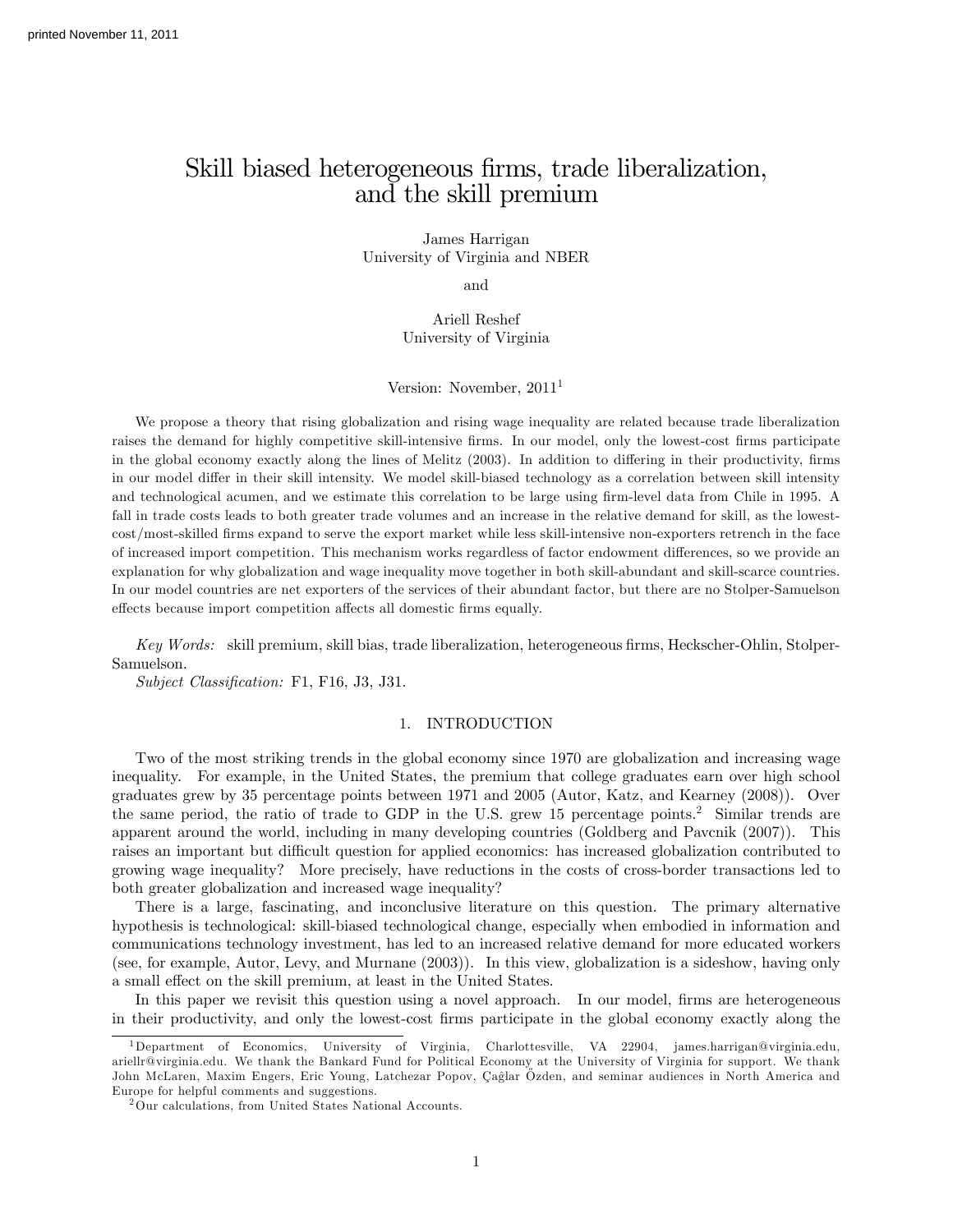lines of Melitz (2003). In addition to differing in their productivity, firms in our model differ in their skill intensity. We model skill-biased technology as a correlation between skill intensity and technological acumen, a specification strongly supported by both data and theory. There is a large body of work that indicates that throughout the 20th century newer and more efficient technologies have typically demanded more skilled (or better educated) workers; see Goldin and Katz (2008) and references therein. Acemoglu (2002) provides a theoretical framework to explain this phenomenon, as well as the acceleration in the bias in favor of skilled labor post 1979 in the U.S. New technologies are embodied in new goods, and Xiang (2005) shows that new goods have higher skill intensity.

Skill-biased technological heterogeneity implies that, on average, the most competitive firms are also the most skill-intensive. As a consequence, a fall in trade costs leads to both greater trade volumes and an increase in the relative demand for skill, as the lowest-cost/most-skilled firms expand to serve the export market while less skill-intensive non-exporters retrench in the face of increased import competition. Thus, trade liberalization leads directly to both greater trade volumes and an increase in the demand for skill. Crucially, as long as productivity and skill intensity are positively correlated around the world, this mechanism works regardless of factor endowment differences. Thus, we provide an explanation for why globalization and wage inequality move together in both skill-abundant and skill-scarce countries.

Some other models also predict that trade liberalization may increase the skill premium globally, including Feenstra and Hanson (1985), Acemoglu (2003), Zhu and Trefler (2005), and Burstein and Vogel (2010). What is new in our model is the interaction between skill intensity and firm heterogeneity. This means that our model is consistent with the evidence on firm-level heterogeneity and exporting (see Bernard, Jensen, Redding, and Schott (2007) for a lucid discussion of this evidence).

In our numerical analysis, we calibrate the model to firm-level data from a small open economy, Chile in 1995. Using the calibrated model, we show how multilateral trade liberalization raises average productivity and real GDP, and also increases the skill premium in both skill-abundant and skill-scarce countries.

Our paper builds on a large theoretical and empirical literature in international trade and labor economics. Two recent papers are most closely related to ours. Bernard, Redding, and Schott (2007) connect the Melitz model to the classic  $2 \times 2 \times 2$  Heckscher-Ohlin-Samuelson model, and thereby integrate factor endowment differences with firm-level productivity and factor intensity differences. The model of Bernard, Redding, and Schott (2007) delivers a Stolper-Samuelson-like theorem, and as such does not predict that relative factor prices will move in the same direction in both trading countries. Burstein and Vogel (2010) work in a perfect competition framework that has no role for firm heterogeneity, but their elegant treatment of skill-biased technology and its interaction with factor proportions offers an explanation for the rising skill premium in North and South that is similar to our explanation.

Models in the Heckscher-Ohlin tradition connect preferences to production technology, in the sense that the elasticity of substitution in demand is greater within goods of the same factor intensity. For example, in the canonical  $2 \times 2 \times 2$  model, goods with the same factor intensity are homogeneous and therefore have an infinite elasticity of substitution across "varieties". We depart from this tradition, instead treating goods symmetrically in demand, so that the elasticity of substitution in demand is independent of the skill intensity of goods' production. This is an intuitive assumption (why should preferences and production technology be related a priori?) which has striking implications. In particular, it implies that changes in import competition affect all import-competing firms symmetrically. This contrasts with the Stolper-Samuelson mechanism that is a feature of all Heckscher-Ohlin models, where the factor content of imports changes relative demands for import competing goods. In our model the connection between trade liberalization and factor prices operates through an entirely different channel.

Our model treats each firm's production technology as fixed, with the factor market effects of trade liberalization due to a composition effect: high-skill firms gain market share globally at the expense of less skill-intensive firms. A complementary mechanism, which is not incorporated in our model, is that highly productive Örms increase their skill intensity when faced with new export opportunities. This channel has been studied in a partial equilibrium framework by Bustos (2011), who finds that Argentinian exporters invested in skill-upgrading in response to liberalized trade with Brazil, with liberalization leading to about a two percentage point increase in the skill share for big relative to small firms.<sup>3</sup> Verhoogen (2008) finds that peso devaluation raised within-plant wage inequality in Mexican manufacturing, and that this effect

<sup>&</sup>lt;sup>3</sup>We refer here to the author's discussion in the first paragraph of section 4.2.2 of Bustos (2011).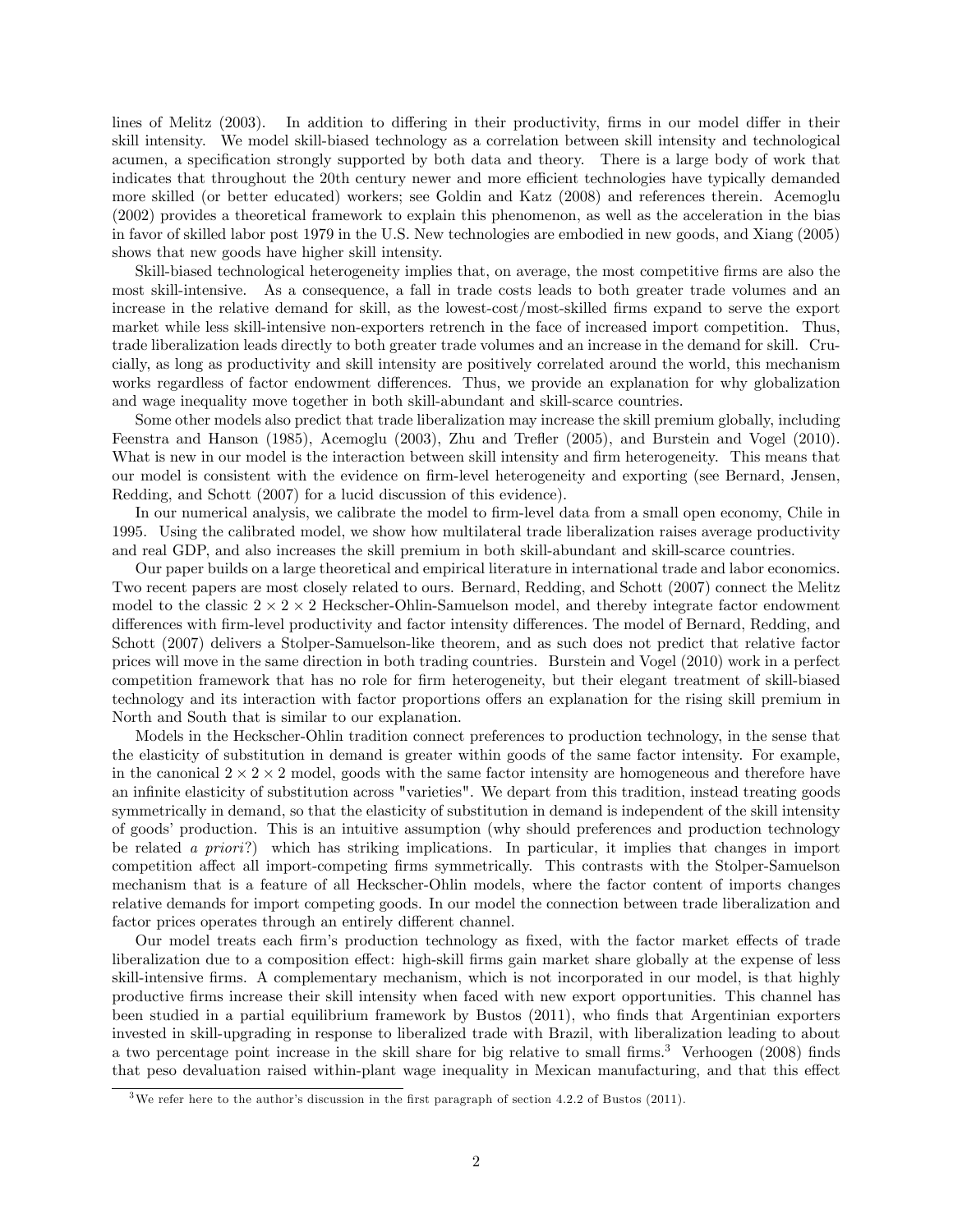was stronger for initially more productive firms. Verhoogen (2008) plausibly interprets this result as support for within-plant quality and skill upgrading. A closely related general equilibrium theory of exporters endogenously adopting more skilled technologies is developed by Yeaple (2005).

However, other empirical studies have failed to find large effects of trade liberalization on firm-level or plant-level skill upgrading. In their ináuential early work, Bernard and Jensen (1997) and Bernard and Jensen (1999) find that the export-related skill-upgrading of U.S. manufacturing was predominantly due to employment shifts that favor skill-intensive plants, rather than differentially rapid skill-upgrading by exporters. Similarly, Trefler (2004) finds that more skilled Canadian manufacturing plants expanded their relative employment shares after trade liberalization with the United States, but did not engage in skill upgrading. We show below that more skilled Chilean manufacturing plants are more likely to be exporters, but their skill intensity is not affected by the export decision. This empirical evidence for the United States, Canada, and Chile is consistent with the mechanism in our model. Incorporating the partial equilibrium theoretical insights of Bustos (2011) and Verhoogen (2008) into our general equilibrium framework would render our model intractable, so we focus exclusively in what follows on between-firm rather than within-firm effects of trade liberalization on relative skill demand.

#### 2. THEORY

In the Melitz model, there is one factor of production, and firms are identical up to a Hicks neutral productivity parameter  $\varphi$  that shifts marginal cost. In an important paper, Bernard, Redding, and Schott (2007) combine the Melitz model with the classic  $2 \times 2 \times 2$  Heckscher-Ohlin-Samuelson model, which yields rich interactions between firm heterogeneity and factor proportions differences across sectors and countries. Our model takes a different approach to combining firm heterogeneity with factor proportions differences: we assume that firms differ continuously in two dimensions, productivity and skill intensity. We also depart from the assumption, common to the entire Heckscher-Ohlin tradition in trade theory, that the elasticity of substitution in demand is higher between varieties produced with a common factor intensity than it is between goods produced with different factor intensities. Instead, we assume that the elasticity of substitution between all goods is the same. This implies that there are no Stolper-Samuelson effects because import competition affects all domestic firms equally.

In this section, we first develop the basic structure of our model, and then analyze equilibrium in two cases. The first case considers trade between two identical countries, and the second introduces differences in aggregate factor endowment across countries.

#### 2.1. Skill biased heterogeneous firms

As in Melitz (2003), firms in our model must incur a sunk cost before discovering their variable cost function. Production requires both skilled and unskilled labor, which are paid s and w respectively. We assume that variable cost functions are Cobb-Douglas and differ in two dimensions, the skill share in marginal cost  $\alpha$  and productivity in marginal cost  $\varphi$ ,

$$
c_v(\alpha, \varphi, s, w) = s^{\alpha} w^{1-\alpha} \varphi^{-1} . \tag{1}
$$

Applying Shepard's Lemma, it follows that skilled labor demand in variable cost per unit output is

$$
h_v\left(\alpha,\varphi,\frac{s}{w}\right) = \alpha \left(\frac{s}{w}\right)^{\alpha-1} \varphi^{-1} . \tag{2}
$$

Similarly, unskilled labor demand in variable cost per unit output is

$$
l_v\left(\alpha,\varphi,\frac{s}{w}\right) = (1-\alpha)\left(\frac{s}{w}\right)^{\alpha}\varphi^{-1}.
$$
\n(3)

:

Because  $\varphi$  is a Hicks-neutral productivity shifter, factor intensity in variable cost does not depend on productivity,

$$
\frac{h}{l}\left(\alpha, \frac{s}{w}\right) = \frac{\alpha}{1-\alpha}\left(\frac{w}{s}\right)
$$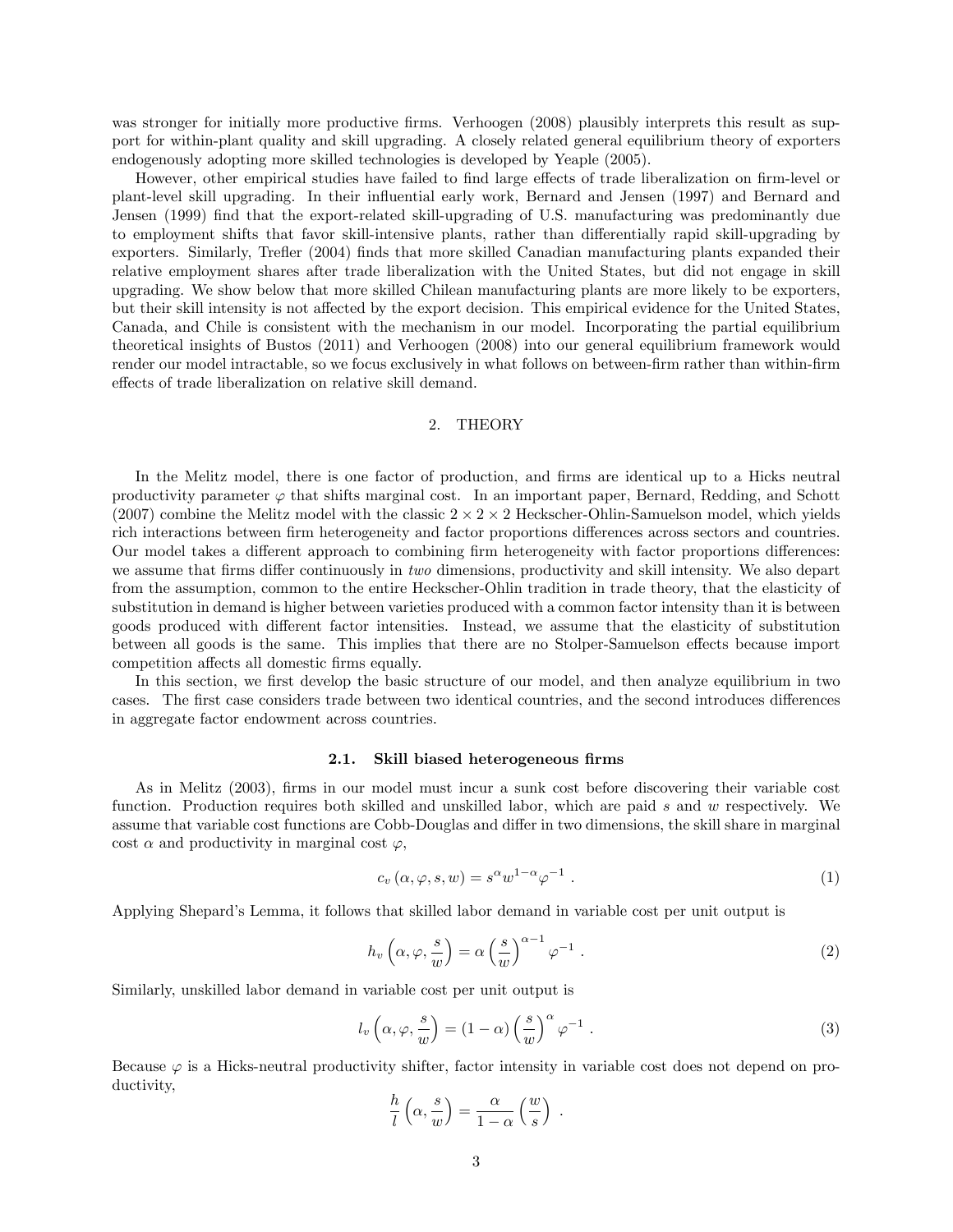Inverse marginal cost, which we will refer to as "competitiveness" is

$$
\phi\left(\alpha,\varphi,s,w\right) = \frac{\varphi}{s^{\alpha}w^{1-\alpha}}\ .\tag{4}
$$

The technology parameters  $\alpha$  and  $\varphi$  are drawn simultaneously from a joint distribution function  $G(\alpha, \varphi)$ . As will be seen below, firms that have the same value of  $\phi$  but differ in  $\alpha$  will be alike in almost every respect (revenue, proÖtability, export status, etc.) except for their factor demands. Thus, while in Melitz (2003) and Bernard, Redding, and Schott (2007) firms within an industry are indexed only by their productivity  $\varphi$ , in our model the relevant index will in most settings be competitiveness  $\phi$ <sup>4</sup>

There are three fixed cost activities in our model: entry, production for domestic sale, and exporting. While factor intensity in variable costs differ across firms in our model, we assume that factor intensity in fixed costs are common across firms. The fixed cost functions are

$$
c_{f_e}(s, w) = \omega(s, w) f_e \tag{5}
$$

$$
c_f(s, w) = \omega(s, w) f \tag{6}
$$

$$
c_{f_x}(s, w) = \omega(s, w) f_x , \qquad (7)
$$

where  $f_e$ , f, and  $f_x$  denote fixed costs associated with entry, domestic production, and exporting respectively. The factor cost term  $\omega(s, w)$  is the same for all firms and fixed cost activities. Furthermore, we assume that the factor intensity of fixed costs is constant, and equal to the economy's overall factor abundance,

$$
\omega(s, w) = \beta s + (1 - \beta) w \tag{8}
$$

$$
\frac{\beta}{1-\beta} = \frac{H}{L} \,,\tag{9}
$$

where  $H$  and  $L$  are the economy's inelastic aggregate supplies of skilled and unskilled workers respectively. An implication of (8) is that the average wage in fixed cost activities is the economy's average wage. Because we want to restrict the heterogeneity of firms to differences in their variable costs, we assume that  $\alpha$  and  $\varphi$  do not affect productivity in fixed costs. As will be seen below, the fixed factor proportions assumption neutralizes the effect of variations in entry on aggregate relative factor demands.

#### 2.2. Demand

Consumer preferences are given by a standard symmetric CES utility function with elasticity of substitution  $\sigma > 1$ . The assumed market structure is monopolistic competition. As is well-known for this setup, firms charge a price p which is a constant markup over marginal cost. Marginal cost is  $\phi^{-1}$  for sales in the domestic market d and  $\tau/\phi$  for sales in the export market x, where  $\tau > 1$  is the usual iceberg transport cost factor, so

$$
p_d(\phi) = \frac{1}{\rho \phi} \tag{10}
$$

$$
p_x(\phi) = \frac{\tau}{\rho \phi} \tag{11}
$$

where  $\rho = \frac{\sigma - 1}{\sigma} \in (0, 1)$ .

Our assumptions on demand imply that consumer preferences over goods have no connection to the factor intensity of goods' production. This is a natural specification, since preferences and production techniques are logically separate concepts, and there is no particular empirical reason to think that they are linked. However, this assumption is in sharp contrast to the Heckscher-Ohlin tradition in trade theory. In the canonical  $2 \times 2 \times 2$ model, the two homogeneous goods differ in their factor intensity, there is a finite elasticity of substitution between the goods, and an infinite elasticity of substitution across "varieties" within goods. In their integration of monopolistic competition into the  $2 \times 2 \times 2$  model, Helpman and Krugman (1985) maintain

<sup>&</sup>lt;sup>4</sup>In the Greek alphabet, the symbols  $\phi$  and  $\varphi$  are simply different representations of the same letter, pronounced "phi". The reader may find it useful to mentally pronounce the symbol  $\phi$  as "phi", and the symbol  $\varphi$  as "var-phi".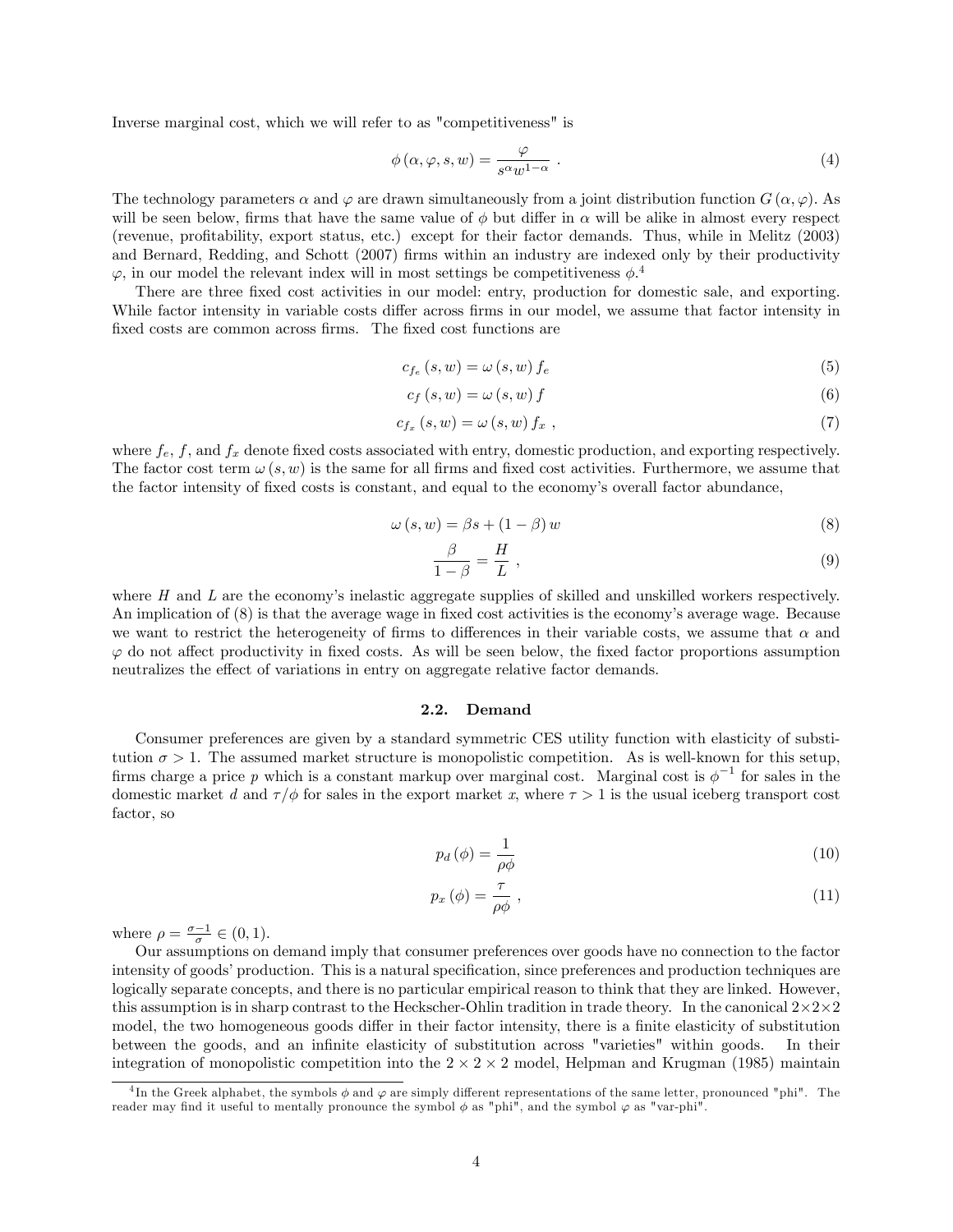this ranking of elasticities of substitution in less extreme form: there is a finite elasticity of substitution  $\sigma > 1$  across varieties produced with a given factor intensity, and a smaller elasticity of substitution across varieties produced with different factor intensities. The same assumptions on preferences are made by Bernard, Redding, and Schott (2007) and Burstein and Vogel (2010). Like our model, the model of Romalis (2004) features monopolistic competition and Cobb-Douglas production where the factor cost shares vary continuously. Following Dornbusch, Fischer, and Samuelson (1980), Romalis identifies goods with their factor intensity, and assumes that the elasticity of substitution across goods is one while the elasticity across varieties within goods is greater than one. As will become clear in what follows, our decision to break with this Heckscher-Ohlin tradition and sever the link between preferences and production technology has major implications for how factor markets respond to trade liberalization.

#### 2.3. Equilibrium with identical countries

In this section, we consider trade between two countries that are identical in every way, including their factor endowments H and L and the distribution  $G(\alpha, \varphi)$  from which entering firms draw their technology<sup>5</sup>. Generalizing our analysis to more than two symmetric countries is trivial. Entering firms must pay a fixed cost  $\omega(s, w) f_e$  to learn their technology, a fixed cost  $\omega(s, w) f$  if they wish to sell in the domestic market, and a fixed cost  $\omega(s, w) f_x$  if they wish to export. Much of this section is based very closely on Melitz (2003), so we move quickly.

#### 2.3.1. Firm behavior

With monopolistic competition and CES preferences, firm-level demand depends on aggregate nominal income R and the aggregate price index P. Since prices depend only on each firm's competitiveness  $\phi$ , revenue and sales will differ across two firms if and only if they differ in  $\phi$ . Standard computations show that the associated sales revenue r and profits  $\pi$  from domestic sales d and exporting x are

$$
r_d(\phi) = R(\rho P)^{\sigma - 1} \phi^{\sigma - 1}
$$
\n(12)

$$
r_x(\phi) = \tau^{1-\sigma} r_d(\phi) \tag{13}
$$

$$
\pi_d(\phi) = \frac{r_d(\phi)}{\sigma} - \omega(s, w) f \tag{14}
$$

$$
\pi_x(\phi) = \frac{r_x(\phi)}{\sigma} - \omega(s, w) f_x \,. \tag{15}
$$

Note that we have defined  $\pi_x (\phi)$  as the profit from exporting only. If a firm sells in both export and domestic markets, then its aggregate profits will be  $\pi_d (\phi) + \pi_x (\phi)$ .

Firms will sell in a market only if profits from doing so are non-negative. Thus, equations (14) and (15) implicitly define the minimum levels of  $\phi$  for which firms will choose to sell at home and abroad,

$$
r_d(\phi^*) = \sigma\omega(s, w) f \tag{16}
$$

$$
r_x \left( \phi_x^* \right) = \sigma \omega \left( s, w \right) f_x \tag{17}
$$

Dividing (17) by (16) and substituting using (12) and (13) implies

$$
\phi_x^* = \phi^* \tau \left(\frac{f_x}{f}\right)^{\frac{1}{\sigma - 1}}.
$$
\n(18)

As long as  $\tau(f_x/f)^{\frac{1}{\sigma-1}} > 1$ , then  $\phi_x^* > \phi^*$ . This implies that all exporting firms will also sell domestically and the highest cost surviving firms will not export. We will maintain this realistic parameter restriction in all of what follows.

The cutoffs  $\phi^*$  and  $\phi_x^*$  define regions in the  $(\alpha, \varphi)$  space,

$$
D(\phi^*, s, w) = \left\{ (\alpha, \varphi) \in [0, 1] \times \mathbb{R}^1_+ : \phi^* \le \frac{\varphi}{s^{\alpha} w^{1-\alpha}} \right\}
$$
(19)

<sup>&</sup>lt;sup>5</sup>We assume that  $G(\alpha, \varphi)$  is twice continuously differentiable over its support  $[0,1] \times \mathbb{R}^1_+$ .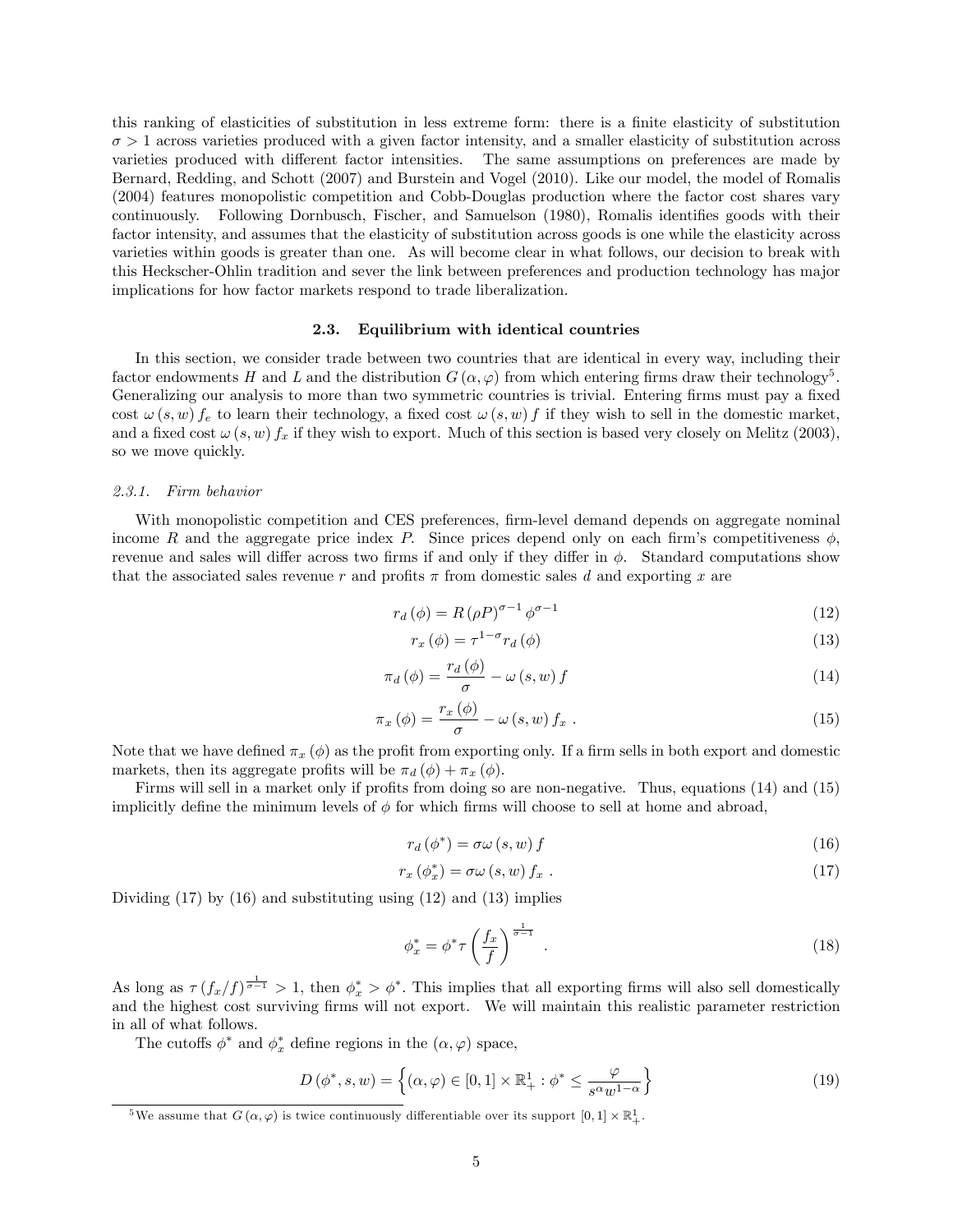$$
X(\phi_x^*, s, w) = \left\{ (\alpha, \varphi) \in [0, 1] \times \mathbb{R}_+^1 : \phi_x^* \le \frac{\varphi}{s^{\alpha} w^{1-\alpha}} \right\} . \tag{20}
$$

All firms with  $(\alpha, \varphi) \in D$  are active in equilibrium while firms with  $(\alpha, \varphi) \in X$  are also exporters, where  $X \subset D$ . These regions are illustrated in Figure 1. After paying the entry fixed cost and before discovering its' technology, the *ex ante* probability that a potential firm is active and/or an exporter is the probability that it draws a technology  $(\alpha, \varphi)$  in D or X respectively,

$$
\chi_d = \Pr\left[ (\alpha, \varphi) \in D \right] = \iint_{(\alpha, \varphi) \in D} g(\alpha, \varphi) d\alpha d\varphi \tag{21}
$$

$$
\chi_x = \Pr\left[ (\alpha, \varphi) \in X \right] = \iint_{(\alpha, \varphi) \in X} g(\alpha, \varphi) \, d\alpha d\varphi , \tag{22}
$$

where  $g(\alpha, \varphi) = \partial^2 G/\partial \alpha \partial \varphi$  is the joint density associated with  $G(\alpha, \varphi)$ . Conditional on selling domestically, the probability of being an exporter is  $\chi = \chi_x/\chi_d < 1$ .

#### 2.3.2. Free entry

There is an unbounded mass of risk-neutral potential entrants. Free entry implies that in equilibrium the expected value of entry is equal to the fixed entry cost. To develop this free entry condition, we follow Bernard, Redding, and Schott (2007), who simplify the treatment of free entry in Melitz (2003).

The weighted average competitiveness of all active firms and exporters respectively are

$$
\tilde{\phi}(\phi^*) = \left[ \chi_d^{-1} \iint\limits_{(\alpha,\varphi)\in D} \phi(\alpha,\varphi)^{\sigma-1} g(\alpha,\varphi) d\alpha d\varphi \right]^{\frac{1}{\sigma-1}}
$$
\n(23)

$$
\tilde{\phi}_{x}(\phi_{x}^{*}) = \left[ \chi_{x}^{-1} \iint\limits_{(\alpha,\varphi)\in X} \phi(\alpha,\varphi)^{\sigma-1} g(\alpha,\varphi) d\alpha d\varphi \right]^{\frac{1}{\sigma-1}}.
$$
\n(24)

The average firm will make variable profits  $\pi_d(\phi)$ , while the average exporter will make additional variable profits  $\pi_x(\tilde{\phi}_x)$ . Thus, the expected profit conditional on entry is

$$
\bar{\pi} = \pi_d(\tilde{\phi}) + \chi \pi_x(\tilde{\phi}_x) \tag{25}
$$

The average entrant will earn  $\bar{\pi}$  until death, which arrives at rate  $\delta$ . With no discounting, the expected value of entry is then  $\chi_d\bar{\pi}/\delta$ , so the free entry condition is

$$
\frac{\bar{\pi}}{\delta} \chi_d = \omega \left( s, w \right) f_e \tag{26}
$$

Using the cutoff conditions (16) and (17) together with the fact that  $r_d(\phi') = r_d(\phi) (\phi'/\phi)^{\sigma-1}$  and the definitions of profit, the free entry condition  $(26)$  can be rewritten as

$$
f\int\int\int\int\left(\left(\frac{\phi\left(\alpha,\varphi\right)}{\phi^*}\right)^{\sigma-1} - 1\right]g\left(\alpha,\varphi\right)d\alpha d\varphi +
$$
  

$$
f_x\int\int\int\int\left(\left(\frac{\phi\left(\alpha,\varphi\right)}{\phi_x^*}\right)^{\sigma-1} - 1\right]g\left(\alpha,\varphi\right)d\alpha d\varphi = \delta f_e.
$$
 (27)

Although the factor cost terms  $\omega(s, w)$  associated with the fixed costs do not appear in (27), factor prices do enter the equation because they help determine the boundaries of the sets  $D$  and  $X$ . Thus, unlike Bernard, Redding, and Schott (2007), it is necessary to solve for factor prices jointly with the cutoff  $\phi^*$ .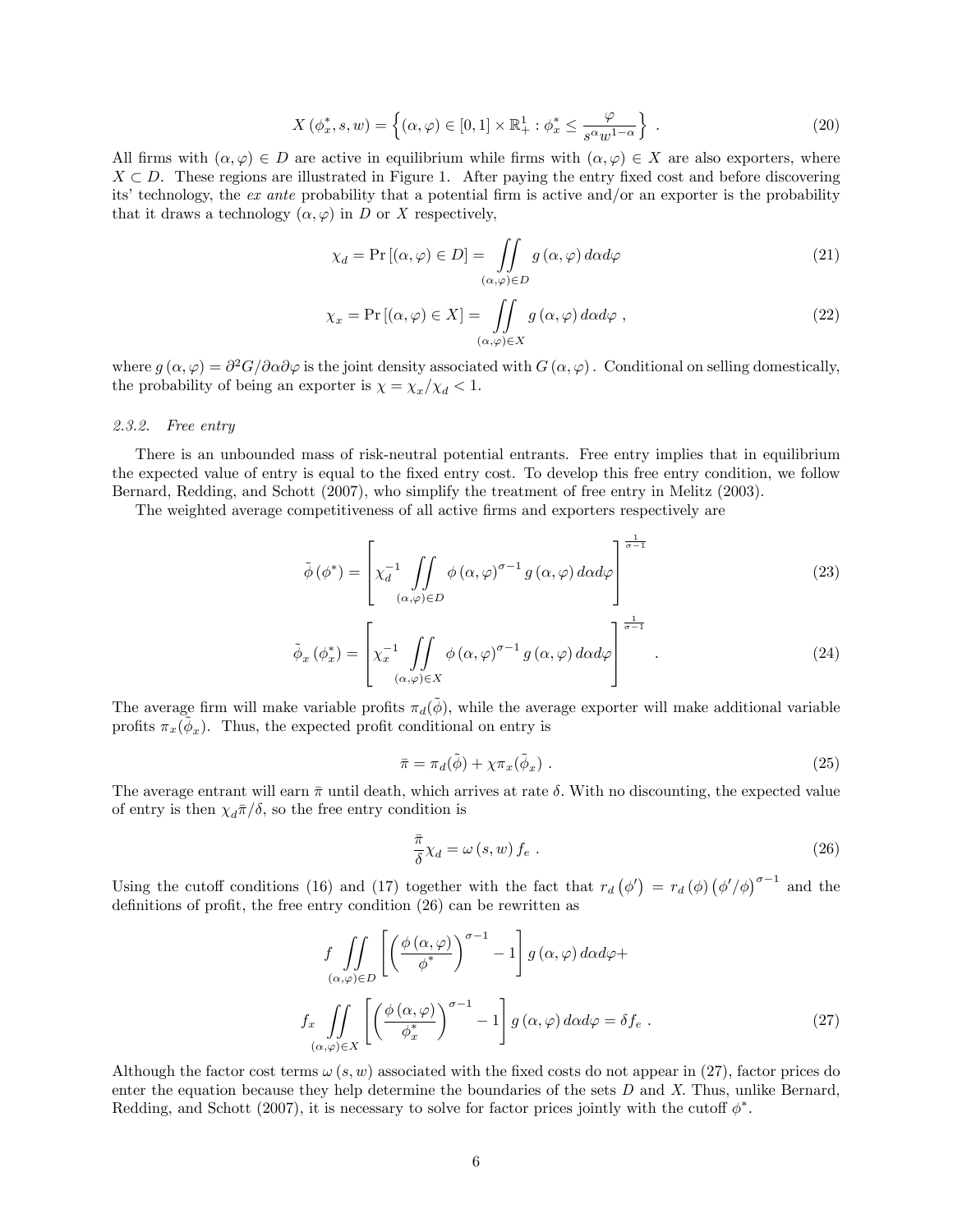#### 2.3.3. Labor Market Equilibrium

The labor market equilibrium conditions in our model are quite different from the corresponding conditions in Melitz (2003) and Bernard, Redding, and Schott (2007). The reason is that in our model, each firm's demand for skilled and unskilled labor depends on its technology draw  $(\alpha, \varphi)$  as well as factor prices. In particular, two firms that have the same level of  $\phi$ , and thus the same prices, revenues, etc. may have different demands for labor.

From the expressions for inverse marginal cost, prices and revenue (equations 4, 10, 11, 12, and 13), we obtain total output for domestic sale and for export,

$$
q_d\left(\alpha,\varphi\right) = R\left(P\right)^{\sigma-1}\left(\frac{\rho\varphi}{s^{\alpha}w^{1-\alpha}}\right)^{\sigma}
$$
\n(28)

$$
q_x(\alpha,\varphi) = \tau^{1-\sigma} q_d(\alpha,\varphi) \tag{29}
$$

Using  $(2)$  and  $(3)$  with  $(28)$  and  $(29)$ , we can express each firm's demand for skilled and unskilled labor in variable cost. Labor demand per firm for domestic sales is,  $\forall (\alpha, \varphi) \in D$ ,

$$
H_{dv}(\alpha, \varphi, s, w) = \rho^{\sigma} R P^{\sigma-1} \alpha s^{(1-\sigma)\alpha-1} w^{(1-\sigma)(1-\alpha)} \varphi^{\sigma-1}
$$
  

$$
= \rho^{\sigma} R P^{\sigma-1} \times \tilde{H}_{dv}(\alpha, \varphi, s, w)
$$
 (30)

$$
L_{dv}(\alpha, \varphi, s, w) = \rho^{\sigma} R P^{\sigma - 1} (1 - \alpha) s^{(1 - \sigma)\alpha} w^{\sigma(\alpha - 1) - \alpha} \varphi^{\sigma - 1}
$$
  
= 
$$
\rho^{\sigma} R P^{\sigma - 1} \times \tilde{L}_{dv} (\alpha, \varphi, s, w) .
$$
 (31)

We have written labor demand per firm as the product of two terms, one which depends on the aggregates  $RP^{\sigma-1}$  and one which depends on the firms technology  $(\alpha, \varphi)$ . Labor demand per firm for export sales is,  $\forall (\alpha, \varphi) \in X$ , a fraction  $\tau^{1-\sigma}$  of domestic sales,

$$
H_{xv}(\alpha, \varphi, s, w) = \tau^{1-\sigma} H_{dv}(\alpha, \varphi, s, w)
$$
\n(32)

$$
L_{xv}(\alpha, \varphi, s, w) = \tau^{1-\sigma} L_{dv}(\alpha, \varphi, s, w) . \tag{33}
$$

Total labor demand for exporters is the sum of labor used for domestic and export sales.

The mass of firms in the economy in equilibrium is M, and the mass of exporters is  $M_x = \chi M$ . To compute aggregate labor demand in variable cost we integrate over the per-firm labor demands for all active firms, and multiply by the mass of firms.<sup>6</sup> This gives aggregate labor demand

$$
H_v(s, w, \phi^*) = \chi_d^{-1} M \rho^{\sigma} R P^{\sigma - 1} \times
$$
  

$$
\left[ \iint_{(\alpha, \varphi) \in D} \tilde{H}_{dv} g(\alpha, \varphi) d\alpha d\varphi + \tau^{1 - \sigma} \iint_{(\alpha, \varphi) \in X} \tilde{H}_{dv} g(\alpha, \varphi) d\alpha d\varphi \right]
$$

$$
L_v(s, w, \phi^*) = \chi_d^{-1} M \rho^{\sigma} R P^{\sigma - 1} \times
$$
  

$$
\left[ \iint_{(\alpha, \varphi) \in D} \tilde{L}_{dv} g(\alpha, \varphi) d\alpha d\varphi + \tau^{1 - \sigma} \iint_{(\alpha, \varphi) \in X} \tilde{L}_{dv} g(\alpha, \varphi) d\alpha d\varphi \right].
$$
 (35)

Dividing (34) by (35) gives aggregate relative skill demand in variable cost,

$$
\frac{H_v(s, w, \phi^*)}{L_v(s, w, \phi^*)} = \frac{\iint\limits_{(\alpha, \varphi) \in D} \tilde{H}_{dv} g(\alpha, \varphi) d\alpha d\varphi + \tau^{1-\sigma} \iint\limits_{(\alpha, \varphi) \in X} \tilde{H}_{dv} g(\alpha, \varphi) d\alpha d\varphi}{\iint\limits_{(\alpha, \varphi) \in D} \tilde{L}_{dv} g(\alpha, \varphi) d\alpha d\varphi + \tau^{1-\sigma} \iint\limits_{(\alpha, \varphi) \in X} \tilde{L}_{dv} g(\alpha, \varphi) d\alpha d\varphi}.
$$
\n(36)

<sup>&</sup>lt;sup>6</sup>The densities for domestic and exporting firms equal  $g(\alpha, \varphi)$  divided by the probablities  $\chi_d$  and  $\chi_x$  respectively.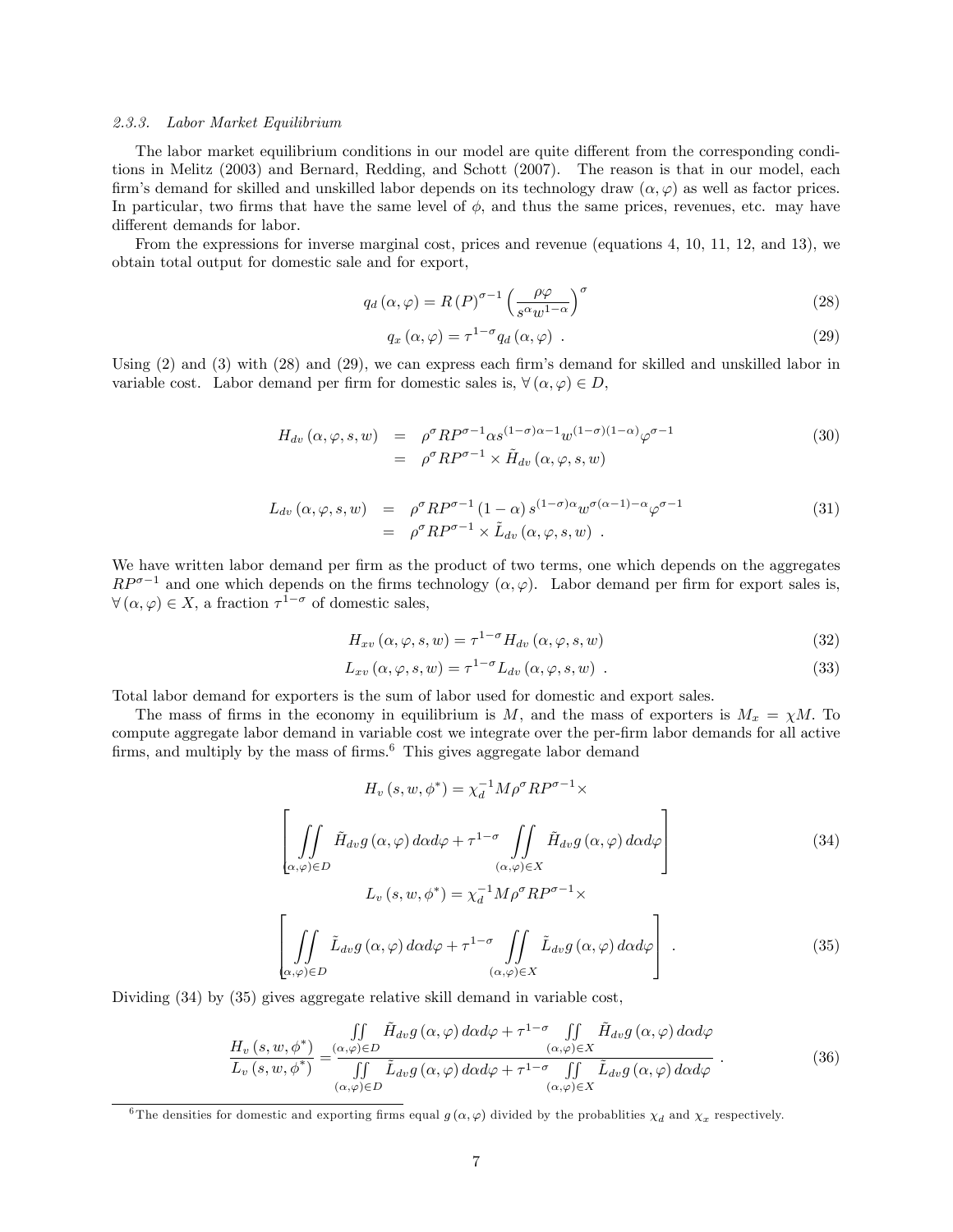Next we develop aggregate labor demand in fixed cost activities. Let the number of prospective new firms at each moment be  $M_e$ , of whom a fraction  $\chi_d$  will produce after discovering their technology. In steady state equilibrium, the number of new firms per unit time equals the number of dying firms,  $\chi_d M_e = \delta M$ . Thus for each active firm, there are  $\delta/\chi_d$  entrants, of whom a fraction  $\chi$  are also exporters. Using (5), (6), and  $(7)$  gives total fixed costs per active firm<sup>7</sup>

$$
[\beta s + (1 - \beta) w] \left[ \frac{\delta f_e}{\chi_d} + f + \chi f_x \right] \ . \tag{37}
$$

By Shepard's lemma, skilled and unskilled labor demand in fixed cost activities are

$$
H_f = M\beta \left[ \frac{\delta f_e}{\chi_d} + f + \chi f_x \right] \tag{38}
$$

$$
L_f = M\left(1 - \beta\right) \left[\frac{\delta f_e}{\chi_d} + f + \chi f_x\right] \tag{39}
$$

Dividing  $(38)$  by  $(39)$  gives aggregate relative skill demand in fixed cost activities as

$$
\frac{H_f}{L_f} = \frac{\beta}{1 - \beta} \tag{40}
$$

By our parameterization of  $\beta$  in (9), it immediately follows that  $H_f/L_f = H/L$ . Thus variations in the level of fixed cost activities do not affect the aggregate relative skill supply available for variable cost production. This allows us to state the relative labor market clearing condition using (36) as

$$
\frac{H_v(s, w, \phi^*)}{L_v(s, w, \phi^*)} = \frac{H}{L} \tag{41}
$$

At this point we choose the unskilled wage w as our numeraire,  $w = 1$ , so s is the skill premium.<sup>8</sup> The relative labor market clearing condition (41) and the free entry condition (27) constitute a two equation system in two endogenous variables, s and  $\phi^*$ . As will be seen in the next section, all the rest of the endogenous variables in the model are functions of  $\phi^*$  and s, so equations (27) and (41) are the key equations for solving the symmetric country version of our model.

#### 2.3.4. Aggregation and equilibrium

To close the model we need to determine the aggregates  $M$ ,  $R$  and  $P$ . Although  $w$  is our numeraire, we continue to write it out explicitly in what follows for clarity and to prepare for the analysis of the model with factor endowment differences in the next section.

As in Melitz (2003), the free entry condition implies that profits equal the expenditure on fixed costs, which in turn is paid to labor. Thus all revenue goes to labor, so

$$
R = sH + wL \tag{42}
$$

Revenue of the average firm is related to the profit of the average firm by  $\bar{\pi} = \bar{r}/\sigma - \omega(s, w)(f + \chi f)$ . Substituting from the free entry condition (26) gives

$$
\bar{r} = \sigma\omega\left(s, w\right)\left(f + \chi f + \frac{\delta f_e}{\chi_d}\right) \tag{43}
$$

This allows us to determine the mass of  $\text{firms}$ ,<sup>9</sup>

$$
M = \frac{R}{\bar{r}} = \frac{H + L}{\sigma \left( f + \chi f_x + \frac{\delta f_e}{\chi_d} \right)} \,. \tag{44}
$$

<sup>&</sup>lt;sup>7</sup> See Baldwin (2005) for more on this treatment of fixed costs in the Melitz model.

 $8$ To ensure that  $s \geq 1$ , we assume that skilled workers can work as unskilled workers if they choose, but not vice versa. <sup>9</sup>Here we use  $\omega(s, w) = \frac{sH + wL}{H + L}$  to simplify.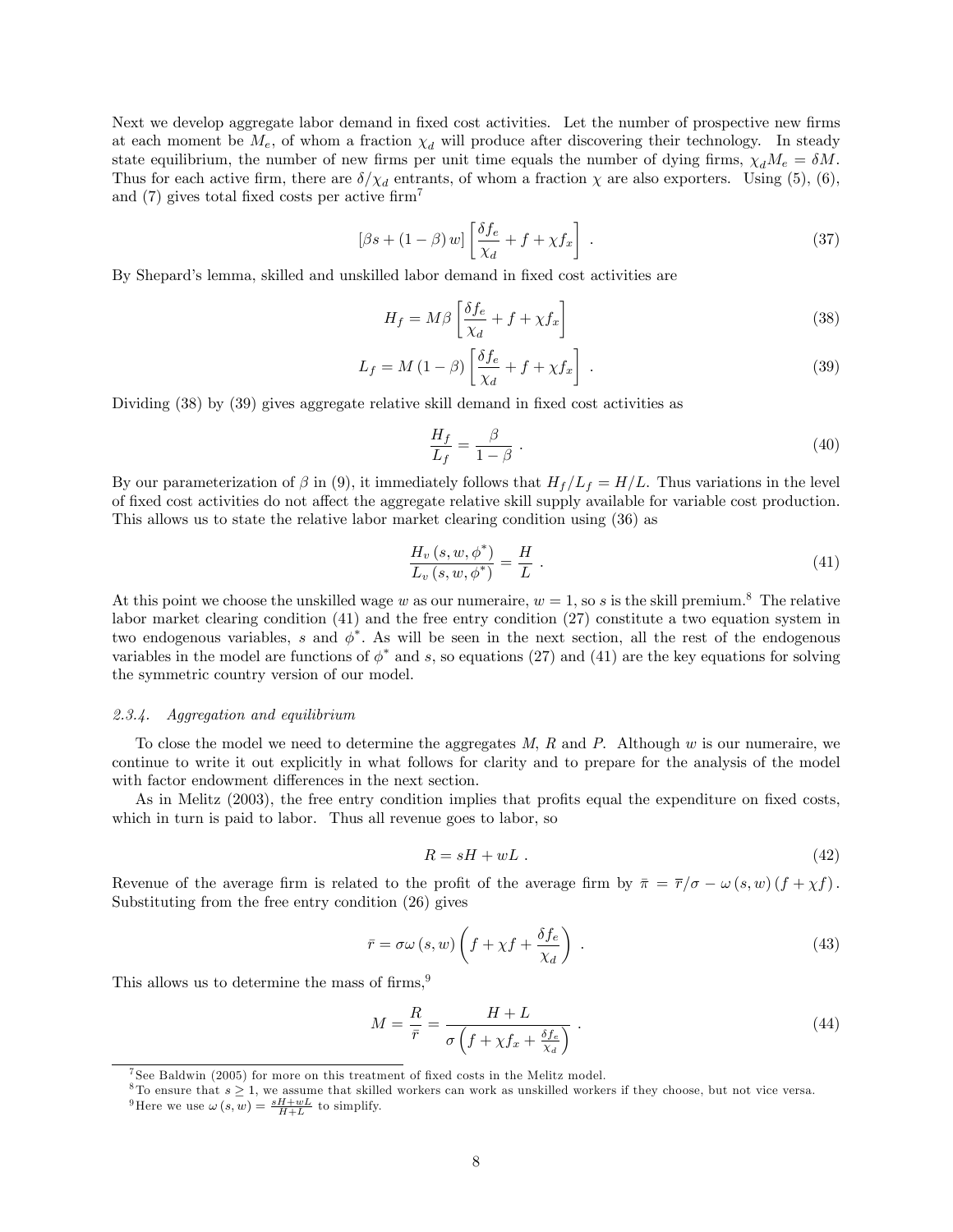The price index comes from the CES utility function, and depends on the prices of domestically produced and imported goods. Using the pricing equations (10) and (11) in the standard formula for the CES price index gives

$$
P = \left[ M \left( \rho \tilde{\phi}_d \right)^{\sigma - 1} + \chi M \left( \frac{\rho}{\tau} \tilde{\phi}_x \right)^{\sigma - 1} \right]^{\frac{1}{1 - \sigma}} . \tag{45}
$$

This completes the description of the model in the case of identical countries. Equations (27) and (41) solve for  $\phi^*$  and s. Equation (18) then determines  $\phi_x^*$ , which allows computation of  $\phi_d$  and  $\phi_x$  using (23) and (24). The aggregates R, M, and P can then be computed using equations (42), (44), and (45). All firm level variables are functions of s, R, and P.

#### 2.3.5. Trade liberalization and the skill premium

In our model, as in Melitz (2003), exporters are low cost firms. In the data, a common finding is that exporters are more skill intensive than non-exporting Örms, even within industries. We will present data below that illustrates the skill bias of exporters for Chile, and the same is true for the United States (see for example Table 3 in Bernard, Jensen, Redding, and Schott (2007)). In this section we show the factor market consequences of trade liberalization in the empirically relevant case of skill-biased technology. We also analyze the case where there is no relationship between technology and skill intensity.,

Skill biased technology. If the skill premium is positive  $(s/w > 1)$ , then skill intensive firms will have higher costs, controlling for productivity  $\varphi$ . Therefore, in our model the only way for exporters to be more skill-intensive than the average is if skill intensity  $\alpha$  and productivity  $\varphi$  are positively correlated when firms draw their technology parameters. In such a case, high skill intensity is on average associated with high competitiveness  $\phi$ . For now we simply assume such a correlation in the ex ante technology distribution  $G(\alpha,\varphi)$ , and we will calibrate the correlation in the numerical analysis below.

What does our model imply about the labor market effects of opening to trade? Holding factor prices fixed for the moment, our model works exactly like Melitz (2003): opening to trade reduces revenue in the domestic market because of import competition, and creates opportunities for extra revenue in the export market. In the new equilibrium, the survival cutoff  $\phi^*$  rises, and with costly trade the export cutoff  $\phi_x^*$  is higher than  $\phi^*$ . For new exporters, labor demand rises, while for non-exporters labor demand falls. By our assumption on  $G(\alpha,\varphi)$ , the exporting firms are more skill intensive on average than the non-exporting firms, so the expansion of the former and the contraction of the latter means a shift up in the relative demand for skill, equation (36). To satisfy the relative labor market clearing condition (41), the skill premium must rise. We thus have

PROPOSITION 1. Opening to trade between identical countries with skill-biased heterogeneous firms leads to a increase in the skill premium in both countries.

Proof: See Appendix 1.

The effects on the sets of surviving and exporting firms are illustrated in Figure 2.

The result that trade liberalization may raise the skill premium appears in other models, as noted in our introduction. What is new in our model is the integration of relative labor demand effects with firm heterogeneity.<sup>10</sup> Our model predicts that exporters are both more skill-intensive and more productive than non-exporters, and it is this interaction that generates the increased skill premium with trade liberalization.

There are aggregate welfare gains from opening to trade in our model, but the factor price effects leave open the possibility that unskilled workers may see real wage losses from opening to trade. We investigate this issue in our numerical analysis below.

 $10$ Vannoorenberghe (2011) gets the same result in a simpler model. Vannoorenberghe (2011) does not move beyond the symmetric country case, however, which we do next.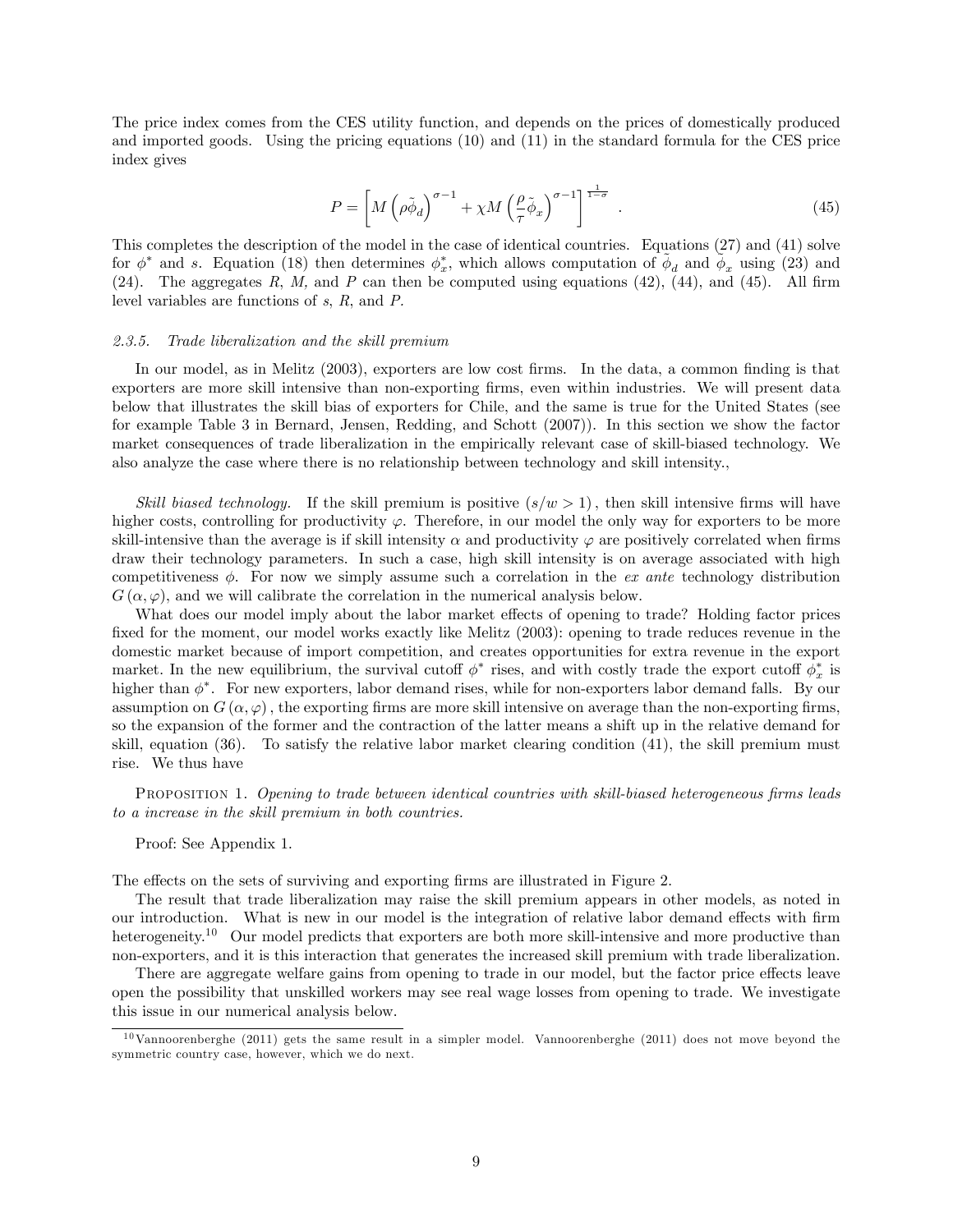No skill bias in technology. We now consider the case where the skill share  $\alpha$  and productivity  $\varphi$  are independent, so that the the ex ante technology distribution can be written as the product of the marginal distributions,  $G(\alpha, \varphi) = G_{\alpha}(\alpha) G_{\varphi}(\varphi)$ . There are no analytical results for this case in general. However, if the distribution of  $\varphi$  is Pareto and the distribution of  $\alpha$  is uniform, we show in Appendix 1 that trade liberalization increases the survival cutoff for competitiveness  $\phi^*$  and reduces the export cutoff  $\phi_x^*$  but has has no effect on the skill premium. The intuition for this result is straightforward: opening to trade has the standard pro-competitive effects, but the resulting changes in firm-level relative labor demand are not biased in favor of either skilled or unskilled labor. We also show that relative factor prices depend only on relative factor endowments. We collect these results in

PROPOSITION 2. When skill intensity and  $\alpha$  and productivity  $\varphi$  are independent, with  $\varphi$  distributed Pareto and  $\alpha$  distributed uniform, and countries are identical, relative factor prices depend only on relative factor endwoments. Trade liberalization raises the survival cutoff  $\phi^*$  and reduces the export cutoff  $\phi_x^*$  and has no effect on the skill premium.

Proof: See Appendix 1.

Though Proposition 2 only holds for particular choices for the distributions of  $\alpha$  and productivity  $\varphi$ , in our numerical analysis below we show that trade liberalization between identical countries with no skill bias in technology has very close to zero effect on the skill premium. Propositions 1 and 2 together illustrate the point that it is skill-bias in technology which leads to factor market effects of trade liberalization in our model.

#### 2.4. Equilibrium with factor endowment differences

In this section we extend our model to consider trade between countries that differ in their relative factor endowments. We continue to assume that countries have the same cost functions and  $ex$  ante technology distributions  $G(\alpha, \varphi)$ . This is an interesting and relevant case, and the basic logic of the model is very similar to the identical country case. However the need to keep track of two countries (who we denote by A and B superscripts) complicates the notation considerably. Where possible we closely follow Bernard, Redding, and Schott (2007), who develop an elegant approach to analyzing non-identical countries in a Melitz-style model.

#### 2.4.1. Firm behavior and the entry and export cutoffs

Domestic revenue for a firm in country c depends only on the macro variables  $R^c (P^c)^{\sigma-1}$  and inverse marginal cost,

$$
r_d^c(\phi) = R^c \left(\rho P^c\right)^{\sigma - 1} \phi^{\sigma - 1} . \tag{46}
$$

Variable profits from domestic sales are a fraction  $1/\sigma$  of revenues, from which we subtract fixed costs to get profits in the domestic market, which defines the zero profit cutoff level of inverse marginal cost,

$$
\pi_d^c(\phi) = \frac{r_d^c(\phi)}{\sigma} - \omega \left(s^c, w^c\right) f \tag{47}
$$

$$
r_d^c(\phi^{*c}) = \sigma\omega(s^c, w^c) f . \tag{48}
$$

Export revenue may differ from domestic market revenue for two reasons: transport costs  $\tau$  and differences in  $R^c(P^c)^{\sigma-1}$ . Relative revenue in the home and export markets for firms located in the two countries are

$$
r_x^A(\phi) = \tau^{1-\sigma} \left(\frac{P^B}{P^A}\right)^{\sigma-1} \left(\frac{R^B}{R^A}\right) r_d^A(\phi) = \Upsilon^A r_d^A(\phi)
$$
\n(49)

$$
r_x^B(\phi) = \tau^{1-\sigma} \left(\frac{P^A}{P^B}\right)^{\sigma-1} \left(\frac{R^A}{R^B}\right) r_d^B(\phi) = \Upsilon^B r_d^B(\phi) , \qquad (50)
$$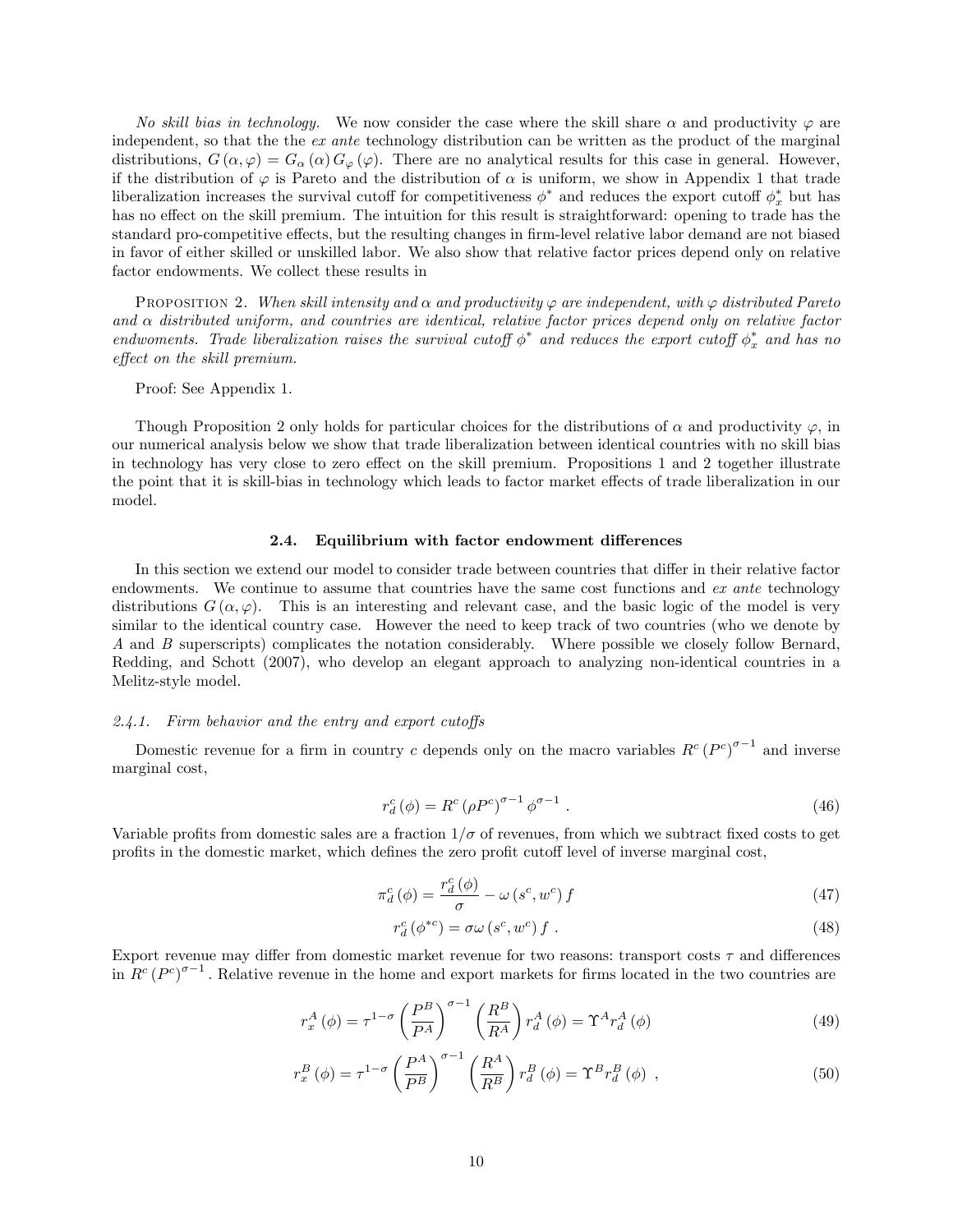where  $r_x^c$  is export revenue for a firm located in c. The variable  $\Upsilon^c$  is the relative size of c's export market compared to c's domestic market. This then defines the incremental profits from exporting and the export productivity cutoff,

$$
\pi_x^c(\phi) = \frac{r_x^c(\phi)}{\sigma} - \omega(s^c, w^c) f_x \tag{51}
$$

$$
r_x^c \left( \phi_x^{*c} \right) = \sigma \omega \left( s^c, w^c \right) f_x \tag{52}
$$

By relating the levels of domestic revenue at  $\phi^{*c}$  and  $\phi^{*c}_x$ , we can link the export cutoffs to the domestic cutoffs. A bit of algebra establishes

$$
\phi_x^{*A} = \tau \left(\frac{P^A}{P^B}\right) \left(\frac{R^A}{R^B} \frac{f_x}{f}\right)^{\frac{1}{\sigma-1}} \phi^{*A} = \Lambda^A \phi^{*A} \tag{53}
$$

$$
\phi_x^{*B} = \tau \left(\frac{P^B}{P^A}\right) \left(\frac{R^B}{R^A} \frac{f_x}{f}\right)^{\frac{1}{\sigma-1}} \phi^{*B} = \Lambda^B \phi^{*B} . \tag{54}
$$

It is instructive to compare these expressions to equation (18). Unlike in the identical country case, the endogenous variables  $R^c$  and  $P^c$  enter the relationship between  $\phi^{*c}$  and  $\phi_x^{*c}$ , so we can not ensure  $\phi^{*c} < \phi_x^{*c}$ simply by a choice of parameters. Nonetheless, since exporters are generally found to be larger and more productive than non-exporters in the data, we will focus exclusively on equilibria where  $\Lambda^c \geq 1$ .

The cutoffs define regions of active and exporting firms as in equations (19) and (20), with c superscripts as appropriate. The same is true for the definitions of entry and export probabilities given by  $(21)$  and  $(22)$ .

#### 2.4.2. Free entry

The free entry condition in each country is virtually the same as in the identical country case. With appropriate c superscripts, the competitiveness averages  $\phi^c$  and  $\phi^c_x$  are defined as in equations (23) and (24), and the free entry conditions are given by (27). A complication relative to the identical country case is that the the aggregates  $R^c$  and  $P^c$  enter the free entry conditions, through equations (53) and (54).

#### 2.4.3. Labor market equilibrium

In our development of the relative labor market clearing condition (41) in the identical country case, it was convenient that the aggregates  $R^c$  and  $P^c$  cancelled out when forming (41). This is no longer the case because of asymmetries in market sizes. In most instances the correct expressions can be obtained by replacing  $\tau^{1-\sigma}$  with  $\Upsilon^c$ .

With appropriate country superscripts on  $s, w, P$ , and  $R$ , the equations relevant for labor market equilibrium are changed only slightly. Physical output for sale in the domestic market is as given by equation (28). Output for the export market is given by equation (29), except that  $\tau^{1-\sigma}$  is replaced by  $\Upsilon^c$ . The firm-level labor demand equations  $(30)$  and  $(31)$  are the same as before. Equations  $(32)$ ,  $(33)$ ,  $(34)$  and (35) are the same except that  $\tau^{1-\sigma}$  is replaced by  $\Upsilon^c$ . Because  $\Upsilon^c$  now enters each aggregate labor demand equation, terms involving the aggregate variables  $R^c$  and  $P^c$  no longer cancel when dividing (34) by (35). The significance of this is that it is no longer possible to solve for factor prices separately from the aggregates  $R<sup>c</sup>$  and  $P<sup>c</sup>$ . Instead, factor market equilibrium requires setting labor demand in variable cost equal to labor supply minus labor used in fixed costs:

$$
H_v^c(s^c, w^c, \phi^{*c}) = H^c - H_f^c \tag{55}
$$

$$
L_v^c(s^c, w^c, \phi^{*c}) = L^c - L_f^c.
$$
\n(56)

The treatment of labor used in fixed costs is unchanged, except that we introduce a technological difference across countries by letting the parameter  $\beta^c = H^c/L^c$  be country specific. As in the identical country model, the purpose of this assumption is to neutralize any effects of entry on aggregate relative factor demand.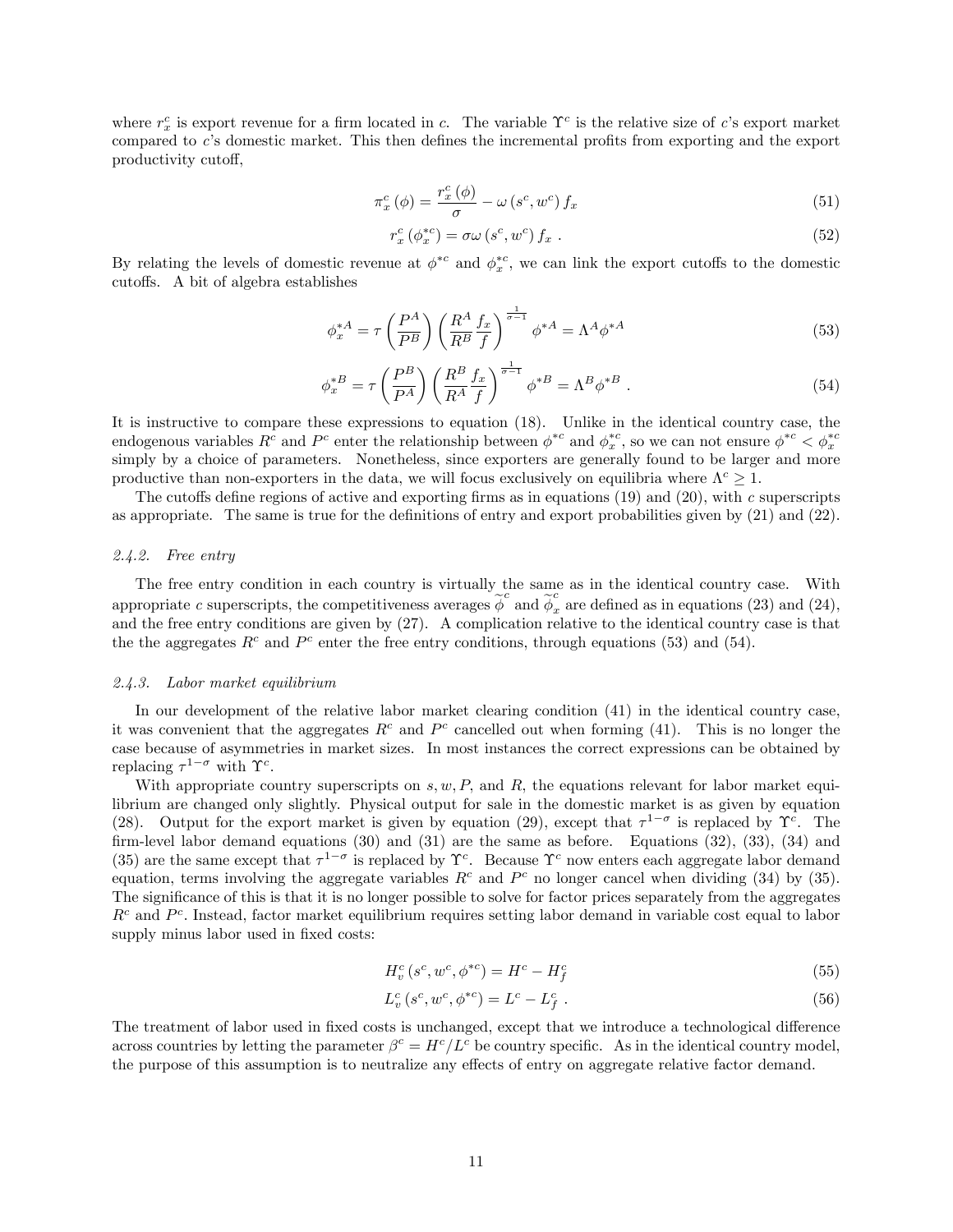#### 2.4.4. Aggregation and equilibrium

The determination of R and M follow equations  $(42)$  and  $(44)$ , which are unchanged despite differences in factor endowments. For the price indices, we account for differences in  $\phi^c$  and  $\phi^c$  $\frac{c}{x}$ , the mass of firms  $M^c$ , and the conditional probability of exporting  $\chi^c$  across countries,

$$
P^{A} = \left[ M^{A} \left( \rho \tilde{\phi}^{A} \right)^{\sigma - 1} + \chi^{B} M^{B} \left( \frac{\rho}{\tau} \tilde{\phi}_{x}^{B} \right)^{\sigma - 1} \right]^{\frac{1}{1 - \sigma}}
$$
(57)

$$
P^{B} = \left[ M^{B} \left( \rho \tilde{\phi}^{B} \right)^{\sigma-1} + \chi^{A} M^{A} \left( \frac{\rho}{\tau} \tilde{\phi}_{x}^{A} \right)^{\sigma-1} \right]^{\frac{1}{1-\sigma}} . \tag{58}
$$

This completes the description of the model with non-identical countries.

Although the underlying economics of the model is unchanged, solution is more challenging when countries are not identical because all the endogenous variables in both countries need to be solved simultaneously. The economics behind this complexity is that each country's per-firm demand shifter  $R^c(P^c)^{\sigma-1}$  enters the other countryís productivity cuto§s. We sketch our solution method here, with more details in Appendix 2.

Define the following vector of seven equilibrium variables

$$
\mu = \left( s^A, w^B, s^B, \phi^{*A}, \phi^{*B}, P^A, P^B \right) ,
$$

where we set  $w^A = 1$  as our numeraire. Given an arbitrary  $\mu$ , the remaining equilibrium values can be determined as follows. First we determine  $R^c$  from (42). Then we can determine  $\phi_x^{*c}$  by (53) and (54). Given all cutoffs and factor prices we compute  $\chi_d^c$  and  $\chi_c^c$  using (21) and (22), as well as  $\tilde{\phi}^c$  and  $\tilde{\phi}^c_x$  using (23) and (24). Then we can compute  $M<sup>c</sup>$  from (44).  $\mu$  is indeed an equilibrium if it satisfies seven equations: three factor market clearing conditions (equations (55) and (56) for each country, with one equation discarded as redundant), two free entry conditions (equation (27) for each country), and two price indices (57) and (58).

#### 2.4.5. Trade liberalization and the skill premium

What effects do trade liberalization have in the asymmetric country version of our model? Full analysis can only be done numerically, but some insight can be gained through analytical reasoning. In all of what follows, we assume that country  $A$  ("North") is more skill abundant than country  $B$  ("South").

Consider the two countries in autarky. If skilled labor is sufficiently scarce, the skill premium will be positive in both countries, and higher in B,

$$
\left(\frac{s}{w}\right)^B > \left(\frac{s}{w}\right)^A > 1\tag{59}
$$

We consider two cases. The first is the "no skill bias" case, where  $\varphi$  and  $\alpha$  are uncorrelated. The second, and empirically relevant, "skill biased" case is where  $\varphi$  and  $\alpha$  are strongly positively correlated. Skill bias implies that unit costs and skill intensity are negatively correlated.

No skill bias in technology. In the no bias case when (59) holds, in autarky there is a negative average relationship between unit costs and factor intensity, with more skill intensive firms having higher unit costs. In short, having a high skill share is bad news for a firm: it means that they have higher labor costs without, on average, any associated technological advantage.

Now consider an opening to costly trade. Holding factor costs Öxed, this will lead to an expansion of the lower-cost firms in both countries, and contraction or exit for higher cost firms. Because the low-cost firms are less skill intensive, this will lead to an increased relative demand for unskilled workers in both countries. So we have

PROPOSITION 3. If  $\varphi$  and  $\alpha$  are uncorrelated, and autarky skill premia satisfy (59), then opening to costly trade leads to a fall in the skill premium in both countries.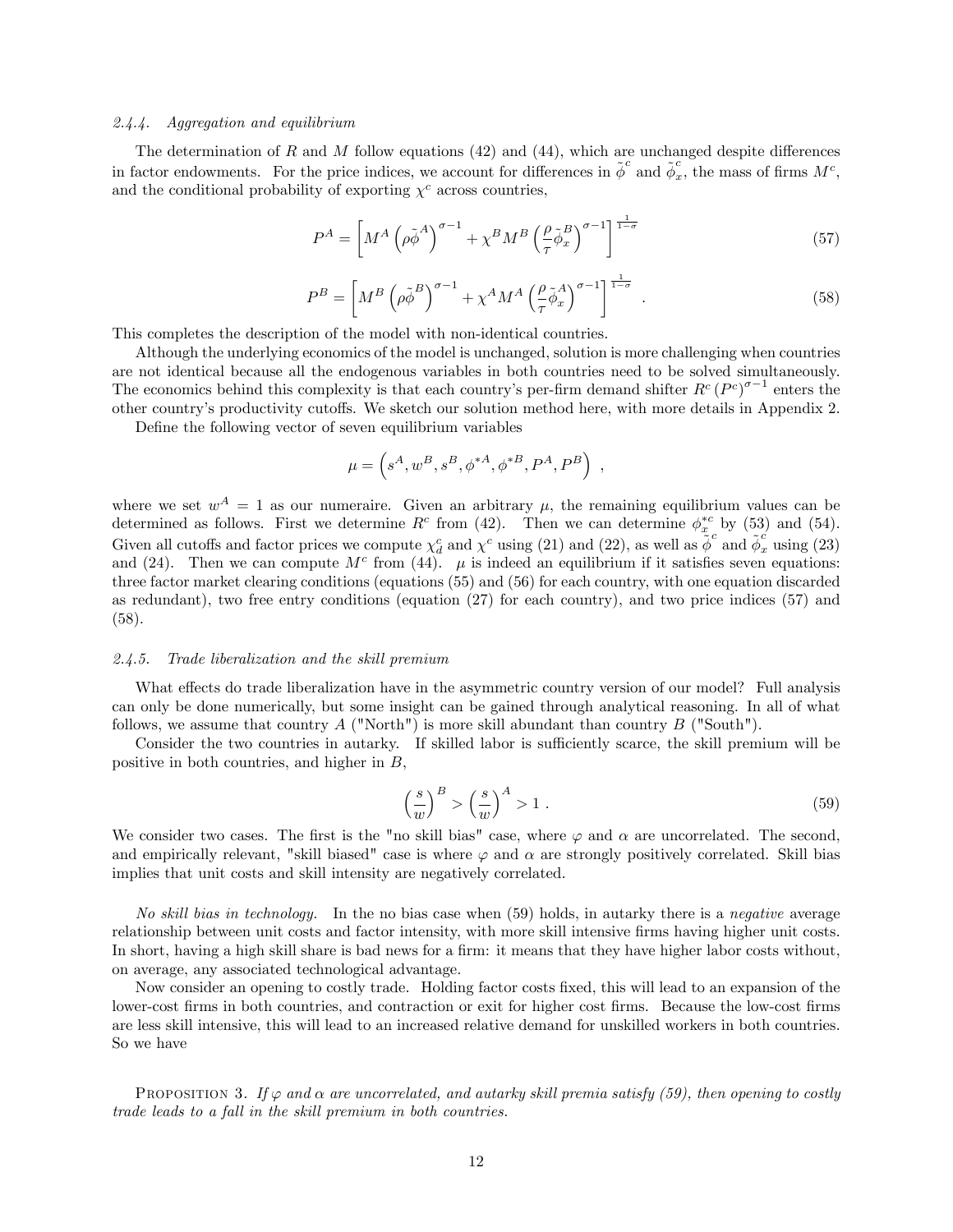#### "Proof": Demonstrated numerically.

We are emphatically no longer in a Heckscher-Ohlin world. The reason is simple: in our model there is no connection between factor intensity and preferences. As a result, an increase in import competition in our model, whatever the skill content of the imported goods, affects demand for all domestically produced goods symmetrically. In models with a Heckscher-Ohlin structure, by contrast, an increase in import competition changes the relative demand for domestically produced goods. Because relative goods demand is directly linked to relative factor demands, Stolper-Samuelson type results follow. In our model the factor price effects of opening to trade have nothing to do with demand and everything to do with supply: since skill-intensive firms have higher costs, opening to trade reduces the relative demand for skilled workers.

Skill biased technology. We now turn to the empirically relevant case, where skill intensity is associated with higher factor costs but also better technology on average. We focus on the case where the technology effect is dominant, so that on average more skill intensive firms have lower unit costs. Now consider an opening to costly trade. Holding factor costs Öxed, this will lead to an expansion of the lower-cost Örms in both countries, and contraction or exit for higher cost Örms. This will lead to an increase in the relative demand for skill in both countries. To restore factor market equilibrium, the skill premium must rise in both countries. So we have

PROPOSITION 4. If productivity  $\varphi$  and  $\alpha$  are strongly positively correlated, then opening to costly trade leads to a rise in the skill premium in both countries.

"Proof": Demonstrated numerically.

The result that opening to trade raises the skill premium globally is similar to what we showed for identical countries in Proposition 1, and the mechanism is the same here.

Trade patterns. Although the factor price effects of opening to trade in our model are very different from what is found in Heckscher-Ohlin models, the trade patterns are broadly in line with Heckscher-Ohlin predictions, although the mechanism is different. Because the skill premium remains lower in  $A$  than in B after liberalization, A will have a comparative advantage in high skilled goods, and production in each country will shift toward comparative advantage goods. In our model, what we mean by comparative advantage is that high-skill exporters are more likely to come from A, while low-skill exporters are more likely to come from B. The specialization pattern is illustrated in Figure 3, which is drawn on the assumption that the overall level of competition is less intense in  $B$  than in  $A$  (this is not essential, but it is what we find in our numerical analysis below).

#### 2.5. Quality competition: an alternative interpretation of the model

Our model assumes two-dimensional heterogeneity in firms' technology, combined with symmetry in demand. Firms' revenue and profits are indexed by their inverse unit cost  $\phi$ , and larger firms charge lower prices because they have lower unit costs (see equation 10). A way to summarize this is that in our model (as well as in the models of Melitz (2003), Bernard, Redding, and Schott (2007), and others) firms "compete on cost." This conflicts with evidence amassed by many authors, including Verhoogen (2008) and Baldwin and Harrigan (2011), that exporters more often "compete on quality", with more successful firms actually having higher costs and prices than less successful firms. In this subsection we show that our model can easily be converted into a model of quality competition, with quality being positively correlated with skill intensity.<sup>11</sup> For readers uninterested in the details, the punchline is simple: none of the implications of our model for trade, gains from trade, or factor prices are affected by rewriting it as a model of quality competition.

Suppose that  $\varphi$  is not a parameter of cost but of demand. In particular, let the utility function be

$$
U = \left[ \int \left[ \varphi \left( i \right)^{\frac{1}{\rho}} q \left( i \right) \right]^{\rho} di \right]^{\frac{1}{\rho}}
$$

 $11$  This correlation is exactly what Kugler and Verhoogen (2010) find for Colombia.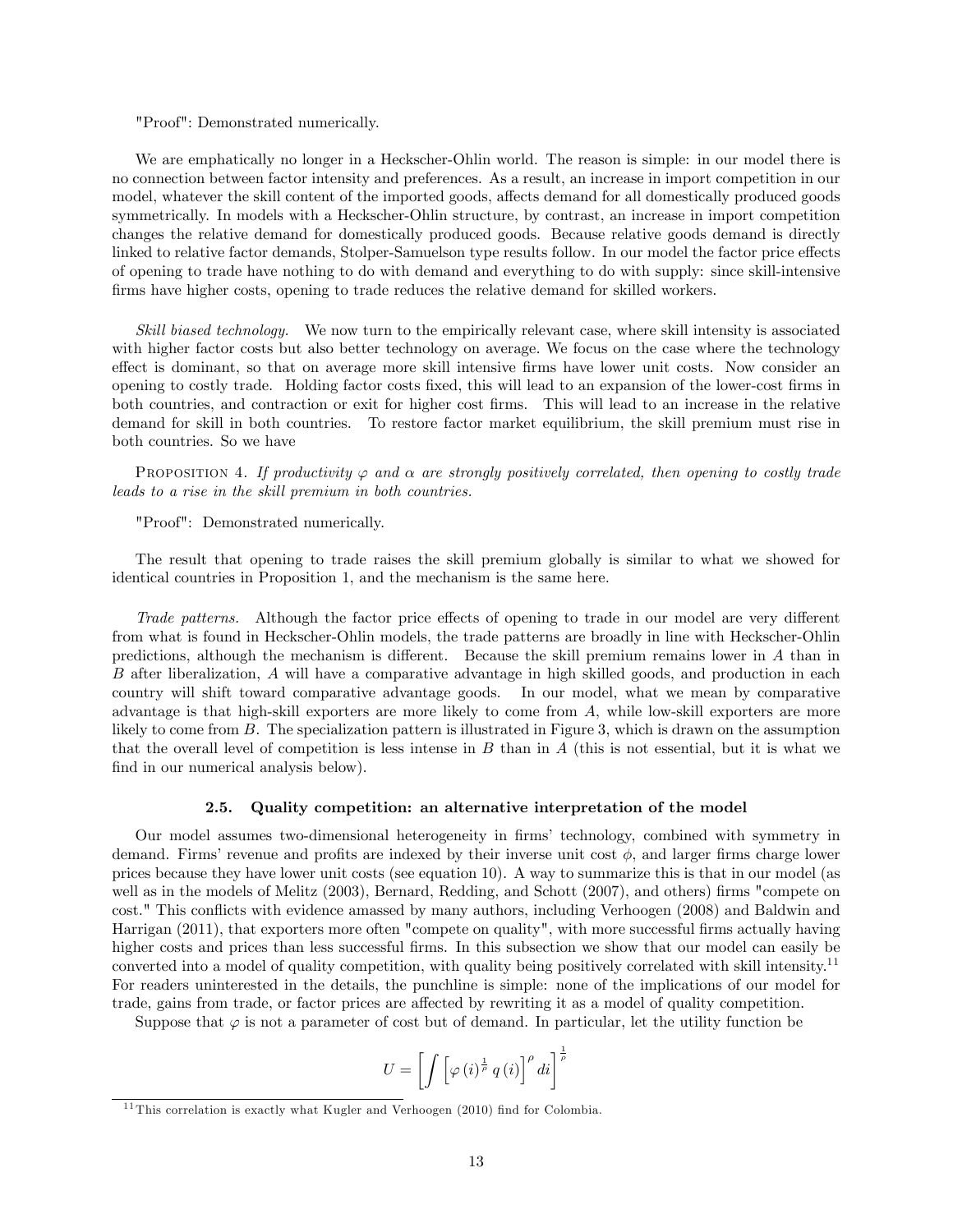where the integral is over all possible varieties i. For aggregate nominal expenditure  $R$ , this leads to demand functions of the form

$$
q(i) = R(P)^{\sigma - 1} \left(\frac{p(i)}{\varphi(i)^{\frac{1}{p}}}\right)^{-\sigma} = R(P)^{\sigma - 1} p(i)^{-\sigma} \varphi(i)^{\sigma - 1}
$$

where the aggregate price index is

$$
P = \left[ \int \left( \frac{p(i)}{\varphi(i)^{\frac{1}{\rho}}} \right)^{1-\sigma} di \right]^{\frac{1}{1-\sigma}}
$$

:

In this framework,  $\varphi(i)$  is a demand shifter which we will call "quality", and the price index is a symmetric function of quality-adjusted prices  $p(i)/\varphi(i)^{\frac{1}{p}}$ .

Marginal cost varies across firms because of variation in the skilled labor share  $\alpha$ , but does not depend on quality  $\varphi$ ,

$$
c_v(\alpha, s, w) = s^{\alpha} w^{1-\alpha} .
$$

Pricing is also independent of quality,

$$
p_d(\alpha, s, w) = \frac{s^{\alpha} w^{1-\alpha}}{\rho} .
$$

Substituting price into demand and multiplying by price leads to expressions for revenue and profits which are the same as equations  $(12)$  through  $(15)$ . As in our main model, all that matters for revenue and profits is competitiveness. In the main model competitiveness is simply inverse unit cost, while here it is inverse unit cost times quality  $\varphi$ . The development of the zero profit cutoffs is the same as before, which leads to definitions of the regions D and X which are the same as those given by (19) and (20), except that  $\varphi$  is replaced by  $\varphi^{\frac{1}{p}}$ . Substituting the definition of competitiveness (4) into (12) gives the following expression for domestic revenue as a function of quality,

$$
r_d(\alpha, \varphi, s, w) = R(\rho P)^{\sigma - 1} (s^{\alpha} w^{1 - \alpha})^{1 - \sigma} \varphi^{\sigma - 1}.
$$

The corresponding expression in the main model is identical.

Expressions for labor demand are also unchanged. Following the same steps as in section 2.3.3 leads to expressions for firm-level labor demand which are identical to equations  $(30)$  and  $(31)$  above.

We see that in both the main model and the quality-competition variant employment and revenue have the same elasticity with respect to  $\varphi$ . Thus, anything that affects the revenue distribution (such as a trade liberalization) will have the same effects on labor demand in either model. It is straightforward to close the quality-competition model in exactly the way we proceeded above for the main model.

The final step is to suppose that after paying their sunk entry costs, firms jointly draw their skill intensity and quality from  $G(\alpha, \varphi)$ . As argued by Kugler and Verhoogen (2010), producing high quality is likely to require a more skilled labor force, which implies that  $Cov(\alpha, \varphi) > 0$ , just as in the main model. With this assumption, all our results about the labor market effects of trade liberalization go through unchanged.

Our conclusion from this subsection is simple: the quality competition variant of our model of skill biased heterogeneous firms has the same workings and implications as the main model. With this point established, we put aside the quality competition variant for the remainder of the paper.

#### 3. EMPIRICAL AND NUMERICAL ANALYSIS

In this section we bring numbers to bear on our model in three ways. First, we examine a plant-level data set from a small open economy, Chile 1990-1995, and show that key features of the Chilean data match the key assumptions of our model. Second, we use the Chilean data in 1995 to calibrate our identical country model. Lastly, we use the numerical version of our model to illustrate its workings, with a focus on the effects of trade liberalization on the skill premium.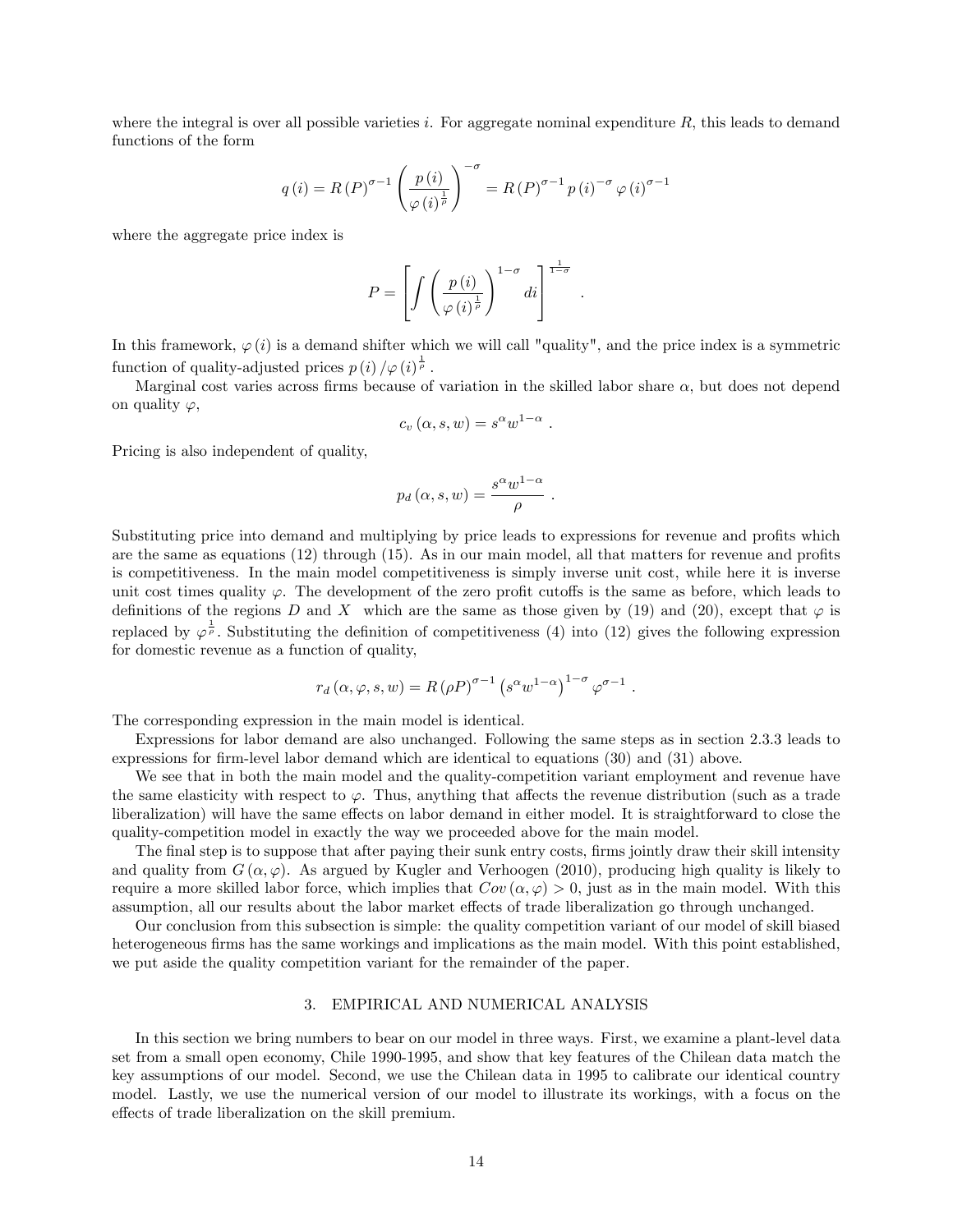#### 3.1. Chilean plant level data

Our data source is the Annual National Industrial Survey of Chile (Encuesta Nacional Industrial Annual, or ENIA).<sup>12</sup> The ENIA is conducted annually by the Chilean government statistical office (Instituto Nacional de Estadistica, or INE). The ENIA covers the universe of Chilean manufacturing plants with 10 or more workers. Pavcnik (2002) indicates that in 1979-1986 more than  $90\%$  of Chilean manufacturing firms had only one plant, so the distinction between plants and firms is unlikely to be very important. Our concept of a skilled worker is captured in the ENIA by white collar workers. For each of these plants we construct the following variables:

- log revenue
- $\bullet$  export intensity = export revenue / total revenue
- log average wage
- white collar employment share
- white collar wage bill share
- export status (1 if export revenue  $> 0$ ).

#### 3.1.1. The 1995 Chilean plant cross section

5,112 plants were surveyed in 1995. We eliminated 163 plants that did not report positive revenues. We also eliminated 346 plants that had either white collar employment share or white collar wage bill share equal to 0 or 1 (these coincide 93% of the times). These plants account for 5.3% of total revenue in the sample and are 30% smaller on average, but their distribution of revenues is not very dissimilar from the rest, so that this elimination does not affect much the overall distribution of revenues. However, only  $4.6\%$ of these plants export, compared to 24.3% of the other plants.

Thus, we use a cross section of 4,603 plants in 1995, of which 24.3% are exporters. Table 1 shows that exporting plants are larger and more skill-intensive than non-exporters. The distribution of log revenues for exporters is less skewed to the right, i.e. the largest exporters are closer to their respective mean than the largest firms that do not export. As with log revenues, we see that the distribution of the skill employment and wage bill shares for exporters are less skewed to the right. Figure 4 shows the wage bill shares for white collar workers among exporters and non-exporters. The most interesting aspect of Figure 4 is not the difference in median skill shares (which is well known) but the variability: many exporters have low skill shares, and conversely for non-exporters. In fact, the variation of the skill share within the exporter/nonexporter categories is essentially the same as the overall variation.<sup>13</sup> Table 2 shows that the correlation between log revenues and the white collar wage bill share is positive, and slightly more so for exporters. Figure 5 illustrates this relationship, and the variability in this figure motivates the key feature of our model: the positive but imperfect correlation between skill intensity and size. We exploit these differences when choosing parameter values for the joint distribution of skilled labor share and productivity in the model.

#### 3.1.2. The 1990-1995 Chilean plant panel

In principle there are at least two mechanisms that can account for a correlation between export status and skill intensity: skill-intensive plants select into exporting, or exporters choose to become more skill intensive. These mechanisms are not mutually exclusive. In our model we focus on the first mechanism, though as noted in our introduction there is evidence in some data sets for the latter mechanism as well. In this subsection we briefly investigate this question in our Chilean data.

Our tool is a series of very simple panel regressions with plant and year fixed effects, along with indicators of export status:

<sup>12</sup>We thank James Tybout for generosly providing us this data.

 $13$  The overall standard deviation of the skill share is 0.197. Within exporters the standard deviation is 0.205, while within non-exporters it is 0.185. The  $R^2$  of a regression of the skill share on an indicator for export status is just 0.07.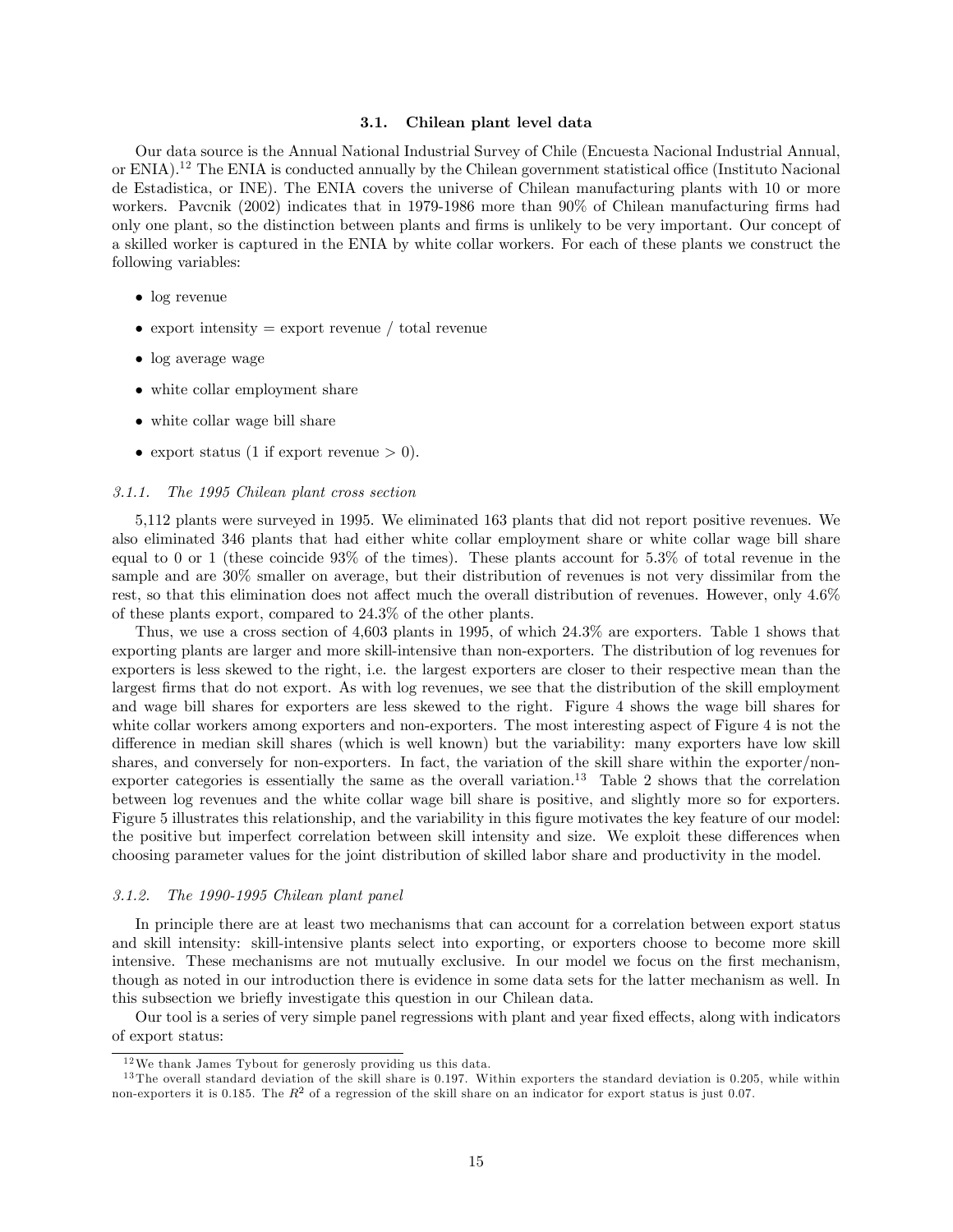$$
y_{it} = \alpha_i + \alpha_t + \beta' \mathbf{x}_{it} + \varepsilon_{it} ,
$$

where  $y_{it}$  is an outcome of interest (log revenue or wage bill share of skilled workers),  $\mathbf{x}_{it}$  is a vector of export participation indicators, and  $\varepsilon_{it}$  is interpreted simply as the prediction error from a linear projection. Estimation is by OLS with standard errors clustered by plant.

Table 3 shows our results. The Panel A tells a simple and utterly unsurprising story: entering into exporting leads to big increases in revenue. Panel B, which investigates within-plant variation in the skill share over time, shows no statistically significant evidence of skill upgrading when plants enter into exporting. We get virtually the same results when the regressand is the skilled employment share. As noted in the introduction, this result is consistent with the evidence for the U.S. (Bernard and Jensen (1997), Bernard and Jensen (1999)) and Canada (Trefler (2004)). Our conclusion from this simple exercise is that the Chilean plant level data set is a reasonable source of information for calibrating some of the key parameters of our model, and we turn to this next.

#### 3.2. Modelling the correlation between skill intensity and productivity

A key innovation in our model is that we allow for positive but imperfect correlation between skill intensity  $\alpha$  and productivity  $\varphi$ . This is motivated by the cross-sectional evidence that is vividly illustrated in Figure 5. To implement this we first specify the marginal distributions of  $\alpha$  and  $\varphi$ , and then model the correlation between them.

It is standard to model variation in productivity with a Pareto distribution, and we follow this practice here. Since the skill share lies in the unit interval, we model it as following a Beta distribution. These densities are respectively<sup>14</sup>

$$
g_{\varphi}(\varphi) = k \, \varphi^{-k-1} \tag{60}
$$

$$
g_{\alpha}(\alpha) = \frac{\alpha^{a-1} (1-\alpha)^{b-1}}{B(a,b)} \tag{61}
$$

To flexibly allow correlation between  $\varphi$  and  $\alpha$  while maintaining their marginal distributions, we apply the theory of copulas from mathematical statistics (the standard reference is Nelsen  $(2006)$ ).<sup>15</sup> The theory of copulas was first used in international trade theory by Davis and Harrigan (2011), also to accommodate two dimensions of heterogeneity in a Melitz-type model. Letting the marginal distribution functions for  $\alpha$  and  $\varphi$  be  $G_{\alpha}(\alpha)$  and  $G_{\varphi}(\varphi)$  respectively, our parameterization of  $G(\alpha,\varphi)$  uses the Plackett copula,

$$
G(\alpha, \varphi) = \frac{P - \sqrt{P^2 - 4G_{\alpha}G_{\varphi}(\theta - 1)}}{2(\theta - 1)},
$$
  
\n
$$
P = [1 + (\theta - 1)(G_{\alpha} + G_{\varphi})],
$$
\n(62)

:

where the parameter  $\theta > 0$ ,  $\theta \neq 1$  governs the correlation between  $\varphi$  and  $\alpha$ . For  $\theta = 1$ ,  $\varphi$  and  $\alpha$  are independent, and  $G(\alpha, \varphi) = G_{\alpha} G_{\varphi}$ . For  $\theta \neq 1$ , the correlation between the values of the marginal distribution functions is

$$
Corr(G_{\alpha}, G_{\varphi}) = \frac{\theta^2 - 1 - 2\theta \log \theta}{\left(\theta - 1\right)^2}
$$

This correlation has range  $(-1, 1)$  and is monotonically increasing in  $\theta$ , with negative correlation when  $\theta < 1$ and positive correlation when  $\theta > 1$ . There is no expression available for the correlation between  $\varphi$  and  $\alpha$ . In our simulations we use  $\theta = 11$ , which gives  $Corr(\alpha, \varphi) = 0.48$ .

<sup>&</sup>lt;sup>14</sup>For the Pareto distribution, we normalize the lower bound to one. For the Beta distribution,  $B(a,b) = \frac{\Gamma(a)\Gamma(b)}{\Gamma(a+b)}$ , where  $\Gamma(.)$  is the gamma function.

 $15$ In the simplest case, a copula is a function that binds two marginal distribution functions to create a joint distribution function, with the degree of association between the marginal distributions governed by the parameter of the copula.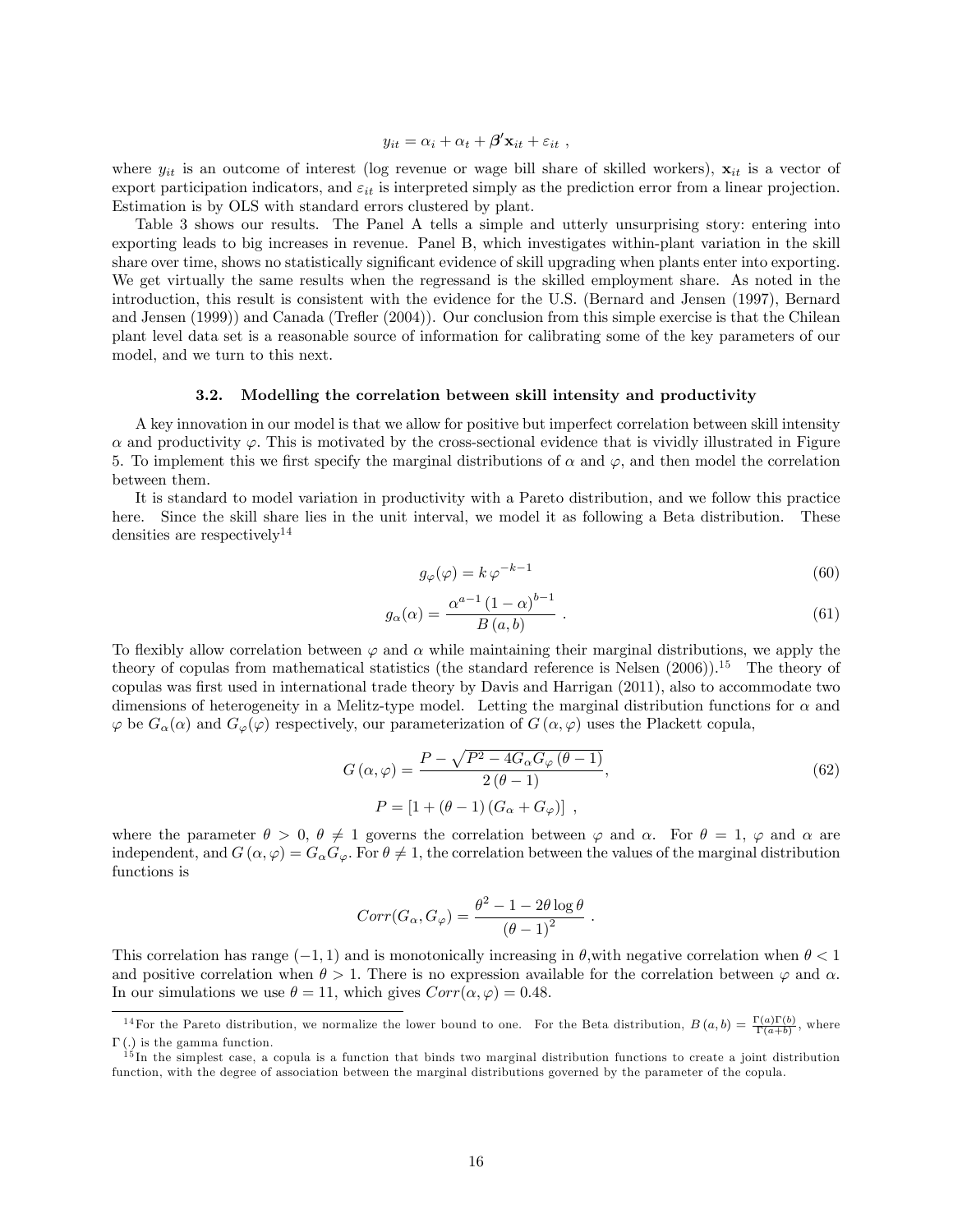#### 3.3. Calibration

We use a minimum distance estimator to estimate four distributional parameters:

- $k$  the Pareto shape coefficient in (60).
- $a, b$  two parameters of the beta distribution in (61).
- $\bullet$   $\theta$  the Plackett copula association parameter in (62).

We hold constant all other parameters of the model. For comparability with the literature, we use the following parameters that are used by Bernard, Redding, and Schott (2007):

- $\bullet$   $\sigma = 3.8$  (estimated by Bernard, Eaton, Jensen, and Kortum (2003))
- $\bullet$   $f_e = 20$
- $f = f_x = 1$
- $\bullet$   $\delta = 0.025$

Changing these parameters affects the estimation results below, but we do not investigate this systematically. The aggregate labor force is set at 100 workers, with skill abundance  $H/L$  as in the Chilean data: 0.26 (roughly 20% are skilled workers).

For the sake of estimating the remaining distributional parameters, we must calibrate the tariff rate as well. To do this, we exploit the fact that in the symmetric country model export intensity (ratio of export revenue to total revenue) is  $\tau^{1-\sigma}/(1+\tau^{1-\sigma})$ . The average export intensity in the Chilean data for 1995 is roughly 0.28. Given the parameterization of  $\sigma = 3.8$ , this gives roughly  $\tau = 1.4$ .

Estimation proceeds as follows. Given a guess of parameter values we simulate the model for the symmetric open economy case and calculate a vector of moments,  $\pi(k, a, b, \theta)$ . We choose  $(k, a, b, \theta)$  to minimize

$$
\left[\pi(k, a, b, \theta) - \pi^d\right]' W \left[\pi(k, a, b, \theta) - \pi^d\right] ,
$$

where  $\pi^d$  are corresponding moments from the Chilean plant data and W is a weighting matrix.<sup>16</sup>

We use the following moments to estimate these parameters, with the model moments calculated by simulation:

- Overall correlation between log revenues and white collar wage bill share. This moment largely identifies  $\theta$ .
- The difference between average log revenues for exporters versus non exporters.
- Proportion of exporters. Together with the previous one, this moment identifies  $k$ . Even though we have a functional relationship between  $\phi^*$  and  $\phi_x^*$ , it does not determine the percent of exporters, which is influenced by how fat the right tail of the Pareto distribution is.
- The 5, 25, 50, 75 and 95 percentiles of the white collar wage bill share distribution, separately for exporters and non exporters (10 separate moments). These moments identify a and b, and also help to identify  $\theta$ .

In order to specify the weighting matrix we make some arbitrary choices: we multiply the deviations from the percent of exporters by four; and we multiply the deviations from the empirical  $\alpha$  percentiles by two. These weights are chosen to avoid a large spike in the distribution of  $\alpha$  for firms who serve only the domestic market. Since we do not have a priori information about which moment is more important, this seems to be a reasonable choice.

The estimates are

 $16$  See Cameron and Trivedi (2005) for the relevant econometric theory. Using simulation to calculate model moments introduces some additional error, in addition to sampling error. This error vanishes with the number of draws used to compute the moments. We use one million draws, so this type of error is likely to be very small. See Stern (1997) for a clear exposition of simulation based estimation.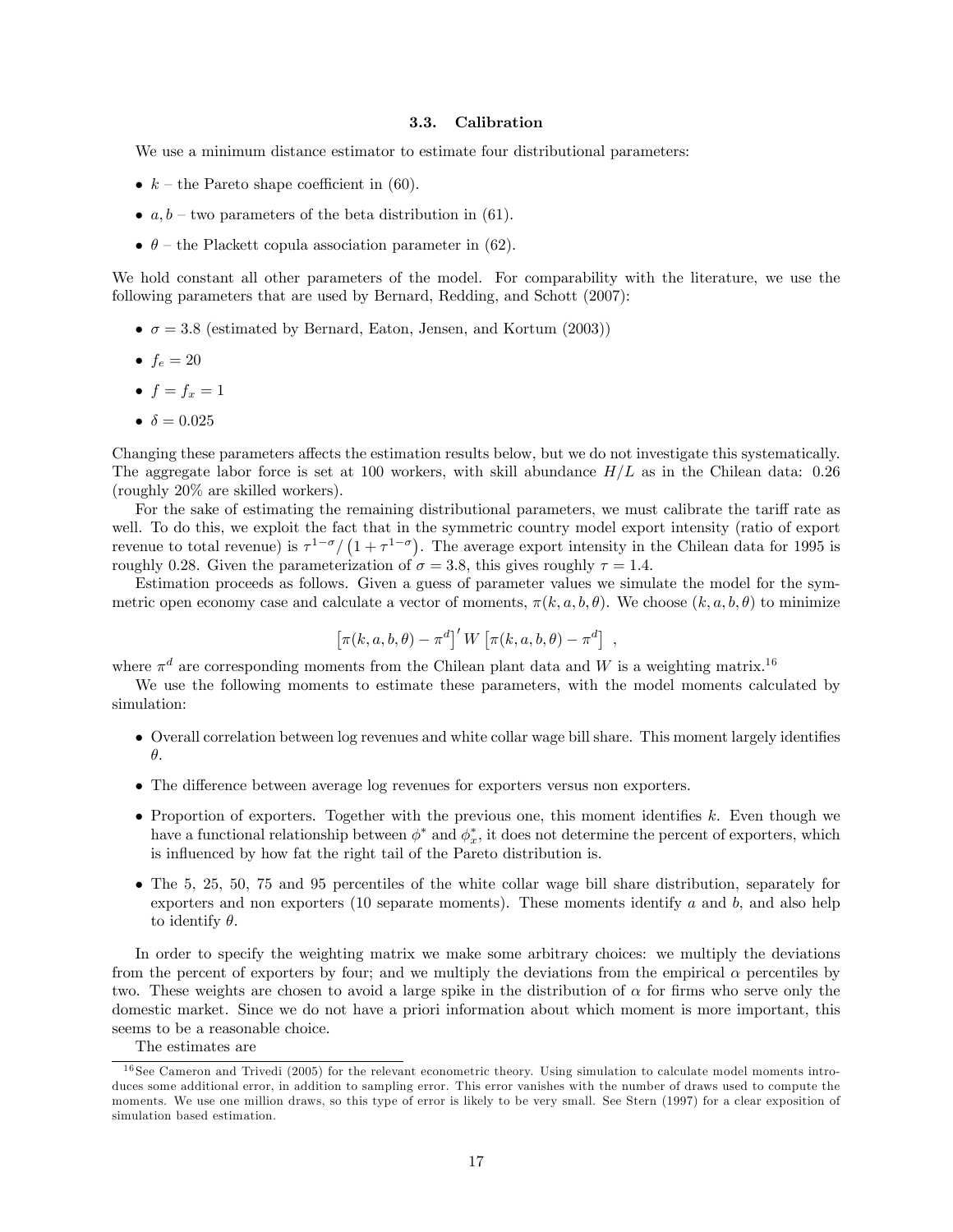- $k = 3.6$
- $a = 2, b = 3.53$
- $\bullet$   $\theta = 11$ .

These are what we use throughout all numerical exercises, and they imply a correlation of 0.48 between the skilled wage share  $\alpha$  and productivity  $\varphi$ , or 0.6 between  $\alpha$  and log  $\varphi$ .

One remarkable result is that simulation of the model using the estimates yields distributions of log revenue and the wage bill share that match the shape of the empirical distributions very closely, in particular Figure 4. Although firms with a high skilled workers wage bill share  $\alpha$  have higher factor costs (given a positive skill premium), we see relatively more such exporters versus non exporters. The estimation captures this feature, because it assigns a positive correlation with productivity,  $\theta = 11$ .

The estimate  $k = 3.6$  is not far from what Bernard, Redding, and Schott (2007) use, 3.4, and it obeys  $k > \sigma - 1$ , which is a requirement for convergence of integrals in Pareto-Melitz type models (see e.g. Baldwin (2005)). Although the distribution of  $\phi$  is not identically Pareto, it is rather close to Pareto, especially for exporters, i.e. in the upper tail of the  $\phi$ 2 distribution. The  $\log \phi - \log(rank (\phi))$  scatter (not reported) is virtually a straight line for all active Örms and for exporters. For strictly domestic Örms, which have a much smaller (and bounded) range of  $\phi$ , the influence of variation in  $\alpha$  is much more important, and therefore the distribution of  $\phi$  for this subset of active firms is far from Pareto: the  $\log \phi - \log (rank (\phi))$  scatter is a curved line.

#### 3.4. Equilibrium with identical countries

In this section we simulate the identical country version of our model, using the parameters described above. Both countries have relative skill endowments of  $H/L = 0.26$ , and the exercise lowers variable trade costs from autarky,  $\tau = \infty$ , to costless trade,  $\tau = 1$ .<sup>17</sup> Results are illustrated in Figure 6 and the first column of panel A of Table 4.

The purely Melitz side of the model is illustrated in the four panels of Figure 6a. Trade liberalization leads to heightened competition, which is manifested in progressively higher survival cost cutoffs and lower export cost cutoffs. The result is less equilibrium entry, and the mass of firms is smaller. Unlike in Melitz (2003), the weighted average productivity of active Örms is not a useful summary statistic, since it is unit cost, rather than productivity per se, that determines firm success in our model. Instead, we focus on real GDP (defined as nominal GDP divided by the aggregate price index) as a summary of the economy-wide effects of trade liberalization. As expected, real GDP rises substantially as trade barriers are reduced, with the move from autarky to costless trade raising real GDP by 19 percent.

The novelty in our model comes from the factor market consequences of trade liberalization, which are illustrated in the three panels of Figure 6b. The skill premium rises substantially as trade barriers fall, from 2.84 in autarky to 2.98 for moderate trade costs ( $\tau = 1.4$ ), an increase of 5 percent. Complete elimination of variable trade costs raises the skill premium by 7.7 percent compared to autarky. Real skilled wages rise by almost ten percent in the move from autarky to moderate trade costs, while unskilled workers see more modest real wage increases of 4 percent. It is notable that all workers share in the gains from trade despite the rise in relative skill demand. The reason for this is the improvement in aggregate efficiency caused by trade liberalization, with high-cost low-skill Örms exiting or contracting and low-cost, high-skill firms entering the export market.<sup>18</sup>

The second column of Panel A of Table 4 summarizes how our results differ when we nearly double skill abundance, from 0.26 (the level in our Chilean data set) to 0.5. The gains from trade are slightly higher, and the increase in the skill premium is much smaller, rising just 3.5 percent in the move from autarky to costless trade. The increase in real wages is 22 percent for skilled workers and 18 percent for unskilled workers. The explanation for this contrast is that skill bias puts a premium on skilled workers when trade is liberalized:

 $17$ We maintain fixed costs for exporting that are equal to the fixed costs of entering the home market throughout.

 $18$  Bernard, Redding, and Schott (2007) find a similar result in their model: the aggregate efficiency effect implies that the scarce factor may gain in real terms from opening to trade. In their quantitative exercise they find that the real return to the scarce factor does indeed increase when trade opens.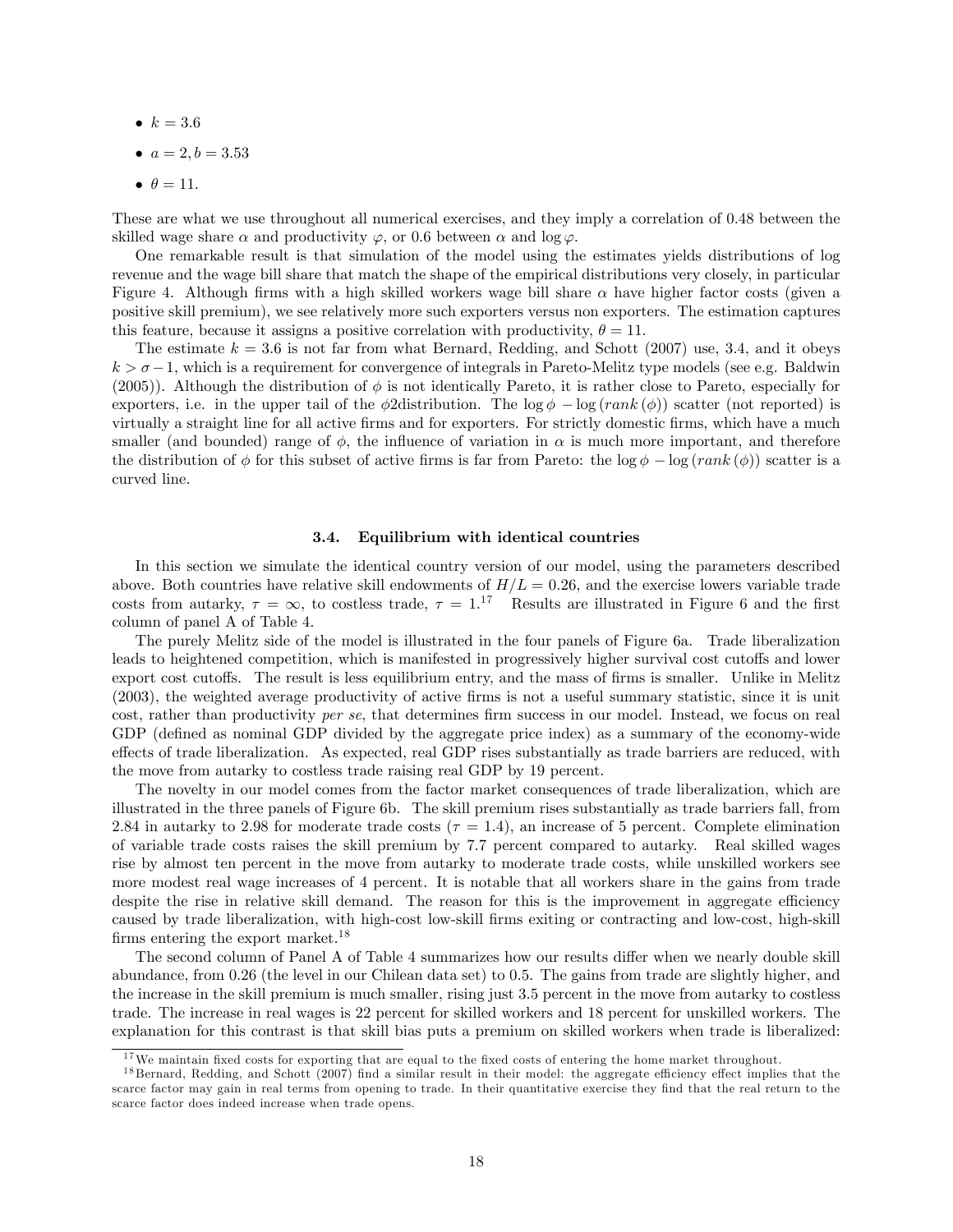when they are much more abundant, the economy as a whole gains more, with the gains from trade more evenly shared between skilled and unskilled workers.

#### 3.5. Equilibrium with factor endowment differences

Next we turn to trade liberalization between countries that differ in their factor endowments. The relative factor endowments are  $(H/L)^A = 0.5$  and  $(H/L)^B = 0.1$ , and we scale country B's population so that real GDP is the same in both countries in autarky. These factor abundances are chosen to roughly match the skill abundance of the United States and low-income developing countries respectively, and real GDP in autarky is equalized to neutralize market size effects. In all other respects the two countries are identical, most importantly in their ex ante skill-productivity distributions  $G(\alpha,\varphi)$ . As in the previous exercise, we lower variable trade costs from  $\tau = \infty$  to  $\tau = 1$ . Results are illustrated in Figure 7, and in the final three columns of Panel A of Table 4. In computing the equilibria, we choose global nominal GDP as our numeraire, so nominal values are in units of a common currency.

In this numerical exercise we are not attempting to fully calibrate the model to any particular pair of countries or trade liberalization episode. By abstracting from differences in autarky country size and technology distributions, we isolate the mechanism which is new to our model, which is the interaction between trade liberalization and skill biased heterogeneous firms. Thus the quantitative results here should be interpreted as plausible numerical examples rather than estimates of the effects of an actual trade liberalization episode.<sup>19</sup>

The four panels of Figure 7a illustrate the expected Melitz-type mechanisms: as trade is liberalized, entry becomes more difficult, the mass of firms falls, and the share of exporters gets monotonically higher. Aggregate gains from trade are shown by rising real GDP in both countries. Country  $B$  is a somewhat less competitive market than  $A$ , which is seen in the higher cost cutoffs for  $A$  and the associated higher probability of entry in  $B$ . The reason for this is an interaction between skill bias and the higher skill premium in  $B$ : skill bias implies that the lowest cost firms are the most skill-intensive on average in both countries, but because of the higher skill premium in  $B$  the cost advantage for the best firms is smaller in  $B$  than in  $A$ . This difference in the ex ante cost distributions in the two countries is illustrated in Figure 8:  $B$  has more low-end and fewer high-end firms than does A, in both autarky and costless trade equilibria. Thus high cost firms in  $B$  earn more revenue than high cost firms in  $A$ , which makes survival easier. A flip side to this is that A gains a bit more from trade: trade puts a premium on skill, and Aís greater skill abundance and lower skill premium means it can better take advantage of trade liberalization than can skill-scarce B.

The four panels of Figure 7b illustrate Proposition 4: trade liberalization raises the skill premium in both countries, and in our numerical exercise this effect continues all the way to costless trade. As can be seen in Table 4, the increases in the skill premium are fairly modest: in the move from autarky to moderate trade costs of  $\tau = 1.4$ , the skill premium increases by 2.1 percent in A and 5.7 percent in B, with increases of 3.5 and 8.5 percent respectively when moving all the way to costless trade. An implication is that our example world economy features relative factor price divergence as trade is liberalized, with the skill premium in B relative to A increasing from 2.30 to 2.41. This result is very much at odds with the factor price equalization forces in Heckscher-Ohlin models. This factor price divergence result need not hold in all numerical simulations.

While the factor price implications of our model are completely at odds with Heckscher-Ohlin models, our model does feature trade in factor services that is predicted by factor abundance. This is illustrated in Figure 9, which shows that the net factor content of trade increases quite rapidly with falls in variable trade costs.<sup>20</sup>

To illustrate the key importance of skill bias in generating our results, in panel B of Table 4 we report results when there is zero *ex ante* correlation between skill intensity and productivity. To compute these results, the only change we make is to the copula parameter  $\theta$ . Differences in factor abundance still generate differences in the skill premium, but the level of the skill premium is much lower than in panel A. Trade liberalization leads to gains from trade which are comparable to the skill-bias case, but relative factor prices are virtually unchanged despite large net trade in factor services (similar to what is seen in Figure 9 but not

<sup>&</sup>lt;sup>19</sup> The quantitative exercises in Burstein and Vogel  $(2010)$  and Bernard, Redding, and Schott  $(2007)$ , for example, should in our view be interpreted in the same way.

 $^{20}$ We calculate the factor content of trade as follows. For exports, we use the exporting country's unit factor requirements. For imports, we use the exporting country's factor requirements, deflated by the iceberg transport cost factor  $\tau$ . This explains why the two panels of Figure 9 are not quite mirror images. When  $\tau = 1$ , the net factor contents sum to zero exactly.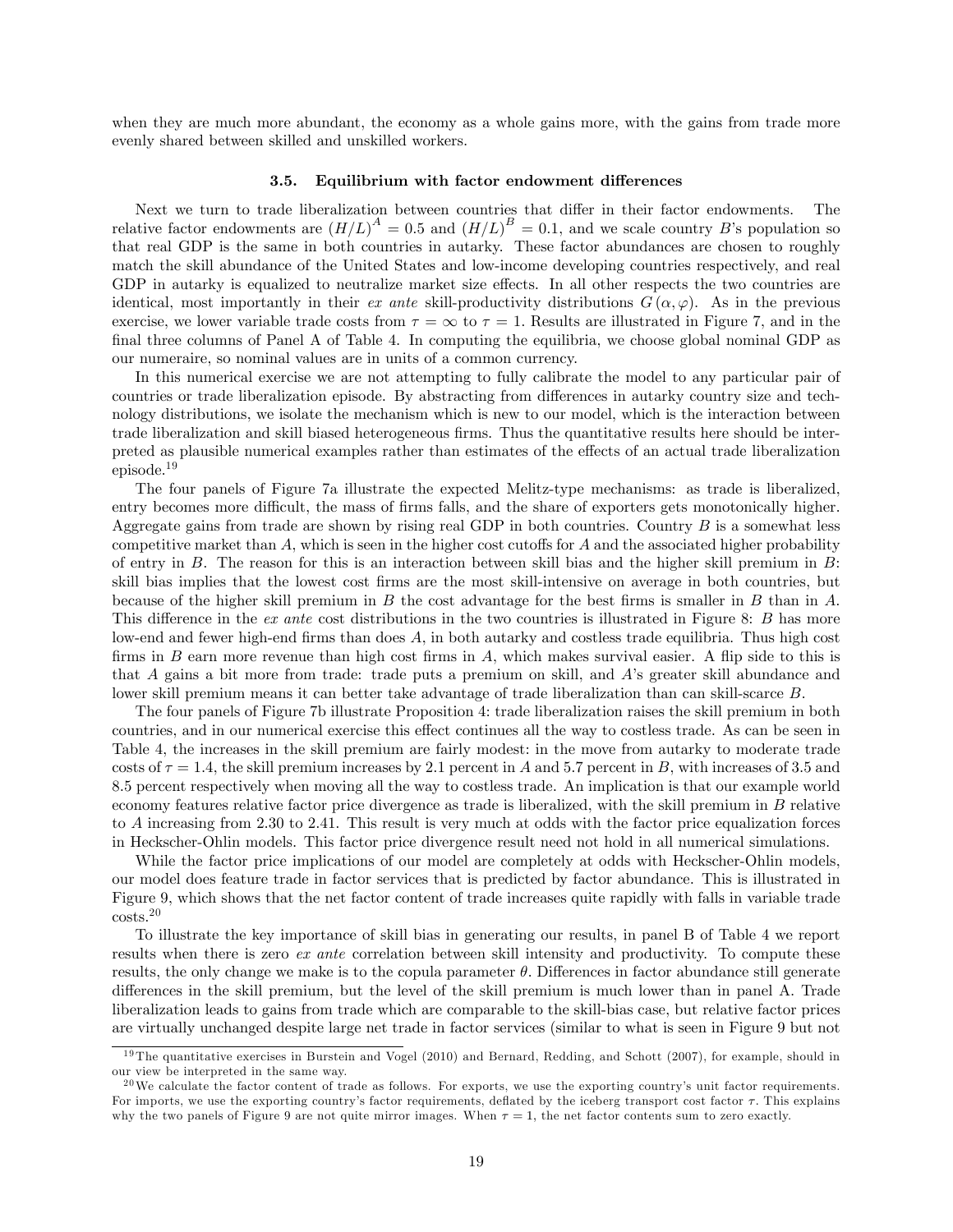shown in the interest of space). The skill premium does fall very slightly in each case as trade is liberalized, so our numerical results are consistent with Proposition 3. This illustrates again the absence of Stolper-Samuelson forces in our model: when factor intensities are unrelated to preferences, trade liberalization does not raise the skill premium unless there is skill-bias.

As a final exercise, we consider convergence in relative factor endowments. We consider our base case of skill biased technology ( $\theta = 11$ ) and moderate trade costs ( $\tau = 1.4$ ), and both countries have the same population. We begin with  $(H/L)^B = 0.1$ , and increase human capital in B until it reaches the level in A. Table 5 reports the results. Interestingly,  $A$  is essentially indifferent to human capital accumulation in  $B$ , with tiny increases in real wages and the skill premium. At first glance the tiny effect that human capital accumulation in  $B$  has on factor markets in  $A$  might seem puzzling, since net trade in factor services are changing quite dramatically. The reason is the absence of Stolper-Samuelson effects in our model: though the average good imported by A from B is becoming more skill intensive as B develops, this has no direct effect on the relative demand for more and less skill-intensive goods produced in A. In contrast, B experiences a precipitous drop in the skill premium as real GDP rises, with real skilled wages falling and more than all of the 28 percent increase in GDP going to unskilled workers. The response in B of the skill premium to factor accumulation is consistent with a long-run labor demand elasticity of about -2, which is within the range found in the labor economics literature (see for example Autor and Katz  $(1999)$ ).<sup>21</sup>

#### 4. CONCLUSION

In this paper we propose a new explanation for why trade liberalization can be associated with a rising skill premium in both rich and poor countries. Our model has two dimensions in which firms differ, skill intensity and productivity, and our assumption that these two attributes are positively correlated is verified using Chilean firm-level data. Because of this correlation, opening to trade shifts up the relative demand for skilled workers, as low-cost, skill-intensive firms expand to seize new export opportunities and high-cost, low-skill firms contract or exit in the face of greater import competition. In equilibrium, the skill premium rises when trade is liberalized between identical countries, though our numerical results show that even unskilled workers gain from trade due to a falling price level.

When countries differ in their relative factor endowments, opening to trade also leads to an increase in the skill premium in both countries, and in our example economy there is relative factor price divergence, with the skill premium rising by more in the skill-scarce country. This result is at odds with the Stolper-Samuelson theorem, which predicts that trade liberalization should lead to a fall in the skill premium in the skill-abundant country and the opposite in the skill-scarce country. The reason is that our model makes a simple and intuitive departure from one of the key assumptions in the Heckscher-Ohlin tradition: we assume that the elasticity of substitution in demand is common across goods, rather than being higher for goods with the same factor intensity. Although our model has a Heckscher-Ohlin áavor in its focus on the interaction between goods with different factor intensities and countries with different factor endowments, this seemingly small change in assumptions means that the model works quite differently than models in the Heckscher-Ohlin tradition.

Quantitatively, the factor price effects we find are small relative both to the size of gains from trade in our model and to the changes in the skill premium in the United States and around the world. Thus we see our results as consistent with the view that trade liberalization can lead to large welfare gains without being a major contributor to growing wage inequality.

<sup>&</sup>lt;sup>21</sup>We refer here to the parameter  $\eta$  in an equation of the form  $(H/L) = A \times (s/w)^{\eta}$ .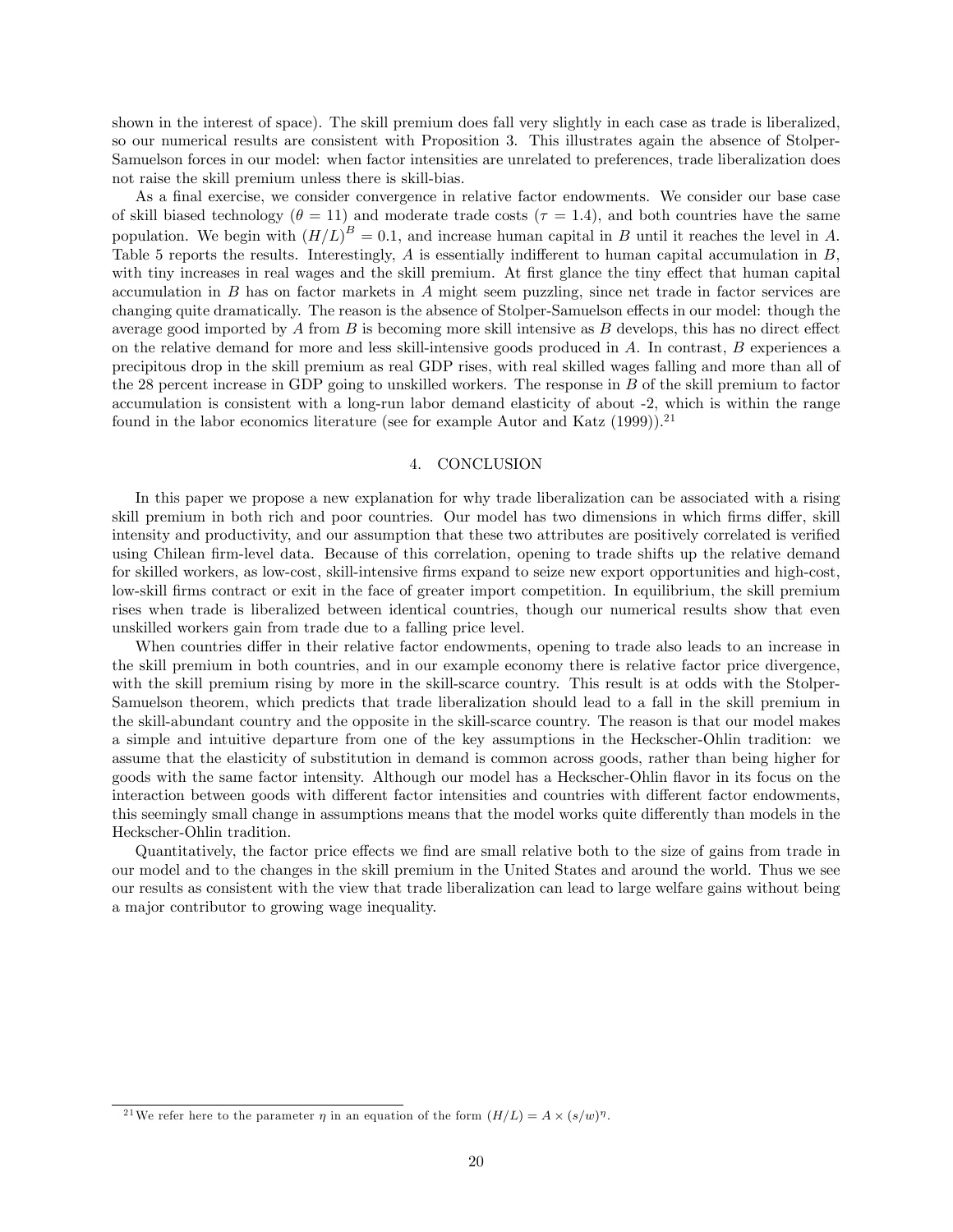#### REFERENCES

Acemoglu, D. (2002). Directed technical change. Review of Economic Studies  $69(4)$ , 781–809.

- Acemoglu, D. (2003). Patterns of skill premia. Review of Economic Studies  $70(2)$ , 199–230.
- Autor, D., L. Katz, and M. Kearney (2008). Trends in US wage inequality: Revising the revisionists. The Review of Economics and Statistics  $90(2)$ , 300–323.
- Autor, D., F. Levy, and R. Murnane (2003). The skill content of recent technological change: An empirical exploration. Quarterly journal of economics  $118(4)$ , 1279–1333.
- Autor, D. H. and L. F. Katz (1999). Changes in the wage structure and earnings inequality. In J. B. Taylor and M. Woodford (Eds.), *Handbook of Labor Economics*, Volume 3A. Elsevier Science, North Holland.
- Baldwin, R. (2005). Heterogeneous firms and trade: Testable and untestable properties of the melitz model. Working Paper 11471, National Bureau of Economic Research.
- Baldwin, R. and J. Harrigan (2011). Zeros, quality, and space: Trade theory and trade evidence. American Economic Journal: Microeconomics  $3(2)$ , 60–88.
- Bernard, A., J. Eaton, J. Jensen, and S. Kortum (2003). Plants and productivity in international trade. American Economic Review 93 (4), 1268.
- Bernard, A. and J. Jensen (1997). Exporters, skill upgrading, and the wage gap. Journal of International Economics  $42(1-2)$ , 3-31.
- Bernard, A. and J. Jensen (1999). Exceptional exporter performance: cause, effect, or both? Journal of international economics  $47(1)$ , 1–25.
- Bernard, A., J. Jensen, S. Redding, and P. Schott (2007). Firms in international trade. The Journal of Economic Perspectives, 105-130.
- Bernard, A., S. Redding, and P. Schott (2007). Comparative advantage and heterogeneous firms. Review of Economic Studies  $74(1)$ , 31–66.
- Burstein, A. and J. Vogel (2010). Globalization, technology, and the skill premium: A quantitative analysis. Working Paper 16459, National Bureau of Economic Research.
- Bustos, P. (2011). The impact of trade on technology and skill upgrading evidence from argentina. Working Papers, Universitat Pompeu Fabra. Departamento de Economía y Empresa (1189).
- Cameron, A. and P. Trivedi (2005). Microeconometrics: methods and applications. Cambridge Univ Pr.
- Davis, D. and J. Harrigan (2011). Good jobs, bad jobs, and trade liberalization. Journal of International Economics.
- Dornbusch, R., S. Fischer, and P. Samuelson (1980). Heckscher-Ohlin trade theory with a continuum of goods. The Quarterly Journal of Economics  $95(2)$ ,  $203-224$ .
- Feenstra, R. C. and G. S. Hanson (1985). Foreign investment, outsourcing, and relative wages. In R. C. Feenstra, G. M. Grossman, and D. A. Irwin (Eds.), The Political Economy of Trade Policy: Essays in honor of Jagdish Bhagwati, pp. 89-128. Cambridge: MIT Press.
- Goldberg, P. and N. Pavcnik (2007). Distributional effects of globalization in developing countries. Journal of Economic Literature  $\mu$ 5(1), 39–82.
- Goldin, C. and L. F. Katz (2008). The Race Between Education and Technology. Cambridge: Belknap Harvard University Press.
- Helpman, E. and P. R. Krugman (1985). Market structure and foreign trade. MIT press Cambridge, MA.
- Kugler, M. and E. Verhoogen (2010). Prices, Plant Size, and Product Quality. Review of Economic Studies, forthcoming.
- Melitz, M. (2003). The impact of trade on intra-industry reallocations and aggregate industry productivity. Econometrica  $71(6)$ , 1695-1725.
- Nelsen, R. (2006). An introduction to copulas. Springer Us.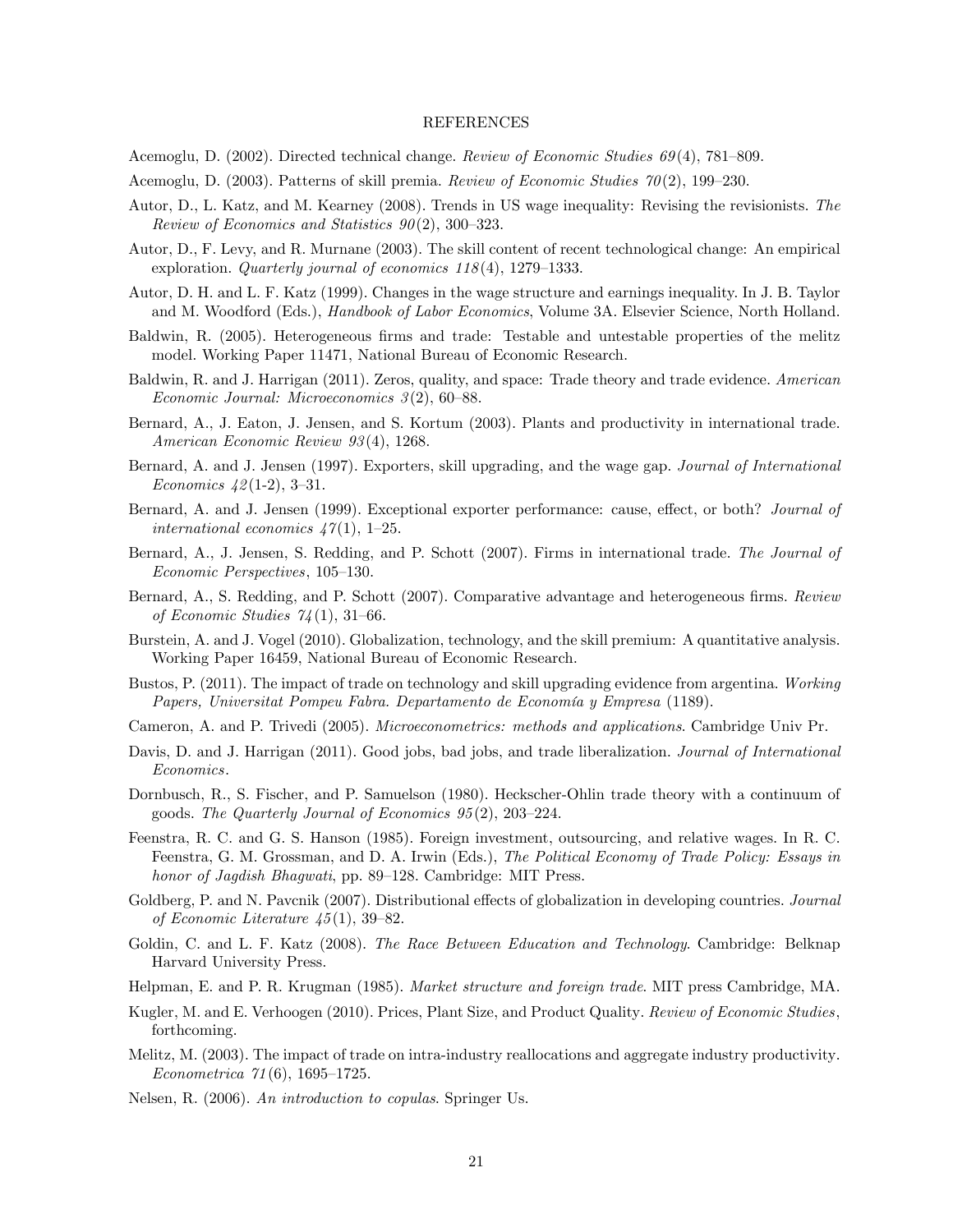- Pavcnik, N. (2002). Trade liberalization, exit, and productivity improvements: Evidence from Chilean plants. Review of Economic Studies  $69(1)$ , 245–276.
- Romalis, J. (2004). Factor proportions and the structure of commodity trade. American Economic Review  $94(1), 67-97.$
- Stern, S. (1997). Simulation-based estimation. Journal of Economic Literature  $35(4)$ , 2006–2039.
- Trefler, D. (2004). The long and short of the canada-us free trade agreement. The American Economic Review  $94(4)$ , 870-895.
- Vannoorenberghe, G. (2011). Trade between symmetric countries, heterogeneous firms, and the skill premium. Canadian Journal of Economics/Revue canadienne d'économique  $44(1)$ , 148-170.
- Verhoogen, E. (2008). Trade, Quality Upgrading, and Wage Inequality in the Mexican Manufacturing Sector\*. Quarterly Journal of Economics  $123(2)$ ,  $489-530$ .
- Xiang, C. (2005). New goods and the relative demand for skilled labor. Review of Economics and Statistics  $87(2)$ , 285-298.
- Yeaple, S. (2005). A simple model of firm heterogeneity, international trade, and wages. Journal of international Economics  $65(1)$ , 1–20.
- Zhu, S. and D. Treáer (2005). Trade and inequality in developing countries: a general equilibrium analysis. Journal of International Economics  $65(1)$ , 21-48.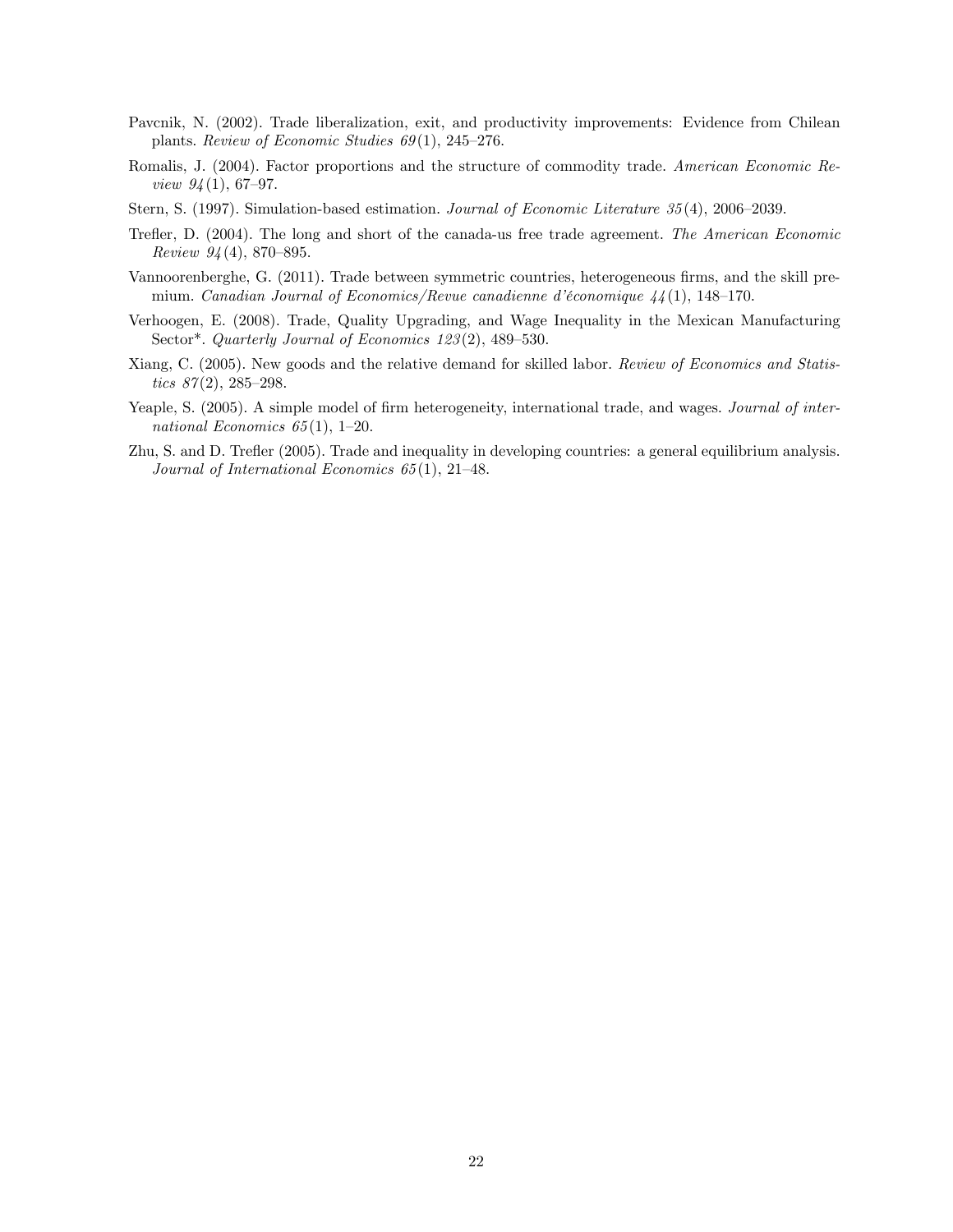

**Figure 1: Sorting and the technology space.** 

Notes to Figure 1 Log inverse unit cost is  $\ln \phi = \ln \phi - \alpha \ln s$ ,  $s > 1$  (for the purpose of these figures, we choose the unskilled wage *w* as our numeraire). The survival cutoff  $\phi^*$  and the export cutoff  $\phi^*_x$  partition the space into three regions: technology draws where costs are too high to survive in equilibrium, cost draws low enough for profitable domestic sales but too high for exporting, and cost draws low enough for profitable exporting.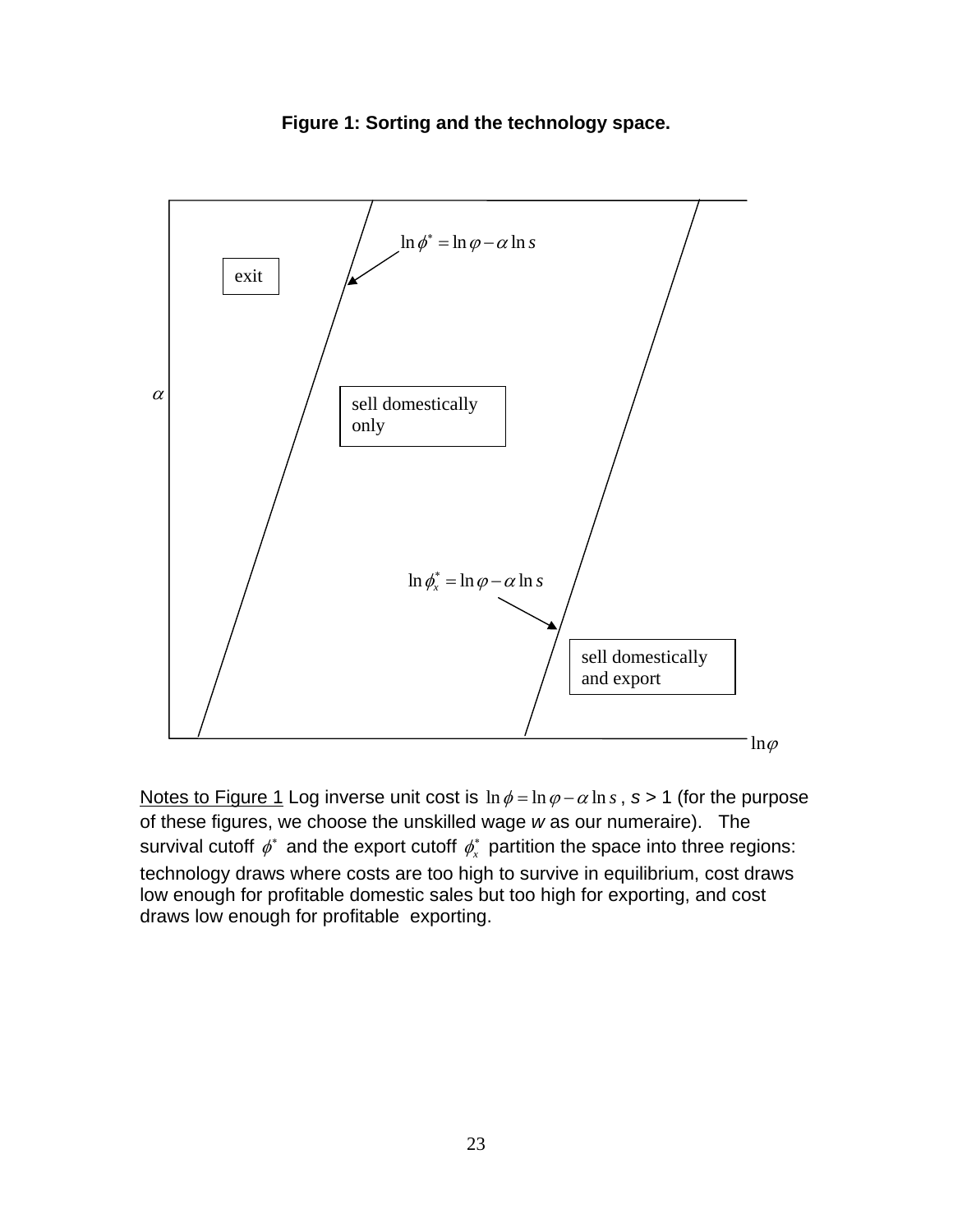



Notes to Figure 2 The red dotted lines show what happens when  $\tau$  falls: survival cutoff rises, the export cutoff falls, and the slope  $\frac{1}{1-\epsilon}$ ln *s* gets flatter as the skill premium rises.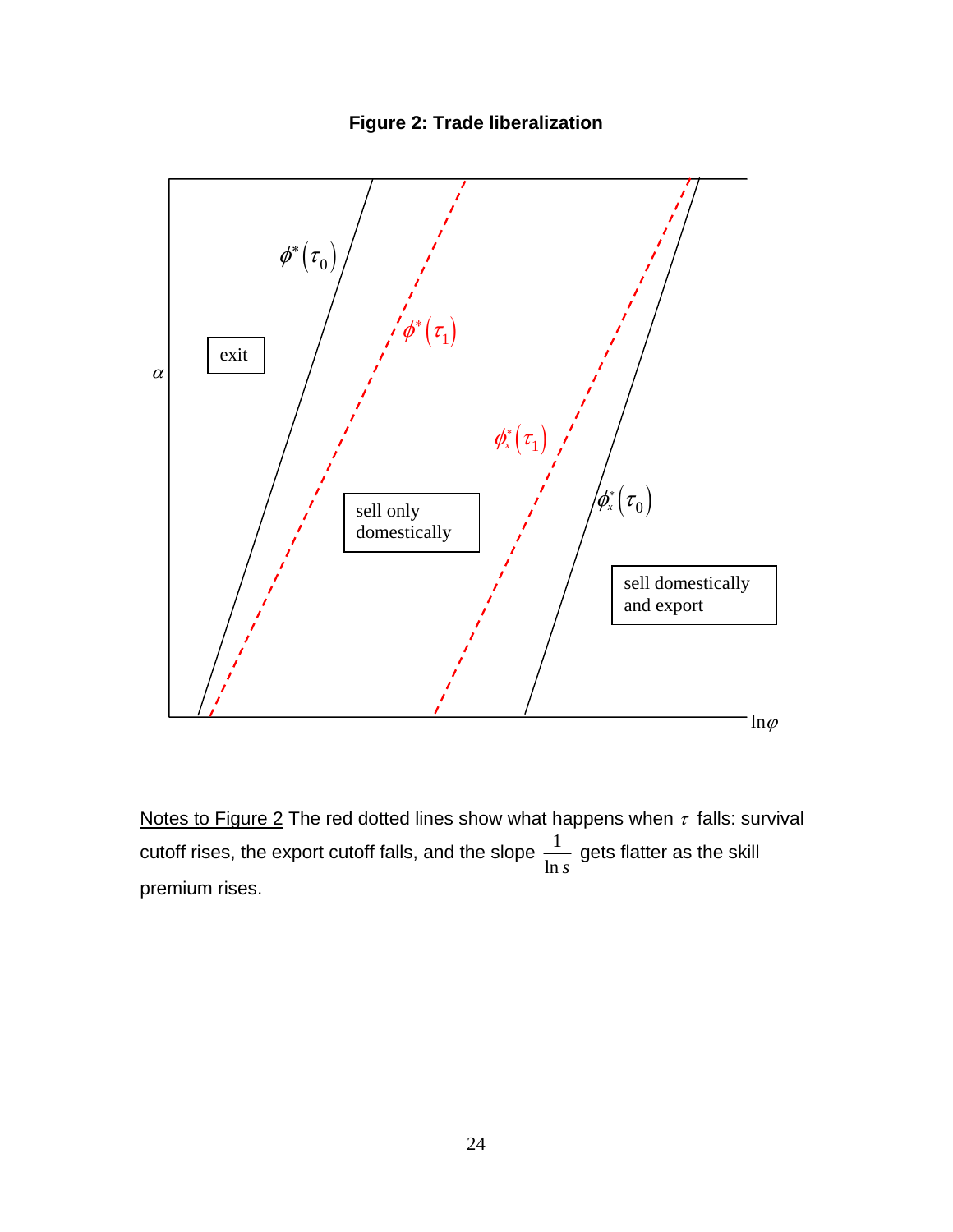



Notes to Figure 3 The black solid lines are the survival and export cutoffs for country *A,* and the red dotted lines are the survival and export cutoffs for country *B*. Region I contains non-exporters in *B* who would not survive in *A*, and Region II contains exporters in *B* who are non-exporters in *A.*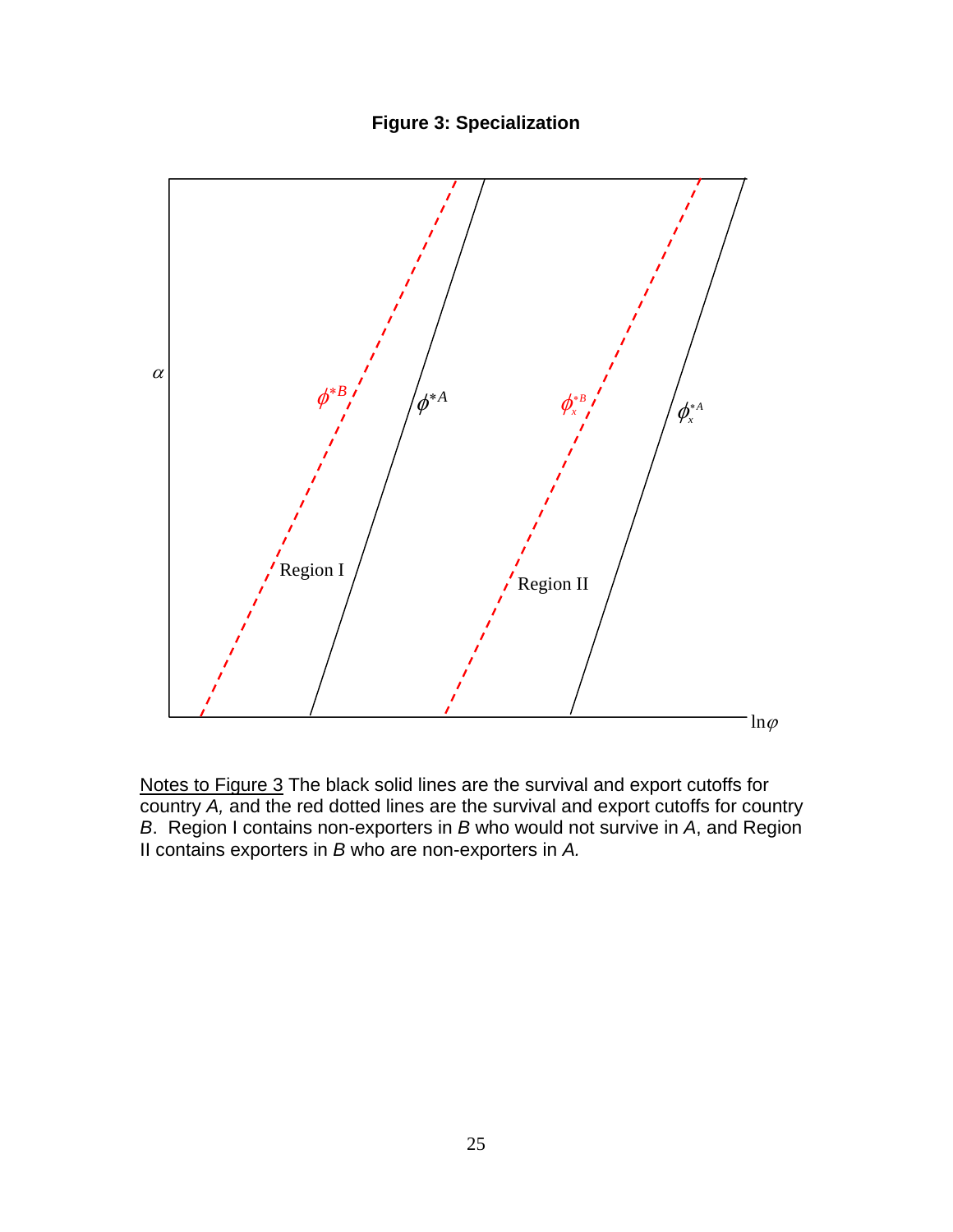|                               | mean  | median | std. dev. | skew  |  |  |
|-------------------------------|-------|--------|-----------|-------|--|--|
| log revenue                   |       |        |           |       |  |  |
| all                           | 13.2  | 13.0   | 1.62      | 0.575 |  |  |
| domestic                      | 12.7  | 12.6   | 1.36      | 0.643 |  |  |
| exporters                     | 14.7  | 14.6   | 1.47      | 0.216 |  |  |
| log wage                      |       |        |           |       |  |  |
| all                           | 7.63  | 7.60   | 0.581     | 0.283 |  |  |
| domestic                      | 7.51  | 7.49   | 0.536     | 0.305 |  |  |
| exporters                     | 8.00  | 8.00   | 0.563     | 0.026 |  |  |
| white-collar employment share |       |        |           |       |  |  |
| all                           | 0.233 | 0.200  | 0.151     | 1.20  |  |  |
| domestic                      | 0.222 | 0.189  | 0.145     | 1.28  |  |  |
| exporters                     | 0.268 | 0.236  | 0.164     | 0.96  |  |  |
| white-collar wage bill share  |       |        |           |       |  |  |
| all                           | 0.356 | 0.330  | 0.197     | 0.577 |  |  |
| domestic                      | 0.326 | 0.300  | 0.185     | 0.696 |  |  |
| exporters                     | 0.448 | 0.434  | 0.205     | 0.182 |  |  |

**Table 1 - Descriptive statistics for Chilean plants, 1995** 

*Notes to Table 1*: Source: Annual National Industrial Survey of Chile, 1995. Sample size is 4,603 total manufacturing plants, of which 3,485 (76%) are non-exporters and 1,118 (24%) are exporters. Units for revenue and wages are 1000's of pesos.

|                                     | log     |          | skill emp |
|-------------------------------------|---------|----------|-----------|
|                                     | revenue | log wage | share     |
|                                     |         |          |           |
| all plants ( $N = 4603$ )           |         |          |           |
| log wage                            | 0.65    | 1.0      |           |
| skill emp share                     | 0.23    | 0.43     | 1.0       |
| skill wage bill share               | 0.39    | 0.54     | 0.82      |
| non-exporting plants ( $N = 3485$ ) |         |          |           |
| log wage                            | 0.58    | 1.0      |           |
| skill emp share                     | 0.18    | 0.35     | 1.0       |
| skill wage bill share               | 0.32    | 0.47     | 0.82      |
| exporting plants ( $N = 1118$ )     |         |          |           |
| log wage                            | 0.57    | 1.0      |           |
| skill emp share                     | 0.24    | 0.58     | 1.0       |
| skill wage bill share               | 0.27    | 0.56     | 0.83      |

**Table 2 - Correlations across Chilean plants, 1995** 

*Notes to Table 2*: Source: Annual National Industrial Survey of Chile, 1995. All correlations are statistically significant at p-value of 0.01.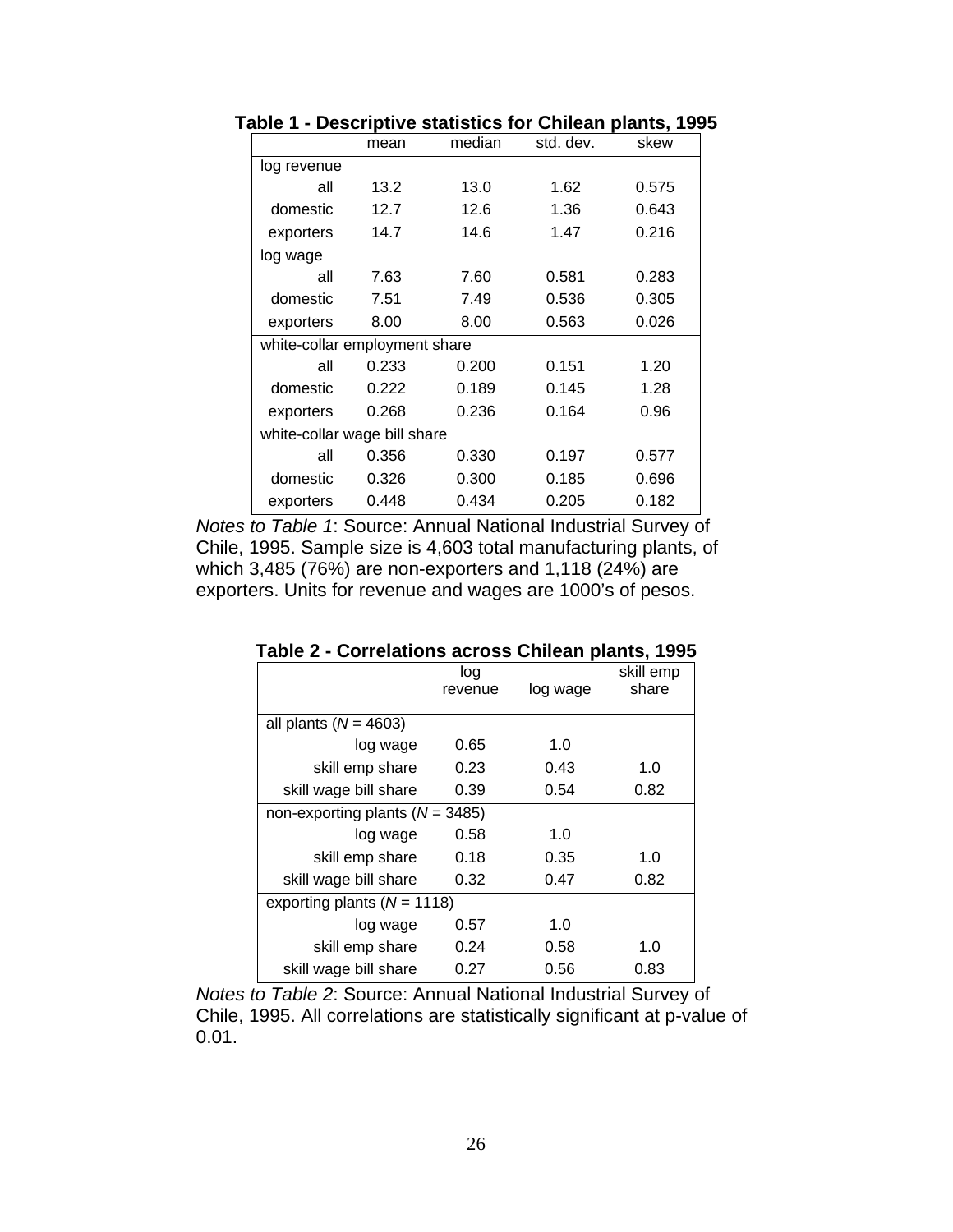|                                    | (1)        | (2)         | (3)        | (4)         | (5)        | (6)         |
|------------------------------------|------------|-------------|------------|-------------|------------|-------------|
| A. Dependent Variable: Log Revenue |            |             |            |             |            |             |
| 4 years before export              |            | $-0.261***$ |            | $-0.196***$ |            |             |
|                                    |            | (0.059)     |            | (0.059)     |            |             |
| 3 years before export              |            | $-0.151***$ |            | $-0.106**$  |            | $-0.187***$ |
|                                    |            | (0.042)     |            | (0.042)     |            | (0.060)     |
| 2 years before export              |            | $-0.137***$ |            | $-0.100***$ |            | $-0.096***$ |
|                                    |            | (0.031)     |            | (0.031)     |            | (0.034)     |
| 1 years before export              |            | $-0.079***$ |            | $-0.055**$  |            | $-0.064***$ |
|                                    |            | (0.026)     |            | (0.022)     |            | (0.022)     |
| Export dummy                       | $0.168***$ | $0.096***$  | $0.130***$ | $0.064***$  | $0.214***$ | $0.090***$  |
|                                    | (0.018)    | (0.020)     | (0.015)    | (0.016)     | (0.022)    | (0.022)     |
| Export year 2                      |            | $0.061***$  |            | $0.040***$  |            | $0.046***$  |
|                                    |            | (0.014)     |            | (0.012)     |            | (0.013)     |
| Export year 3                      |            | $0.085***$  |            | $0.049***$  |            | $0.049***$  |
|                                    |            | (0.017)     |            | (0.016)     |            | (0.018)     |
| Export year 4                      |            | $0.096***$  |            | $0.044**$   |            | $0.048**$   |
|                                    |            | (0.020)     |            | (0.019)     |            | (0.021)     |
| Export year 5                      |            | $0.133***$  |            | $0.101***$  |            | $0.099***$  |
|                                    |            | (0.021)     |            | (0.021)     |            | (0.023)     |
| Export year 6                      |            | $0.158***$  |            | $0.149***$  |            | $0.152***$  |
|                                    |            | (0.026)     |            | (0.027)     |            | (0.028)     |
| Year effects                       | No         | Yes         | No         | Yes         | No         | Yes         |
| $R^2$ , within                     | 0.009      | 0.020       | 0.008      | 0.037       | 0.010      | 0.038       |
| Observations                       | 26,817     | 26,817      | 17,820     | 17,820      | 15,468     | 15,468      |
| Number of plants                   | 6,077      | 6,077       | 2,970      | 2,970       | 2,578      | 2,578       |
| Number of exporters                | 1,698      | 1,698       | 1,056      | 1,056       | 664        | 664         |

# **Table 3 - Chilean plant characteristics and exporting, 1990-1995**

*Notes to Table 3*: All regressions include plant fixed effects. Standard errors with clustering at the plant level are reported in parentheses. \*\*\* p<0.01, \*\* p<0.05, \* p<0.1. In columns 1 and 2 we include all available plants. In columns 3 and 4 we restrict the sample to plants that survive the entire sample. In columns 5 and 6 we further restrict the sample by keeping only exporters that export continuously for at least two years and never stop exporting once they start (i.e. the last year of exporting is invariably 1995). Source: Annual National Industrial Survey of Chile 1990-1995. See text for more details.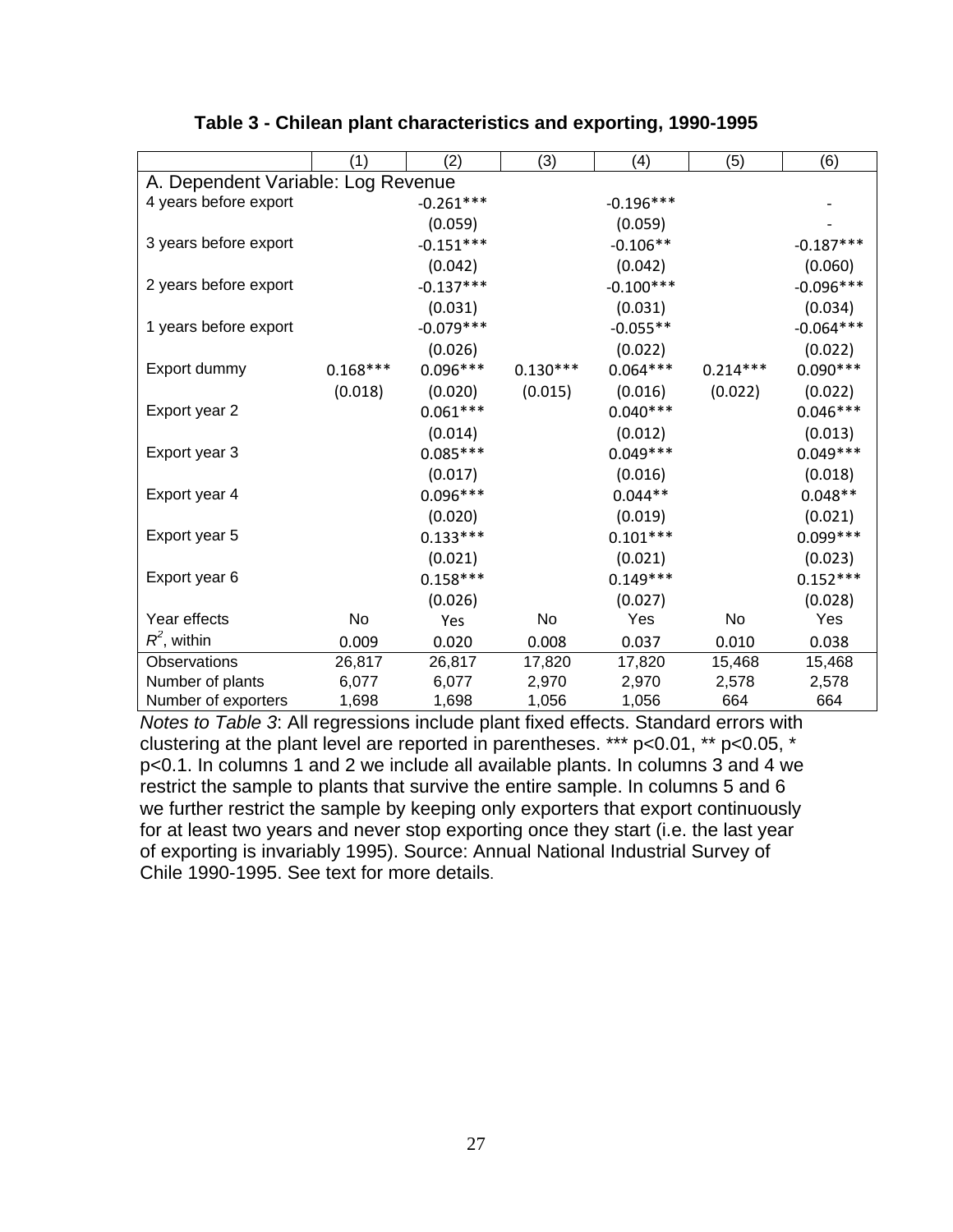|                                                           | (1)     | (2)       | (3)     | (4)       | (5)     | (6)       |  |
|-----------------------------------------------------------|---------|-----------|---------|-----------|---------|-----------|--|
| B. Dependent Variable: Wage Bill Share of Skilled Workers |         |           |         |           |         |           |  |
| 4 years before export                                     |         | 0.0130    |         | 0.0155    |         |           |  |
|                                                           |         | (0.018)   |         | (0.018)   |         |           |  |
| 3 years before export                                     |         | $-0.0050$ |         | $-0.0038$ |         | 0.0010    |  |
|                                                           |         | (0.012)   |         | (0.012)   |         | (0.018)   |  |
| 2 years before export                                     |         | 0.0040    |         | 0.0075    |         | $-0.0035$ |  |
|                                                           |         | (0.009)   |         | (0.009)   |         | (0.012)   |  |
| 1 years before export                                     |         | 0.0032    |         | 0.0060    |         | 0.0012    |  |
|                                                           |         | (0.006)   |         | (0.007)   |         | (0.010)   |  |
| Export dummy                                              | 0.0005  | 0.0013    | 0.0019  | 0.0029    | 0.0067  | 0.0057    |  |
|                                                           | (0.004) | (0.004)   | (0.004) | (0.005)   | (0.008) | (0.008)   |  |
| Export year 2                                             |         | $-0.0008$ |         | 0.0001    |         | $-0.0004$ |  |
|                                                           |         | (0.004)   |         | (0.004)   |         | (0.005)   |  |
| Export year 3                                             |         | $-0.0008$ |         | 0.0012    |         | $-0.0011$ |  |
|                                                           |         | (0.004)   |         | (0.005)   |         | (0.005)   |  |
| Export year 4                                             |         | 0.0031    |         | 0.0000    |         | $-0.0001$ |  |
|                                                           |         | (0.005)   |         | (0.005)   |         | (0.006)   |  |
| Export year 5                                             |         | $-0.0001$ |         | $-0.0050$ |         | $-0.0056$ |  |
|                                                           |         | (0.006)   |         | (0.006)   |         | (0.007)   |  |
| Export year 6                                             |         | $-0.0023$ |         | $-0.0038$ |         | $-0.0056$ |  |
|                                                           |         | (0.007)   |         | (0.007)   |         | (0.008)   |  |
| Year effects                                              | No      | Yes       | No      | Yes       | No      | Yes       |  |
| $R^2$ , within                                            | 0.000   | 0.000     | 0.000   | 0.001     | 0.000   | 0.001     |  |
| Observations                                              | 26,817  | 26,817    | 17,820  | 17,820    | 15,468  | 15,468    |  |
| Number of plants                                          | 6,077   | 6,077     | 2,970   | 2,970     | 2,578   | 2,578     |  |
| Number of exporters                                       | 1,698   | 1,698     | 1,056   | 1,056     | 664     | 664       |  |

| Table 3, continued - Chilean plant characteristics and exporting, 1990-1995 |
|-----------------------------------------------------------------------------|
|-----------------------------------------------------------------------------|

*Notes to Table 3*: All regressions include plant fixed effects. Standard errors with clustering at the plant level are reported in parentheses. \*\*\* p<0.01, \*\* p<0.05, \* p<0.1. In columns 1 and 2 we include all available plants. In columns 3 and 4 we restrict the sample to plants that survive the entire sample. In columns 5 and 6 we further restrict the sample by keeping only exporters that export continuously for at least two years and never stop exporting once they start (i.e. the last year of exporting is invariably 1995). Source: Annual National Industrial Survey of Chile 1990-1995. See text for more details.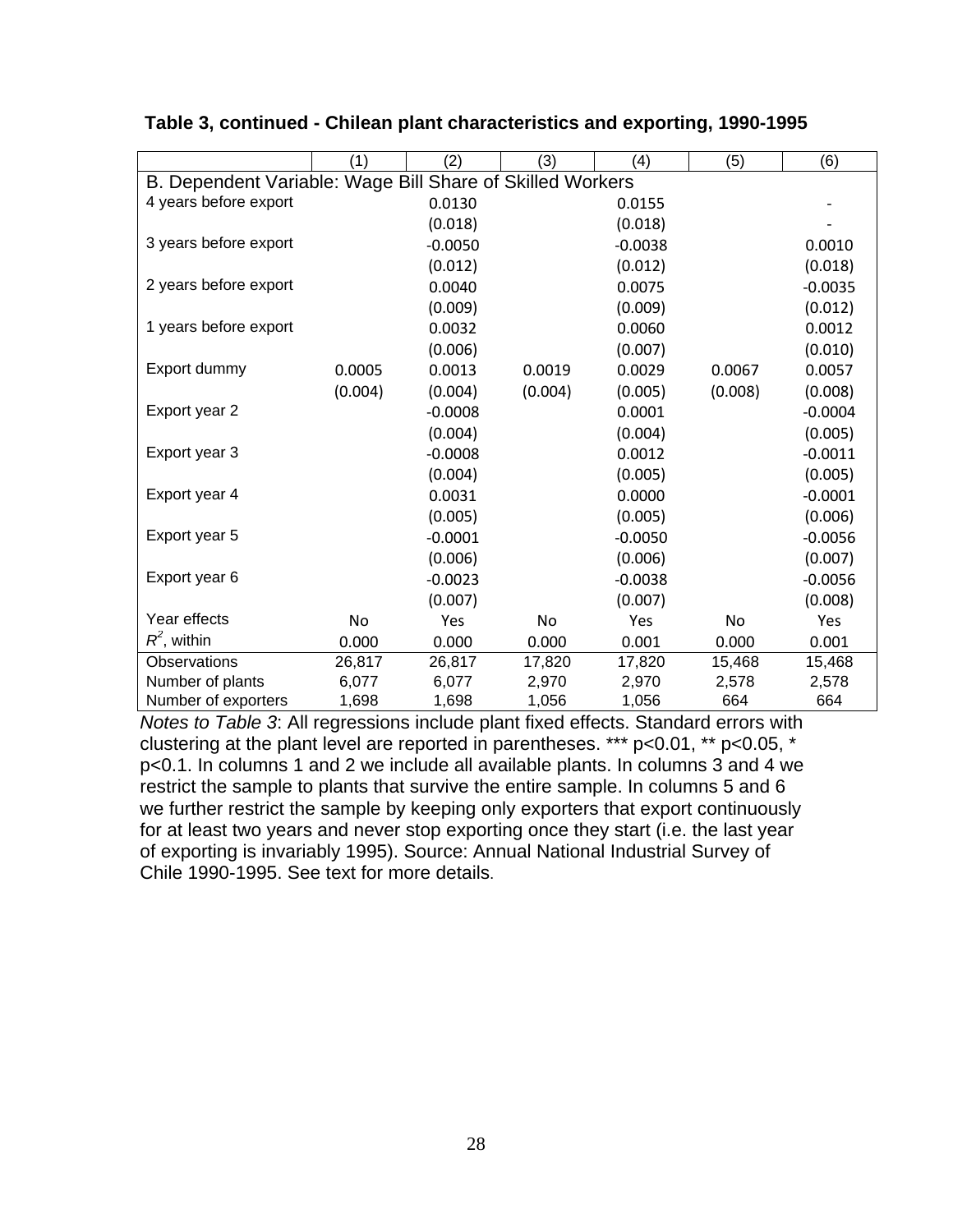|  | Table 4 Quantitative effects of opening to trade |  |  |  |
|--|--------------------------------------------------|--|--|--|
|--|--------------------------------------------------|--|--|--|

| panel A: skill biased technology, $\theta$ = 11 |                                                    |              |             |                   |                 |      |  |
|-------------------------------------------------|----------------------------------------------------|--------------|-------------|-------------------|-----------------|------|--|
|                                                 |                                                    | symmetric    |             | asymmetric        |                 |      |  |
|                                                 | $\tau$                                             | $(H/L)=0.26$ | $(H/L)=0.5$ | $(H/L)^{A} = 0.5$ | $(H/L)^B = 0.1$ | B/A  |  |
| Real                                            | $\infty$                                           | 100          | 100         | 100               | 100             | 1    |  |
| <b>GDP</b>                                      | 1.4                                                | 106          | 107         | 106               | 106             | 1    |  |
|                                                 | 1.0                                                | 119          | 120         | 119               | 117             | 0.98 |  |
| <b>Skill</b>                                    | $\infty$                                           | 2.84         | 1.99        | 1.99              | 4.58            | 2.30 |  |
| premium                                         | 1.4                                                | 2.98         | 2.04        | 2.03              | 4.84            | 2.39 |  |
|                                                 | 1.0                                                | 3.06         | 2.06        | 2.06              | 4.97            | 2.41 |  |
| Real                                            | $\infty$                                           | 284          | 199         | 199               | 357             | 1.79 |  |
| skilled                                         | 1.4                                                | 312          | 216         | 213               | 390             | 1.83 |  |
| wage                                            | 1.0                                                | 352          | 243         | 242               | 441             | 1.82 |  |
| Real                                            | $\infty$                                           | 100          | 100         | 100               | 78              | 0.78 |  |
| unskilled                                       | 1.4                                                | 104          | 106         | 105               | 81              | 0.78 |  |
| wage                                            | 1.0                                                | 115          | 118         | 117               | 89              | 0.75 |  |
|                                                 | panel B: no skill bias in technology, $\theta = 1$ |              |             |                   |                 |      |  |
|                                                 |                                                    | symmetric    |             | asymmetric        |                 |      |  |
|                                                 | $\tau$                                             | $(H/L)=0.26$ | $(H/L)=0.5$ | $(H/L)^{A} = 0.5$ | $(H/L)^B = 0.1$ | B/A  |  |
| Real                                            | $\infty$                                           | 100          | 100         | 100               | 100             | 1    |  |
| <b>GDP</b>                                      | 1.4                                                | 107          | 107         | 107               | 107             | 1    |  |
|                                                 | 1.0                                                | 121          | 121         | 121               | 121             | 1    |  |
| <b>Skill</b>                                    | $\infty$                                           | 1.64         | 1.06        | 1.06              | 3.12            | 2.94 |  |
| premium                                         | 1.4                                                | 1.62         | 1.06        | 1.06              | 3.11            | 2.94 |  |
|                                                 | 1.0                                                | 1.62         | 1.06        | 1.06              | 3.11            | 2.94 |  |
| Real                                            | $\infty$                                           | 163          | 106         | 106               | 238             | 2.24 |  |
| skilled                                         | 1.4                                                | 175          | 114         | 114               | 255             | 2.24 |  |
| wage                                            | 1.0                                                | 196          | 128         | 128               | 287             | 2.25 |  |
| Real                                            | $\infty$                                           | 100          | 100         | 100               | 76.4            | 0.76 |  |
| unskilled                                       | 1.4                                                | 108          | 108         | 107               | 82.0            | 0.76 |  |
| wage                                            | 1.0                                                | 121          | 121         | 121               | 92.4            | 0.76 |  |

*Notes to Table 4*: real GDP and real wages are normalized by real GDP of country A in autarky (=100) and by real wage of unskilled labor in country A in autarky (=100), respectively. Skill premium not normalized. In asymmetric case, country B's labor force is adjusted to so that A and B have the same autarky real GDP. In symmetric case normalization is by corresponding values of same (symmetric) country in autarky.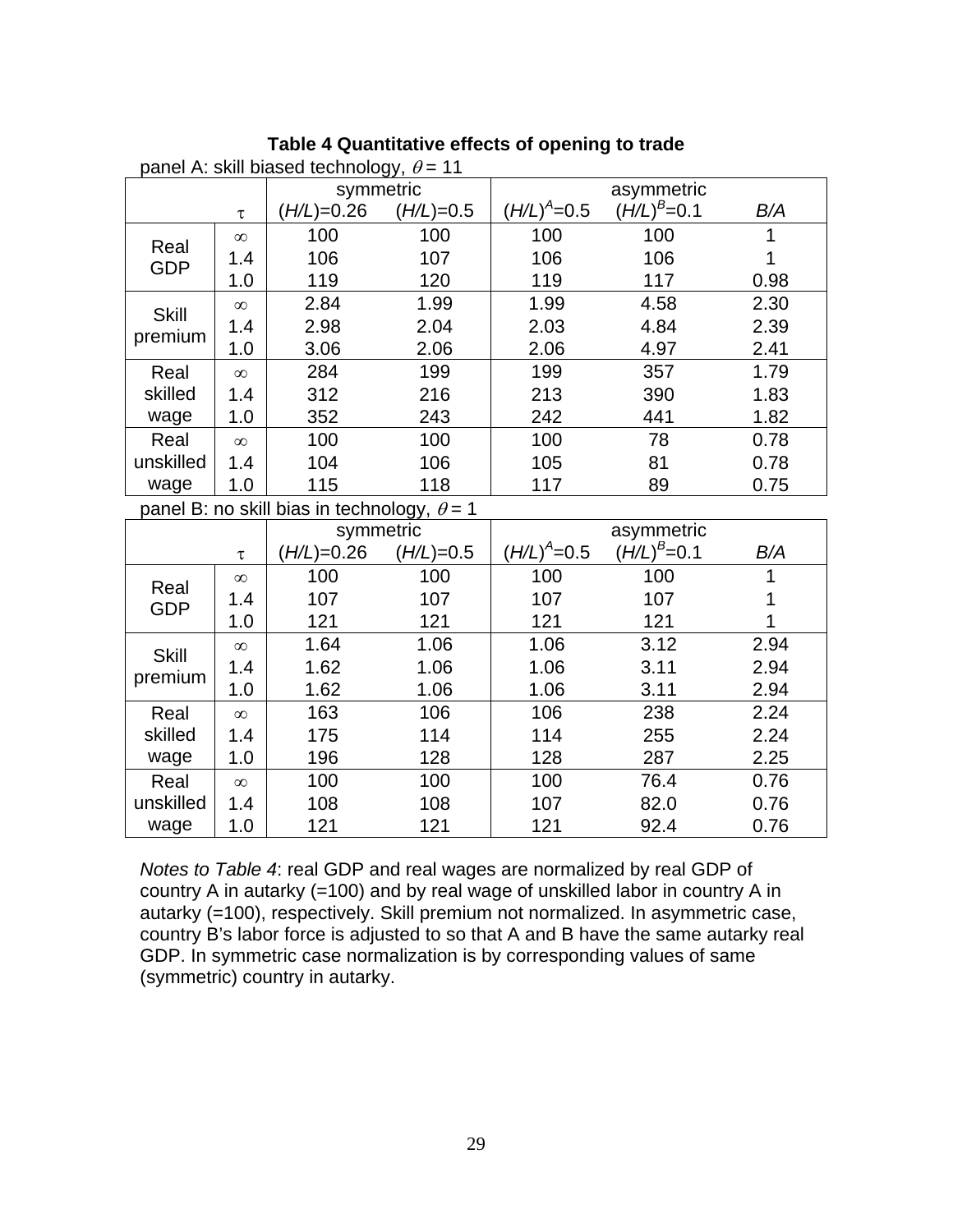|              | $(H/L)^{\overline{B}}$ | country A | country B | B/A  |
|--------------|------------------------|-----------|-----------|------|
| Real         | 0.5                    | 100       | 100       | 1    |
| <b>GDP</b>   | 0.3                    | 99.6      | 90.7      | 0.91 |
|              | 0.1                    | 98.4      | 70.9      | 0.72 |
| <b>Skill</b> | 0.5                    | 2.04      | 2.04      |      |
| premium      | 0.3                    | 2.04      | 2.76      | 1.36 |
|              | 0.1                    | 2.03      | 4.84      | 2.39 |
| Real         | 0.5                    | 204       | 204       |      |
| skilled      | 0.3                    | 203       | 240       | 1.18 |
| wage         | 0.1                    | 200       | 343       | 1.71 |
| Real         | 0.5                    | 100       | 100       | 1    |
| unskilled    | 0.3                    | 99.6      | 86.8      | 0.87 |
| wage         | 0.1                    | 98.6      | 70.8      | 0.72 |

**Table 5 Quantitative effects of skill accumulation in country B** 

*Notes to Table 5*: real GDP and real wages are normalized by real GDP and by real wage of unskilled labor at symmetry (=100), respectively. Skill premium not normalized. Skill-biased technology and moderate trade costs,  $\theta$  = 11 and  $\tau$ =1.4.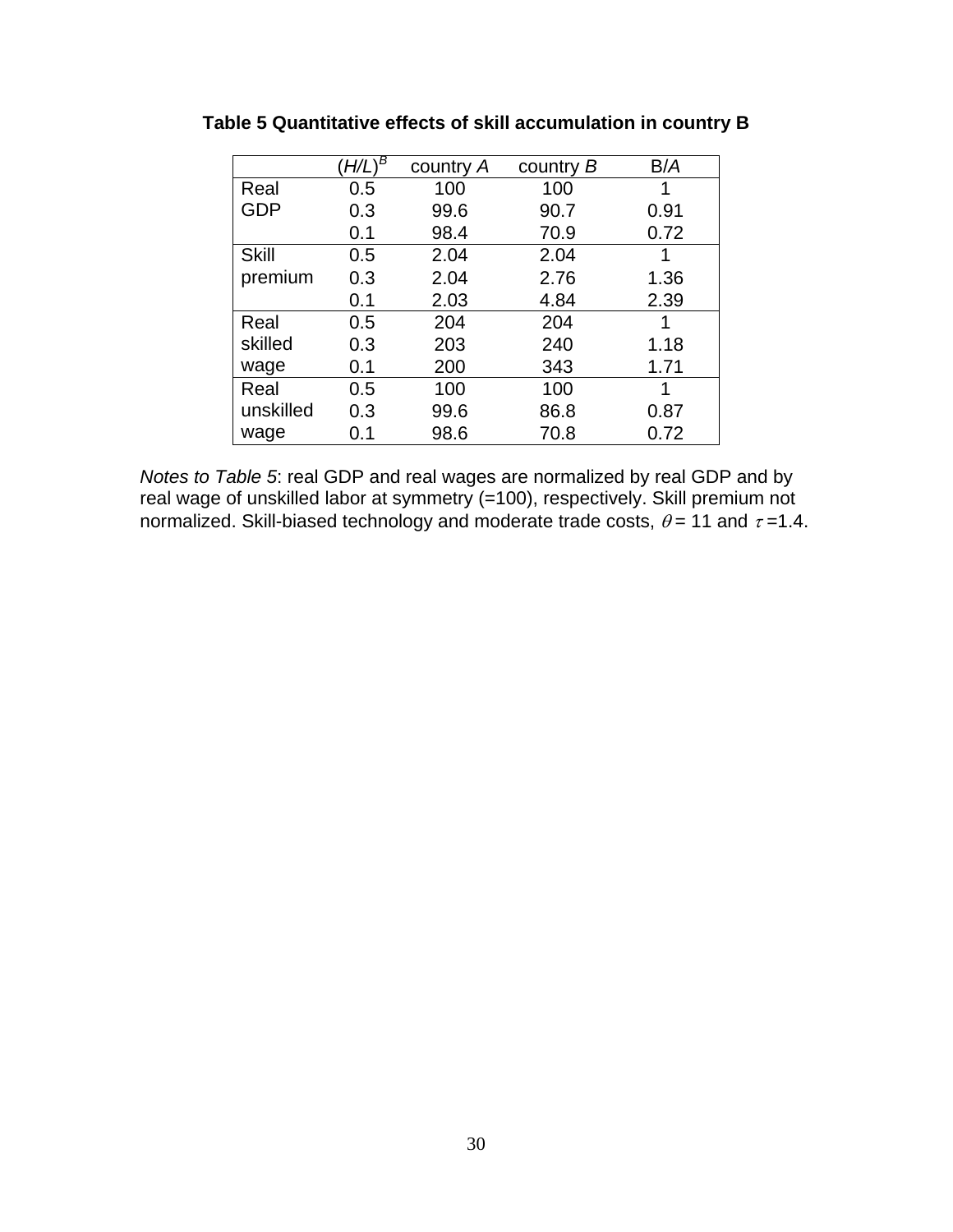

Notes to Figure 4: Data are white-collar employment shares in Chilean manufacturing plants in 1995, Annual National Industrial Survey of Chile. The sample includes 4603 plants, of which 24% export.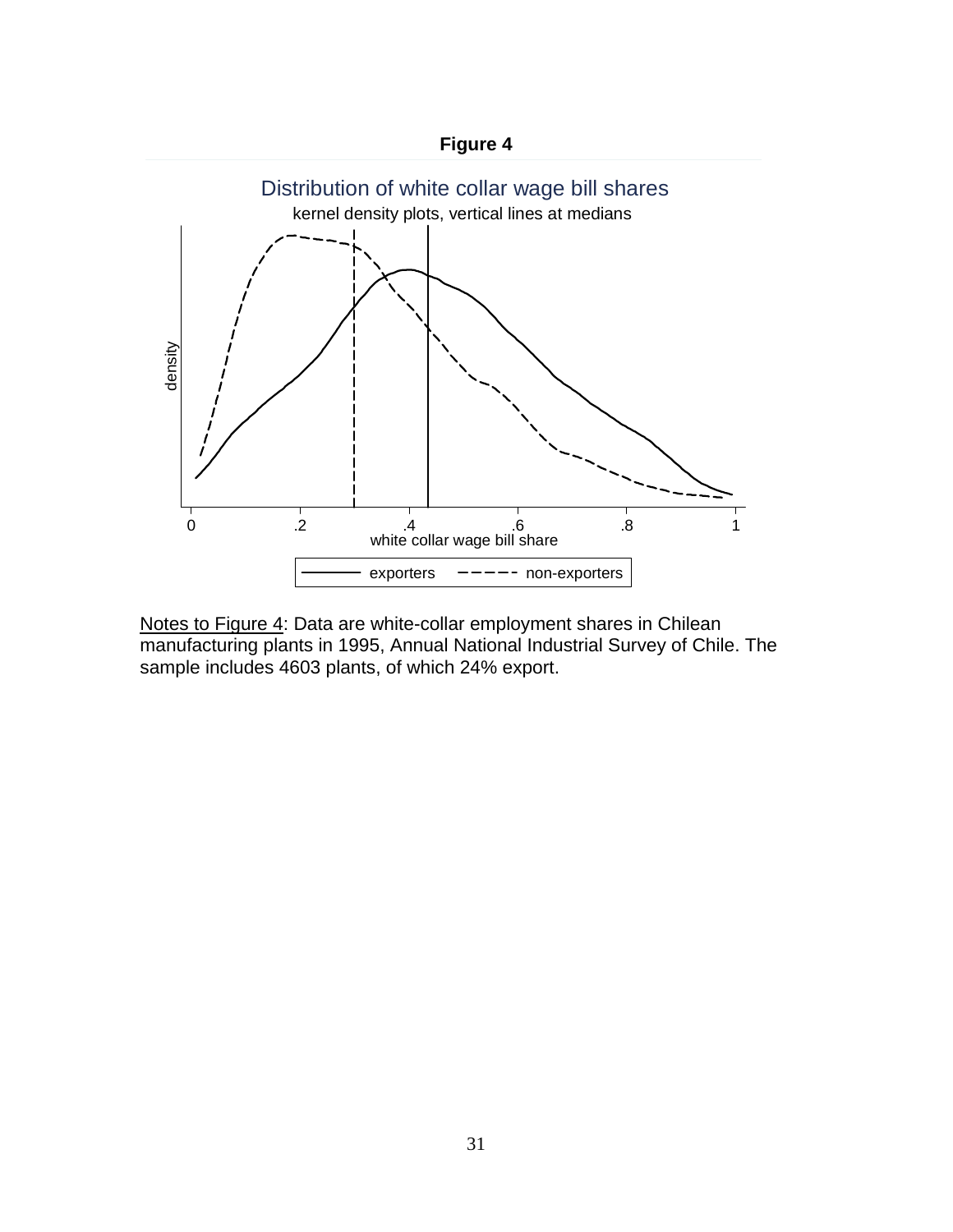

**Figure 5 - Skill share and log revenue, Chilean plants 1995** 

*Notes to Figure 5*: see notes to Table 1.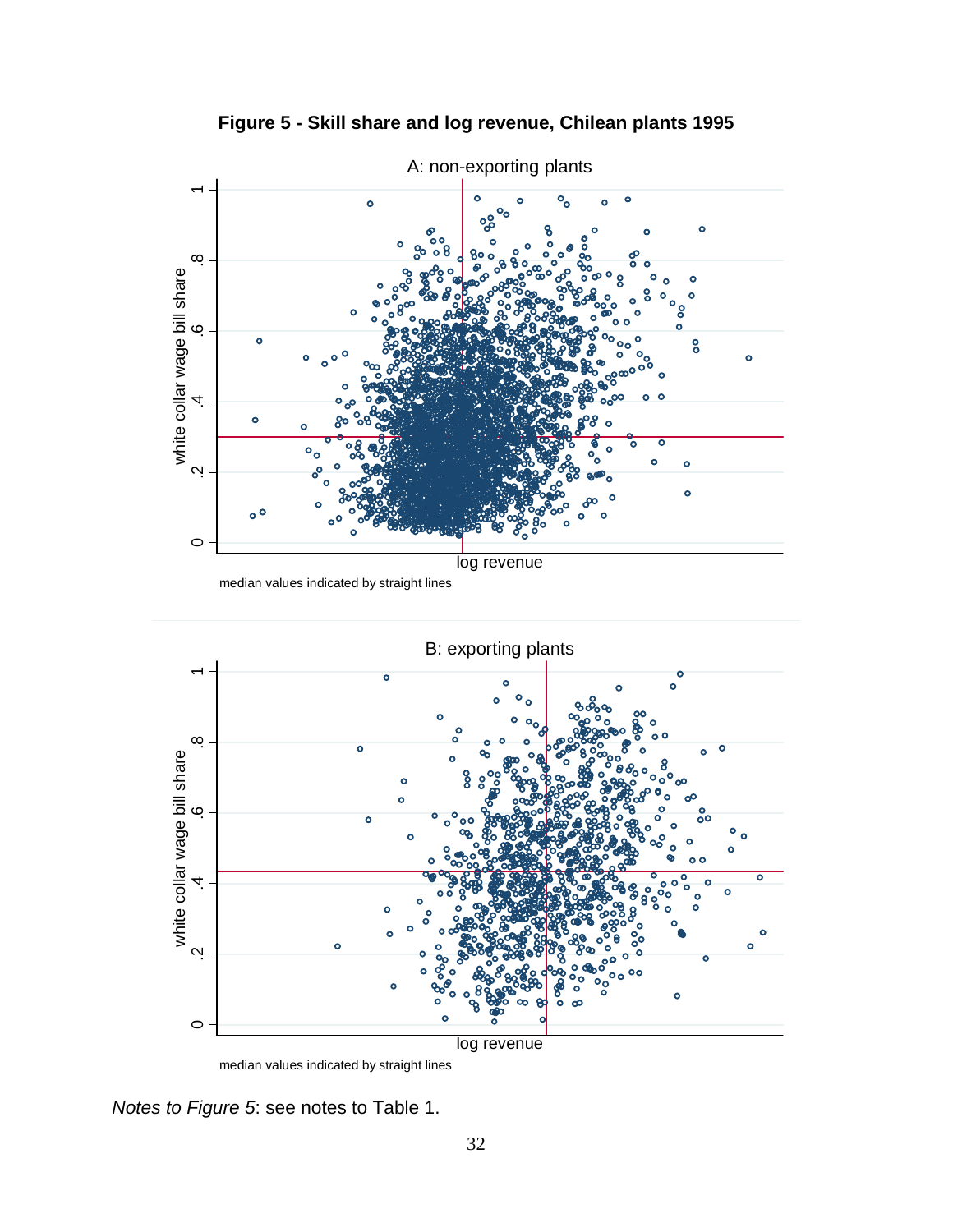

**Figure 6a** Trade liberalization between identical countries: gains from trade and entry

*Notes to Figure 6a*: Real GDP and firm mass normalized to 100, and survival cutoff  $\phi^*$ normalized to one, in autarky.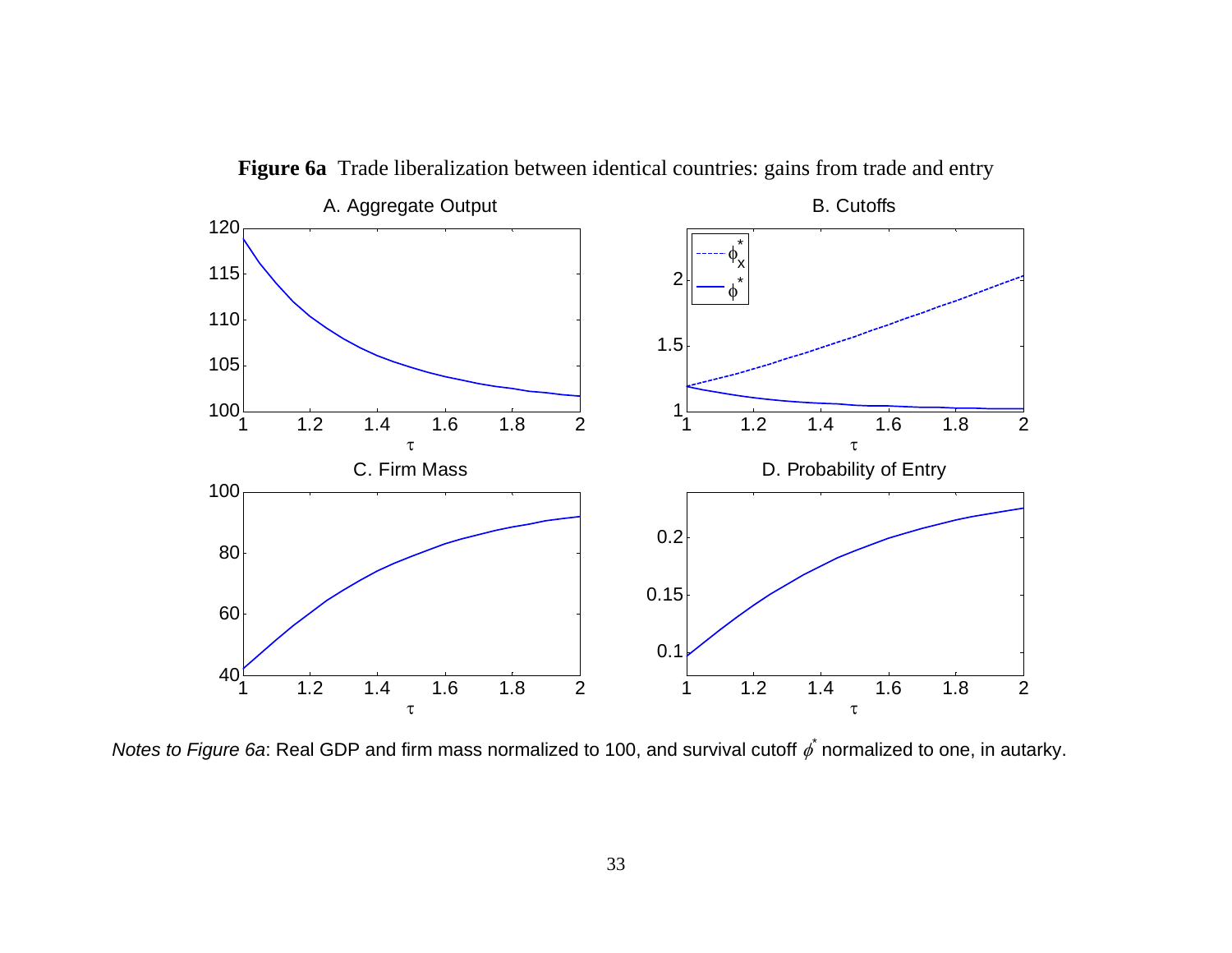

**Figure 6b** Trade liberalization between identical countries: prices

*Notes to Figure 6b*: Price index normalized to 100, and real unskilled wage normalized to 100, in autarky.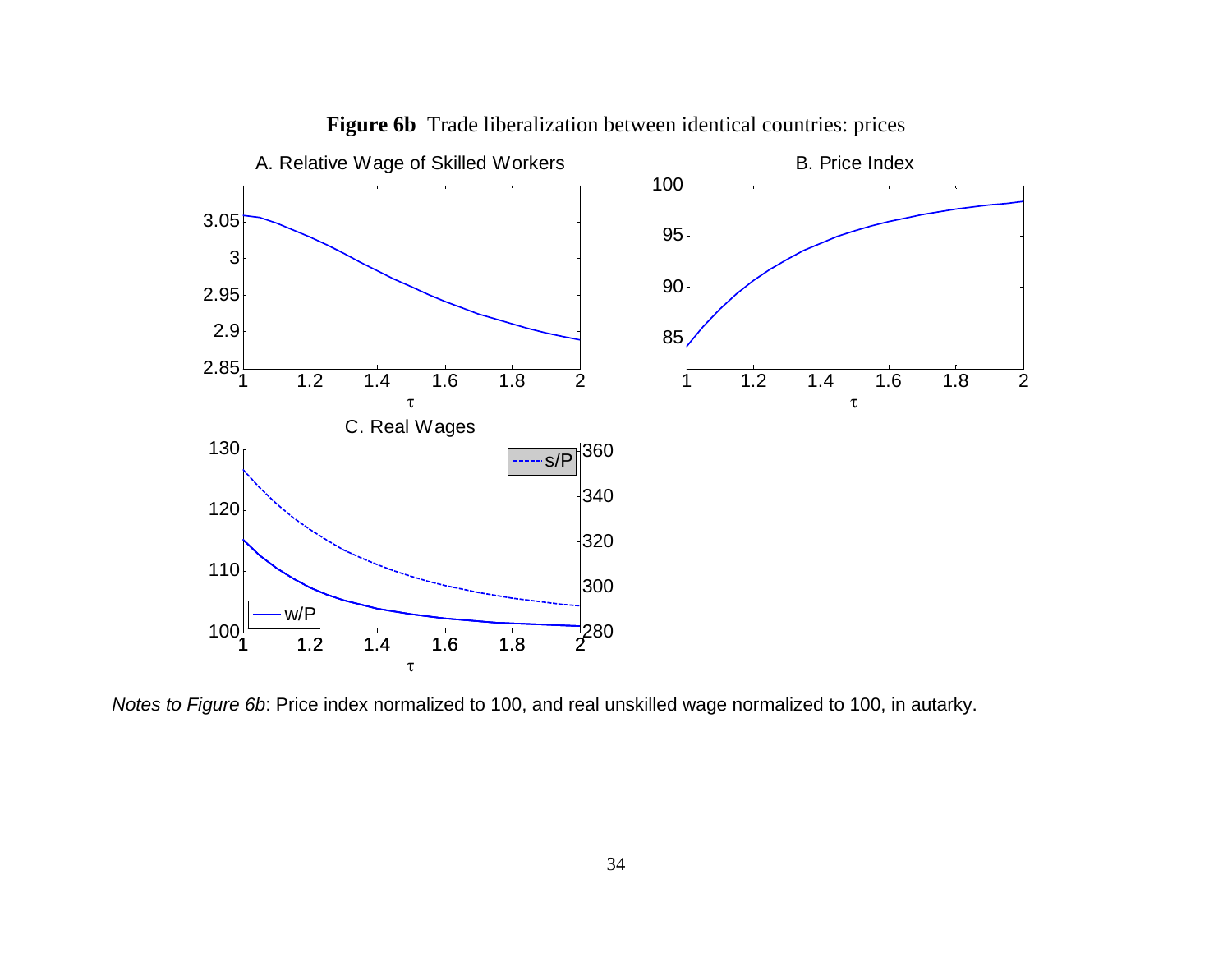

**Figure 7a** Trade liberalization between asymmetric countries: gains from trade and entry

*Notes to Figure 7a*: Real GDP and firm mass normalized to 100, and survival cutoff  $\phi^*$ normalized to one, in autarky in country A. Real GDP's equal in autarky by choice of population size.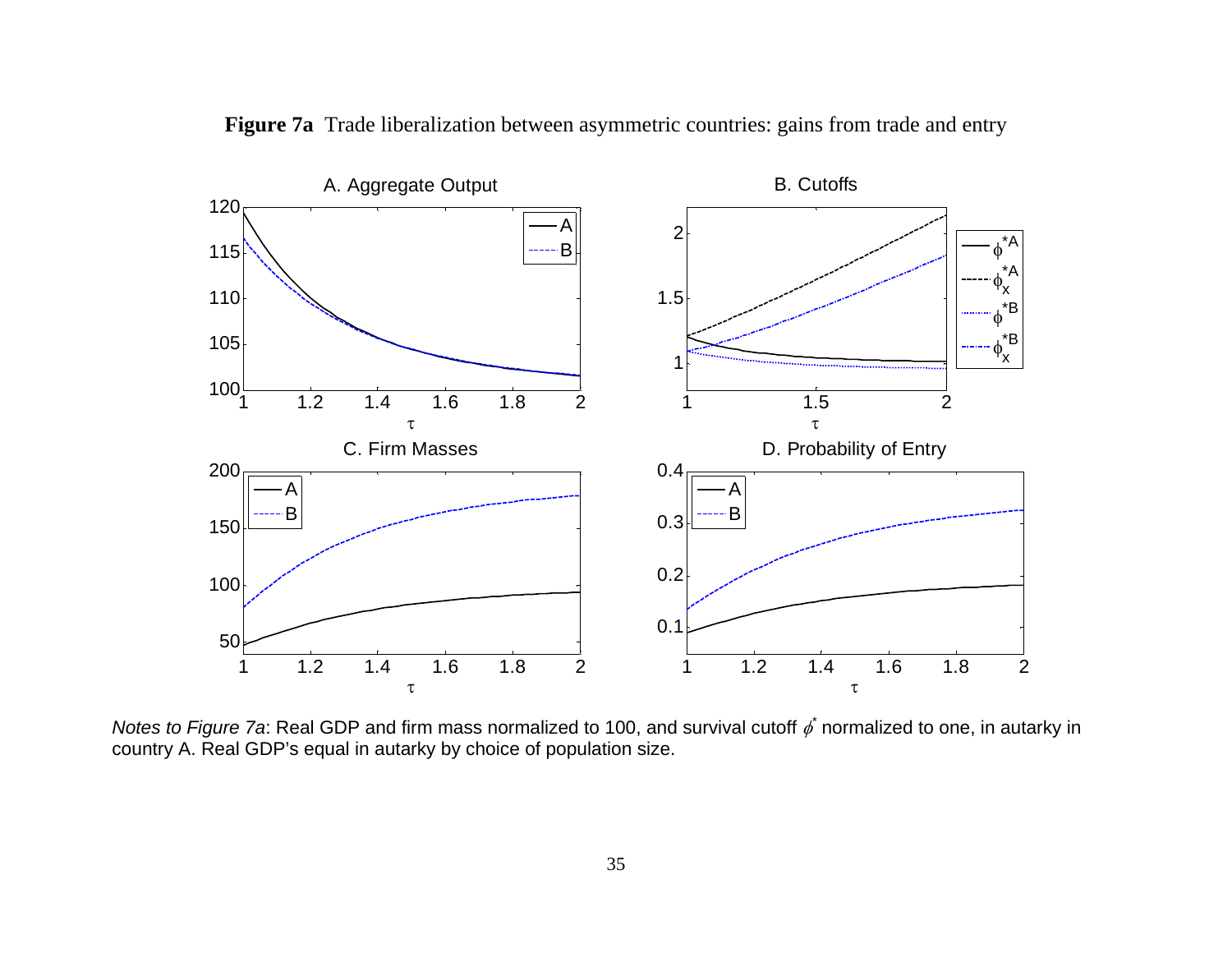

**Figure 7b** Trade liberalization between asymmetric countries: prices

*Notes to Figure 7b*: Price index in A and real unskilled wage in A both normalized to 100 in autarky.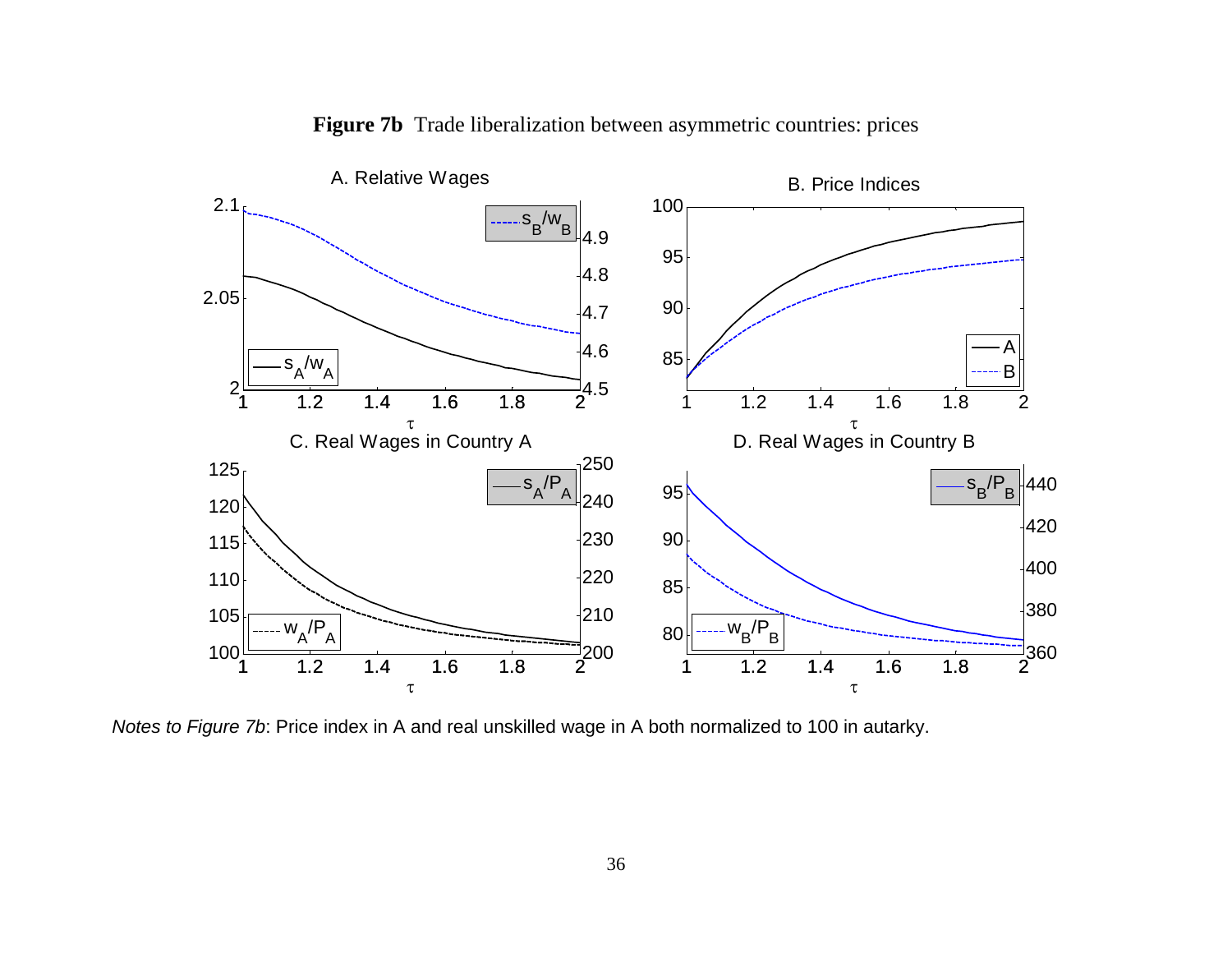

**Figure 8** Log inverse unit cost distributions

*Notes to Figure 8*: Kernel densities of *ex ante* log inverse unit cost (*ln* $\phi$ )distributions, with *ex post* equilibrium survival cutoffs indicated by vertical lines.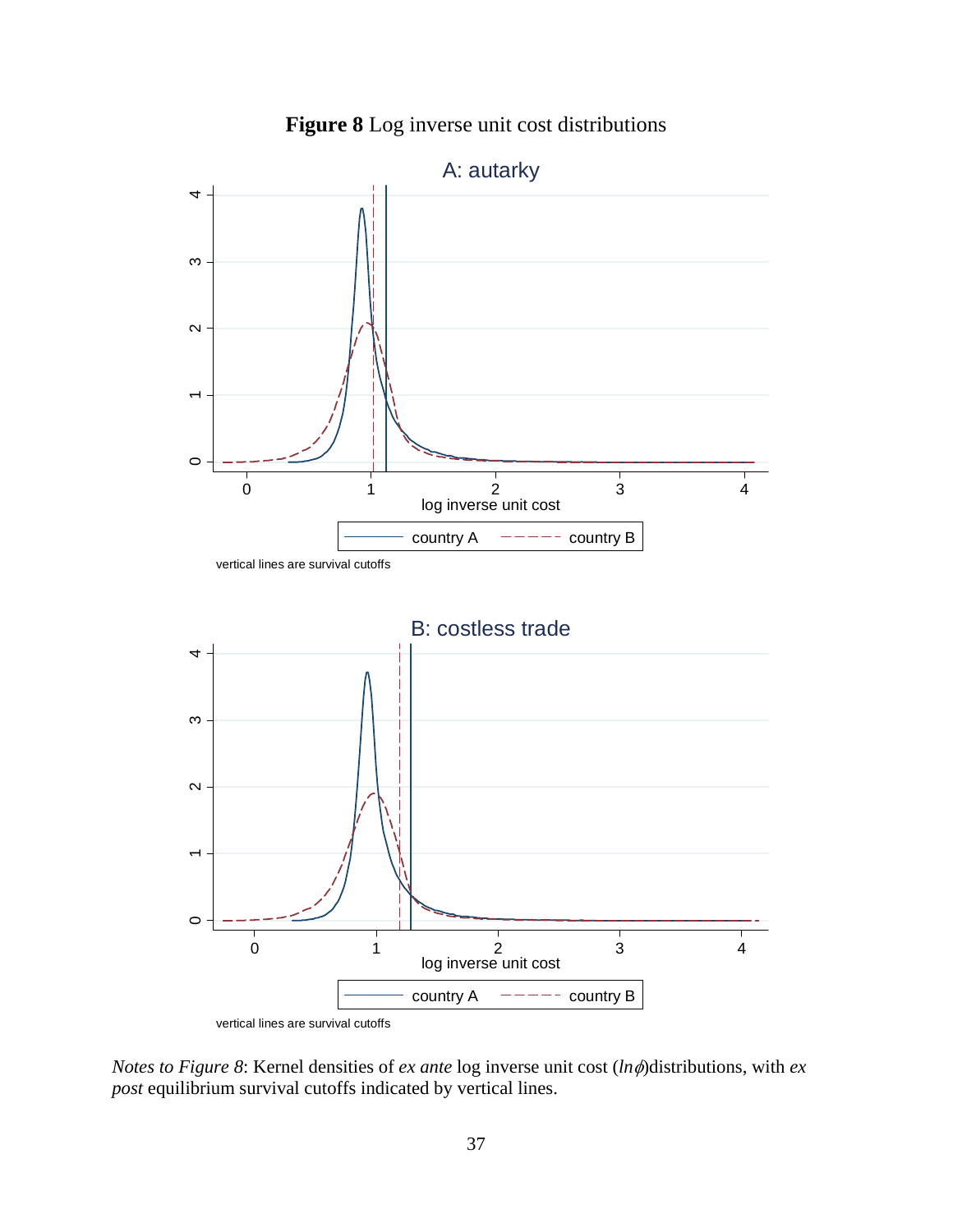

# **Figure 9** The factor content of trade

*Notes to Figure 9* Units on vertical axis are net factor content of trade as a share of aggregate labor force.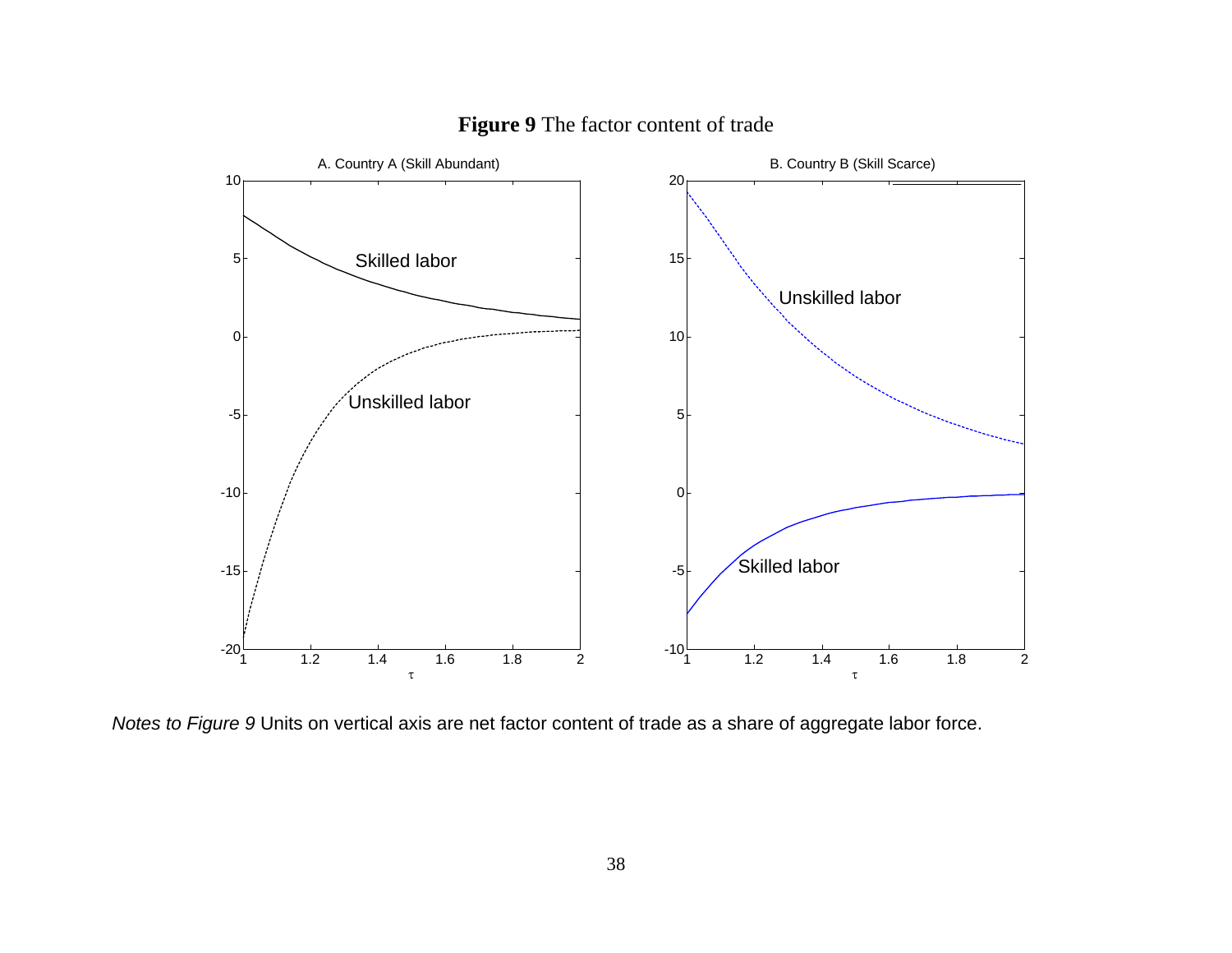#### 5. APPENDIX 1

This appendix proves Propositions 1 and 2 in the text. First we show that equilibrium is unique, and then we show that the movement from autarky to costly trade leads to an increase in the skill premium (in the skill-biased case) or no change in the skill premium (in the no-bias case). Throughout this appendix, we take the unskilled wage as our numeraire, so the skill premium s is the realtive wage of skilled versus unskilled workers.

Finding equilibrium requires simultaneously solving the labor market equilibrium and free entry conditions for the equilibrium values of s and  $\phi^*$ :

$$
\Theta_{1}(s,\phi^{*}) = \frac{\iint\limits_{(\alpha,\varphi)\in D} \tilde{H}_{dv}g(\alpha,\varphi) d\alpha d\varphi + \tau^{1-\sigma} \iint\limits_{(\alpha,\varphi)\in X} \tilde{H}_{dv}g(\alpha,\varphi) d\alpha d\varphi}{\iint\limits_{(\alpha,\varphi)\in D} \tilde{L}_{dv}g(\alpha,\varphi) d\alpha d\varphi + \tau^{1-\sigma} \iint\limits_{(\alpha,\varphi)\in X} \tilde{L}_{dv}g(\alpha,\varphi) d\alpha d\varphi} = \frac{H}{L},
$$
\n(63)\n
$$
\Theta_{2}(s,\phi^{*}) = f \iint\limits_{(\alpha,\varphi)\in D} \left[ \left(\frac{\phi(\alpha,\varphi)}{\phi^{*}}\right)^{\sigma-1} - 1 \right] g(\alpha,\varphi) d\alpha d\varphi +
$$
\n
$$
f_{x} \iint\limits_{(\alpha,\varphi)\in X} \left[ \left(\frac{\phi(\alpha,\varphi)}{\phi^{*}}\right)^{\sigma-1} - 1 \right] g(\alpha,\varphi) d\alpha d\varphi = \delta f_{e}.
$$
\n(64)

The cutoffs  $\phi^*$  and  $\phi_x^*$  define regions in  $(\alpha, \varphi)$  space,

$$
D(\phi^*, s) = \left\{ (\alpha, \varphi) \in [0, 1] \times \mathbb{R}^1_+ : \phi^* \le \frac{\varphi}{s^{\alpha}} \right\},\tag{65}
$$

$$
X(\phi_x^*, s) = \left\{ (\alpha, \varphi) \in [0, 1] \times \mathbb{R}_+^1 : \phi_x^* \le \frac{\varphi}{s^{\alpha}} \right\} .
$$
 (66)

All firms with  $(\alpha, \varphi) \in D$  are active in equilibrium while firms with  $(\alpha, \varphi) \in X$  are also exporters, where  $X \subset D$ . These regions are illustrated in Figure 1.

#### 5.1. Uniqueness

Our approach to uniqueness is to show that (63) and (64) define two curves in  $(s, \phi^*)$  space, which we'll call the LME and FE schedules. Since these curves have opposite slopes, their intersection defines a unique solution. We show

$$
LME: \frac{ds}{d\phi^*} = -\frac{\partial \Theta_1(s, \phi^*)}{\partial \phi^*} / \frac{\partial \Theta_1(s, \phi^*)}{\partial s} > 0 ,\qquad (67)
$$

$$
FE: \frac{ds}{d\phi^*} = -\frac{\partial \Theta_2\left(s, \phi^*\right)}{\partial \phi^*} / \frac{\partial \Theta_2\left(s, \phi^*\right)}{\partial s} < 0 \tag{68}
$$

#### 5.1.1. The slope of the FE schedule

Using

$$
\phi_x^* = \phi^* \tau \left(\frac{f_x}{f}\right)^{\frac{1}{\sigma - 1}} = \beta \phi^*,\tag{69}
$$

where  $\beta = \tau \left(\frac{f_x}{f}\right)$  $\int_{0}^{\frac{1}{\sigma-1}}$  > 1 and re-arranging (64) gives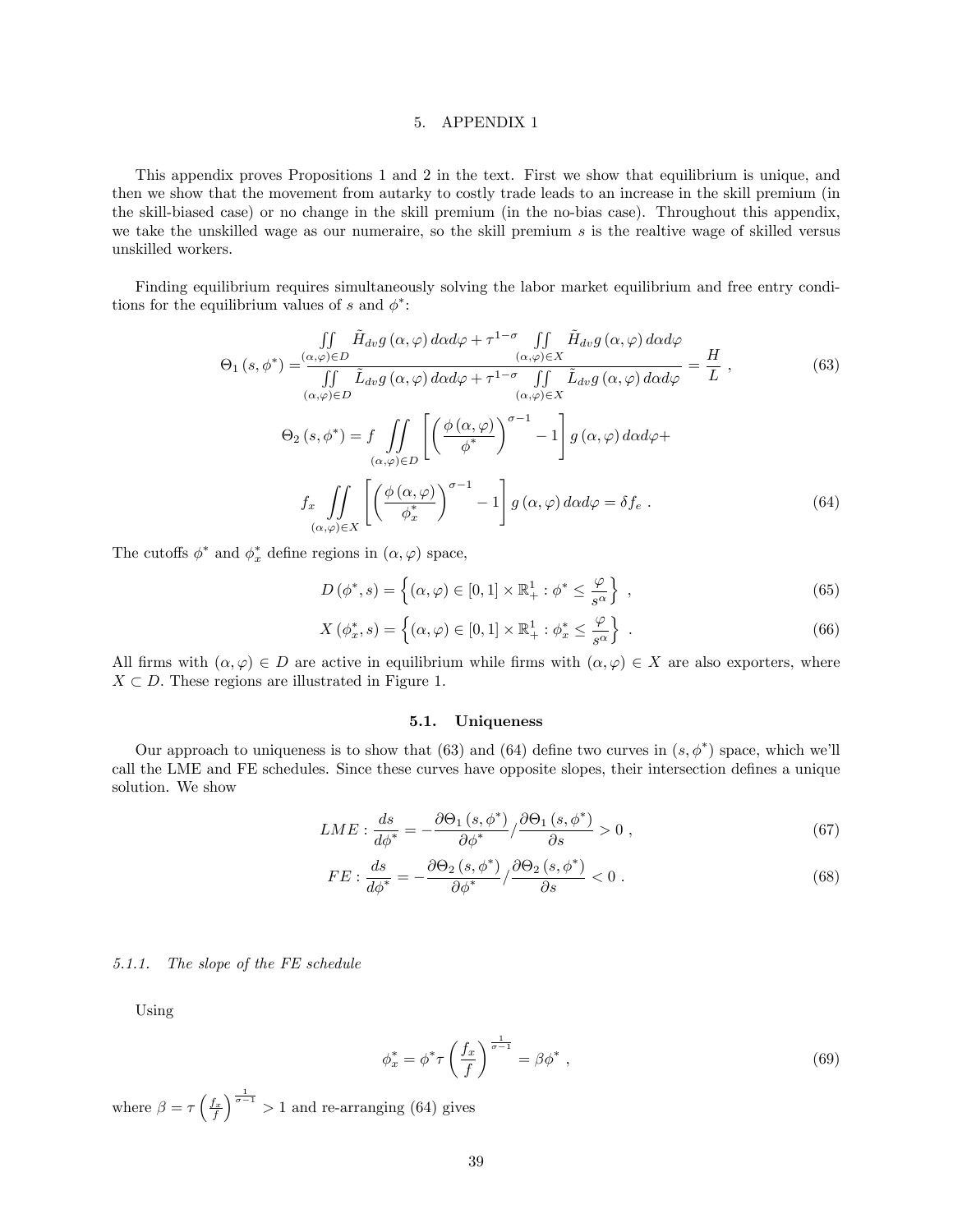$$
f \iint_{(\alpha,\varphi)\in D} \left[ (\phi^*)^{1-\sigma} \phi(\alpha,\varphi)^{\sigma-1} - 1 \right] g(\alpha,\varphi) d\varphi d\alpha +
$$
  

$$
f_x \iint_{(\alpha,\varphi)\in X} \left[ (\beta \phi^*)^{1-\sigma} \phi(\alpha,\varphi)^{\sigma-1} - 1 \right] g(\alpha,\varphi) d\varphi d\alpha = \delta f_e . \tag{70}
$$

We differentiate the integrals  $I_D = \iint$  $(\alpha,\varphi){\in}D$  $\left[\left(\phi^*\right)^{1-\sigma}\phi\left(\alpha,\varphi\right)^{\sigma-1}-1\right]g\left(\alpha,\varphi\right)d\alpha d\varphi$  and  $I_X = \iiint$  $(\alpha,\varphi){\in}X$  $\left[\left(\beta\phi^*\right)^{1-\sigma}\phi\left(\alpha,\varphi\right)^{\sigma-1}-1\right]g\left(\alpha,\varphi\right)d\alpha d\varphi$  with respect to  $\phi^*$  and s.

Differentiating  $I_D$ . It is convenient to integrate first over  $\varphi$ , then over  $\alpha$ . Writing out the limits of integration, and substituting  $\phi(\alpha, \varphi)^{\sigma-1} = \varphi^{\sigma-1} s^{\alpha(1-\sigma)}$ ,  $I_D$  can re-written as

$$
I_D = \int\limits_{0}^{1} \int\limits_{s^{\alpha}\phi^*}^{\infty} (\phi^*)^{1-\sigma} \varphi^{\sigma-1} s^{\alpha(1-\sigma)} g(\alpha, \varphi) d\varphi d\alpha - \int\limits_{0}^{1} \int\limits_{s^{\alpha}\phi^*}^{\infty} g(\alpha, \varphi) d\varphi d\alpha,
$$

or  $I_D = I_D^1 + I_D^2$ . Differentiating first with respect to s gives

$$
\frac{\partial I_D^1}{\partial s} = \int_0^1 \int_{s^{\alpha}\phi^*}^{\infty} (\phi^*)^{1-\sigma} \varphi^{\sigma-1} \alpha (1-\sigma) s^{\alpha(1-\sigma)-1} g(\alpha, \varphi) d\alpha d\varphi -
$$

$$
\int_0^1 \alpha s^{\alpha-1} \phi^* (\phi^*)^{1-\sigma} (s^{\alpha} \phi^*)^{\sigma-1} s^{\alpha(1-\sigma)} g(\alpha, s^{\alpha} \phi^*) d\alpha
$$

$$
= (1-\sigma) (\phi^*)^{1-\sigma} \int_0^1 \int_{s^{\alpha} \phi^*}^{\infty} \varphi^{\sigma-1} \alpha s^{\alpha(1-\sigma)-1} g(\alpha, \varphi) d\alpha d\varphi
$$

$$
- \phi^* \int_0^1 \alpha s^{\alpha-1} g(\alpha, s^{\alpha} \phi^*) d\alpha ,
$$

$$
\frac{\partial I_D^2}{\partial s} = - \left[ 0 - \int_0^1 \alpha s^{\alpha-1} \phi^* g(\alpha, s^{\alpha} \phi^*) d\alpha \right] = \phi^* \int_0^1 \alpha s^{\alpha-1} g(\alpha, s^{\alpha} \phi^*) d\alpha .
$$

adding the pieces together gives

$$
\frac{\partial I_D}{\partial s} = (1 - \sigma) (\phi^*)^{1 - \sigma} \int_{0}^{1} \int_{s^{\alpha} \phi^*}^{\infty} \varphi^{\sigma - 1} \alpha s^{\alpha (1 - \sigma) - 1} g(\alpha, \varphi) d\alpha d\varphi.
$$

Differentiating next with respect to  $\phi^*$  gives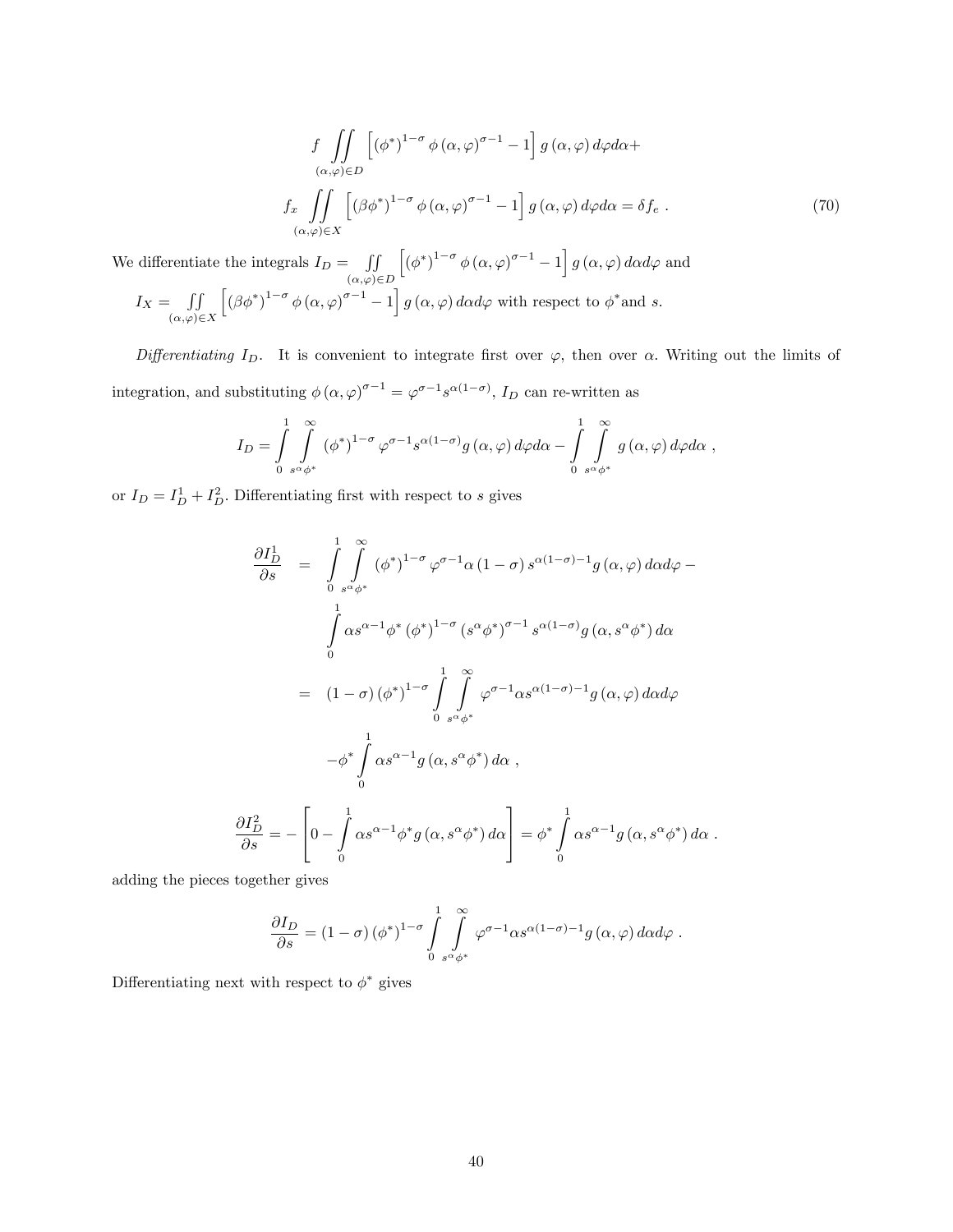$$
\frac{\partial I_D^1}{\partial \phi^*} = \int_0^1 \int_{s^{\alpha} \phi^*}^{\infty} (1 - \sigma) (\phi^*)^{-\sigma} \varphi^{\sigma - 1} s^{\alpha (1 - \sigma)} g(\alpha, \varphi) d\varphi d\alpha \n- \int_0^1 s^{\alpha} (\phi^*)^{1 - \sigma} (s^{\alpha} \phi^*)^{\sigma - 1} s^{\alpha (1 - \sigma)} g(\alpha, s^{\alpha} \phi^*) d\alpha \n= (1 - \sigma) (\phi^*)^{-\sigma} \int_0^1 \int_{s^{\alpha} \phi^*}^{\infty} \varphi^{\sigma - 1} s^{\alpha (1 - \sigma)} g(\alpha, \varphi) d\varphi d\alpha - \int_0^1 s^{\alpha} g(\alpha, s^{\alpha} \phi^*) d\alpha \n\frac{\partial I_D^2}{\partial \phi^*} = - \left[ 0 - \int_0^1 s^{\alpha} g(\alpha, s^{\alpha} \phi^*) d\alpha \right] = \int_0^1 s^{\alpha} g(\alpha, s^{\alpha} \phi^*) d\alpha.
$$

adding the pieces together gives

$$
\frac{\partial I_D}{\partial \phi^*} = (1 - \sigma) (\phi^*)^{-\sigma} \int\limits_{0}^{1} \int\limits_{s^{\alpha} \phi^*}^{\infty} \varphi^{\sigma - 1} s^{\alpha(1 - \sigma)} g(\alpha, \varphi) d\varphi d\alpha.
$$

Differentiating  $I_X$ .  $I_X(\phi^*, s)$  differs from  $I_D(\phi^*, s)$  only in the lower limit of integration over  $\varphi$ . We define

$$
I_X = \int\limits_{0}^{1} \int\limits_{s^{\alpha} \beta \phi^*}^{\infty} (\beta \phi^*)^{1-\sigma} \varphi^{\sigma-1} s^{\alpha(1-\sigma)} g(\alpha, \varphi) d\varphi d\alpha - \int\limits_{0}^{1} \int\limits_{s^{\alpha} \beta \phi^*}^{\infty} g(\alpha, \varphi) d\varphi d\alpha.
$$

Calculations very similar to those just above establish

$$
\frac{\partial I_X}{\partial s} = (1 - \sigma) (\beta \phi^*)^{1 - \sigma} \int_{0}^{1} \int_{s^{\alpha} \beta \phi^*}^{\infty} \varphi^{\sigma - 1} \alpha s^{\alpha (1 - \sigma) - 1} g(\alpha, \varphi) d\alpha d\varphi,
$$
  

$$
\frac{\partial I_X}{\partial \phi^*} = (1 - \sigma) (\phi^*)^{-\sigma} \beta^{1 - \sigma} \int_{0}^{1} \int_{s^{\alpha} \beta \phi^*}^{\infty} \varphi^{\sigma - 1} s^{\alpha (1 - \sigma)} g(\alpha, \varphi) d\varphi d\alpha.
$$

Summarizing the derivatives of the FE schedule. Putting the pieces of the total derivative together,

$$
\frac{\partial \Theta_2}{\partial \phi^*} = f \frac{\partial I_D}{\partial \phi^*} + f_x \frac{\partial I_X}{\partial \phi^*} \n= (1 - \sigma) (\phi^*)^{-\sigma} \left[ \begin{array}{c} f \int_{0}^{1} \int_{s^{\alpha} \phi^*}^{\infty} \varphi^{\sigma-1} s^{\alpha(1-\sigma)} g(\alpha, \varphi) d\varphi d\alpha \\ 0 & \frac{1}{s^{\alpha} \phi^*} \\ + f_x \beta^{1-\sigma} \int_{0}^{1} \int_{s^{\alpha} \beta \phi^*}^{\infty} \varphi^{\sigma-1} s^{\alpha(1-\sigma)} g(\alpha, \varphi) d\varphi d\alpha \end{array} \right] < 0,
$$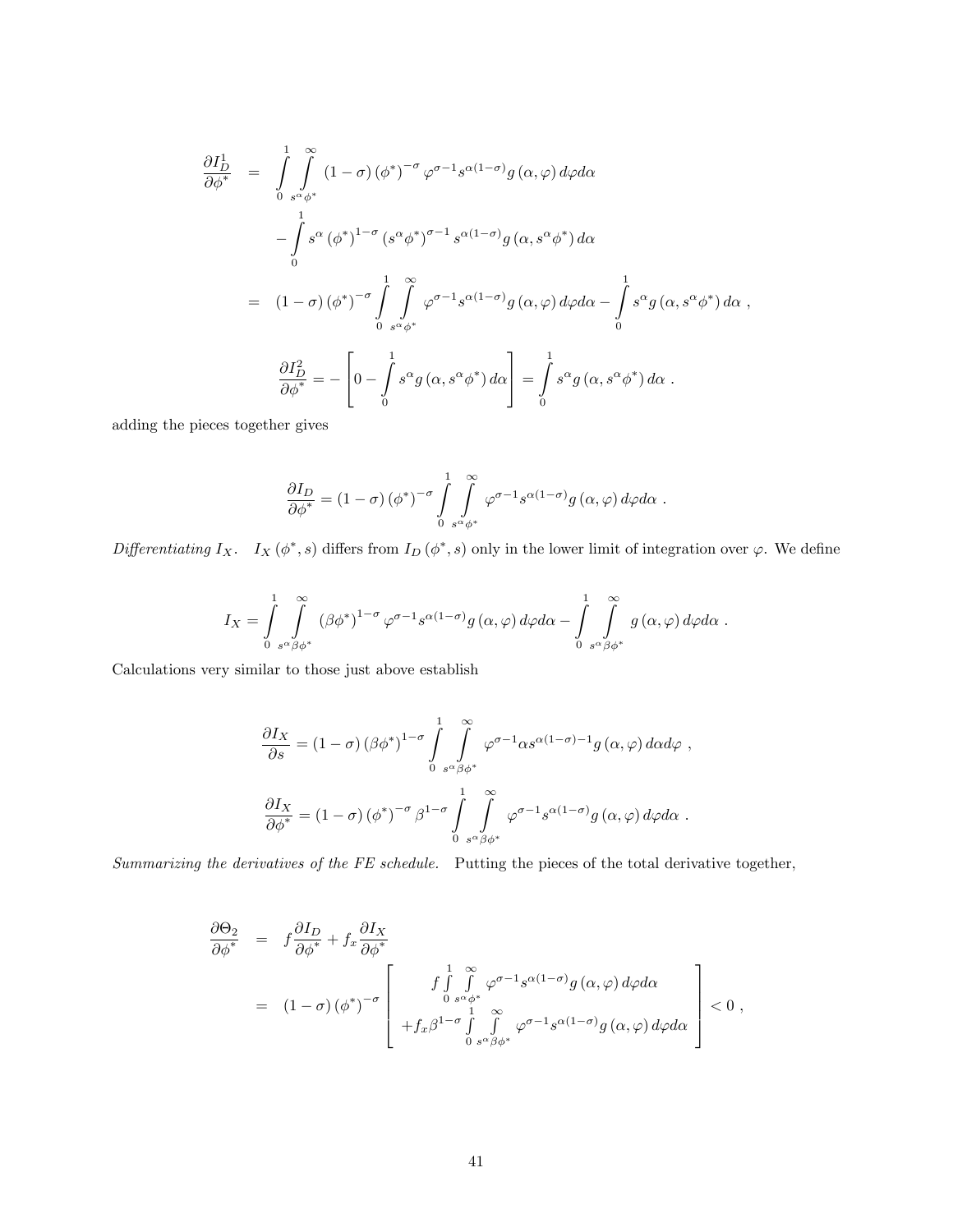$$
\frac{\partial \Theta_2}{\partial s} = \frac{f \partial I_D}{\partial s} + f_x \frac{\partial I_X}{\partial s}
$$
\n
$$
= (1 - \sigma) (\phi^*)^{1 - \sigma} \left[ \frac{f \int_{0}^{1} \int_{s^{\alpha} \phi^*}^{\infty} \varphi^{\sigma - 1} \alpha s^{\alpha (1 - \sigma) - 1} g(\alpha, \varphi) d\alpha d\varphi + f_x \beta^{1 - \sigma} \int_{0}^{1} \int_{s^{\alpha} \beta \phi^*}^{\infty} \varphi^{\sigma - 1} \alpha s^{\alpha (1 - \sigma) - 1} g(\alpha, \varphi) d\alpha d\varphi \right] < 0.
$$

The terms in brackets are strictly positive, while  $(1 - \sigma) < 0$ , so both derivatives are strictly negative. We have thus confirmed the slope of the FE schedule given by (68).

#### 5.1.2. The slope of the LME schedule

A direct calculus approach to establishing the slope of the LME schedule (63) is infeasible, so we proceed heuristically. We begin by re-writing the left hand side of  $(63)$  as an unskilled labor weighted average of each active firms skill intensity. The definitions of  $H_{dv}$  and  $\tilde{L}_{dv}$  that appear in (63) are

$$
\tilde{H}_{dv}(\alpha,\varphi,s) = \alpha s^{(1-\sigma)\alpha - 1} \varphi^{\sigma - 1} ,\qquad(71)
$$

$$
\tilde{L}_{dv}(\alpha,\varphi,s) = (1-\alpha) s^{(1-\sigma)\alpha} \varphi^{\sigma-1} . \qquad (72)
$$

Dividing (71) by (72) gives

$$
\widetilde{hl}(\alpha, s) = \frac{\alpha}{1 - \alpha} s^{-1} . \tag{73}
$$

Define the numerator and denominator on the left hand side of (63) as  $H_v(s, \phi^*)$  and  $L_v(s, \phi^*)$  respectively, so that we have

$$
H_v = M \rho^{\sigma} R P^{\sigma - 1} \times \widetilde{H}_v (s, \phi^*) ,
$$
  

$$
L_v = M \rho^{\sigma} R P^{\sigma - 1} \times \widetilde{L}_v (s, \phi^*) .
$$

and the following holds in equilibrium,

$$
\frac{H_v(s, \phi^*)}{L_v(s, \phi^*)} = \frac{H_v(s, \phi^*)}{\widetilde{L}_v(s, \phi^*)} = \frac{H}{L}.
$$

Using the tautology  $\widetilde{hl}\times \widetilde{L}_{dv} = \widetilde{H}_{dv}$ , the definition of  $\widetilde{L}_v(s, \phi^*)$ , defining  $\theta(\alpha, \varphi, s, \phi^*) = \widetilde{L}_{dv}(\alpha, \varphi, s) / \widetilde{L}_v(s, \phi^*)$ and substituting, we re-write (63) as

$$
\frac{H}{L} = \iint\limits_{(\alpha,\varphi)\in D} \tilde{hl}(\alpha,s) \theta(\alpha,\varphi,s,\phi^*) g(\alpha,\varphi) d\alpha d\varphi +
$$
\n
$$
\tau^{1-\sigma} \iint\limits_{(\alpha,\varphi)\in X} \tilde{hl}(\alpha,s) \theta(\alpha,\varphi,s,\phi^*) g(\alpha,\varphi) d\alpha d\varphi .
$$
\n(74)

The interpretation of  $\theta(\alpha, \varphi, s, \phi^*)$  is the share of unskilled labor employed by firms characterized by  $(\alpha, \varphi)$  at the aggregate values  $(s, \phi^*)$ . By the definition of  $L_v(s, \phi^*)$ ,

$$
\iint_{(\alpha,\varphi)\in D} \theta(\alpha,\varphi,s,\phi^*) g(\alpha,\varphi) d\varphi d\alpha + \tau^{1-\sigma} \iint_{(\alpha,\varphi)\in X} \theta(\alpha,\varphi,s,\phi^*) g(\alpha,\varphi) d\varphi d\alpha = 1.
$$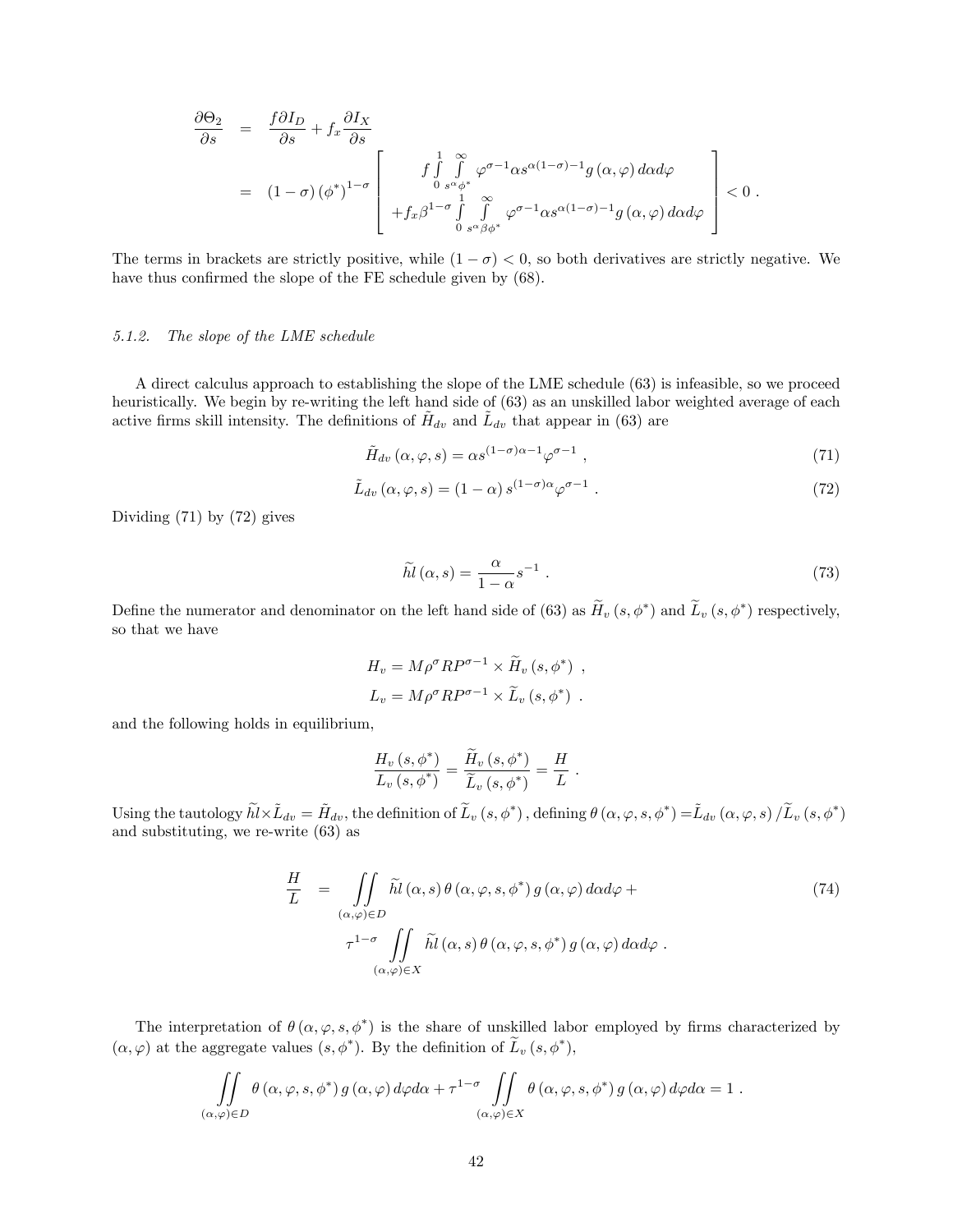For firms that export, their total unskilled labor share is  $\theta(\alpha, \varphi, s, \phi^*) \times (1 + \tau^{1-\sigma})$ . Equation (74) is useful because it shows that the aggregate skill ratio is a weighted average of the firm-level skill ratios.

Now consider an incremental increase in the cutoff  $\phi^*$ . By definition, this will lead to exit of the highest cost firms, with their weight in relative skill demand going to zero. By the assumption that technology is skill-biased, these firms are less skill-intensive than the firms that do not exit, causing an incipient relative excess demand for skilled labor. Thus to maintain relative labor market equilibrium, the skill premium s must rise when  $\phi^*$  rises. Thus we conclude that the LME schedule is upward sloping in  $(s, \phi^*)$  space. This concludes the demonstration that equilibrium is unique.

#### 5.2. Proof of Proposition 1

Our proof of Proposition 1 proceeds by analyzing shifts in the LME and FE curves in the movement from autarky to costly trade. Since both curves shift up, the equilibrium skill premium must rise (see Figure A1).

#### 5.2.1. Opening to trade causes shift up in FE curve

Consider the free entry condition (64). Under autarky,  $X = \emptyset$  so (64) reduces to

$$
\Theta_2\left(s,\phi^*\right) = f \int\limits_{0}^{1} \int\limits_{s^{\alpha}\phi^*}^{\infty} \left[ \left( \frac{\phi\left(\alpha,\varphi\right)}{\phi^*} \right)^{\sigma-1} - 1 \right] g\left(\alpha,\varphi\right) d\alpha d\varphi = \delta f_e,
$$

where we have written out the limits of integration corresponding to the set of active firms  $D$ . Since the right hand side of  $(64)$  does not change in the move from autarky to costly trade, while we add a strictly positive integral  $f_x$   $\iiint$  $(\alpha,\varphi){\in}X$  $\int$  ( $\phi$ ( $\alpha$ , $\varphi$ )  $\phi_x^*$  $\int_0^{\sigma-1} -1$ Ĭ.  $g(\alpha,\varphi) d\alpha d\varphi$ , the first integral in (64) must get smaller. Holding  $\phi^*$ fixed, inspection of the limits of integration confirms that this requires an increase in  $s$ , which corresponds to shift up of the FE curve (see Figure A1).

#### 5.2.2. Opening to trade causes shift up in LME curve

In autarky, (74) reduces to

$$
\int_{0}^{1} \int_{s^{\alpha} \phi^*}^{\infty} \tilde{hl}(\alpha, s) \theta(\alpha, \varphi, s, \phi^*) g(\alpha, \varphi) d\varphi d\alpha = \frac{H}{L}.
$$
\n(75)

At the autarky equilibrium values of s and  $\phi^*$ , consider an opening to costly trade. Two effects are immediate. First, because of fixed and variable export costs, only the most competitive firms will export, increasing their labor demand weights by the factor  $(1+\tau^{1-\sigma})$  relative to the weights of non-exporters. Second, because of skill bias, newly exporting Örms are more skill intensive on average than non-exporters. As a consequence of these two effects, relative skill demand increases when costly trade opens up. At the autarky equilibrium cutoff  $\phi^*$ , s must increase to satisfy (74), which corresponds to an upward shift in the LME curve.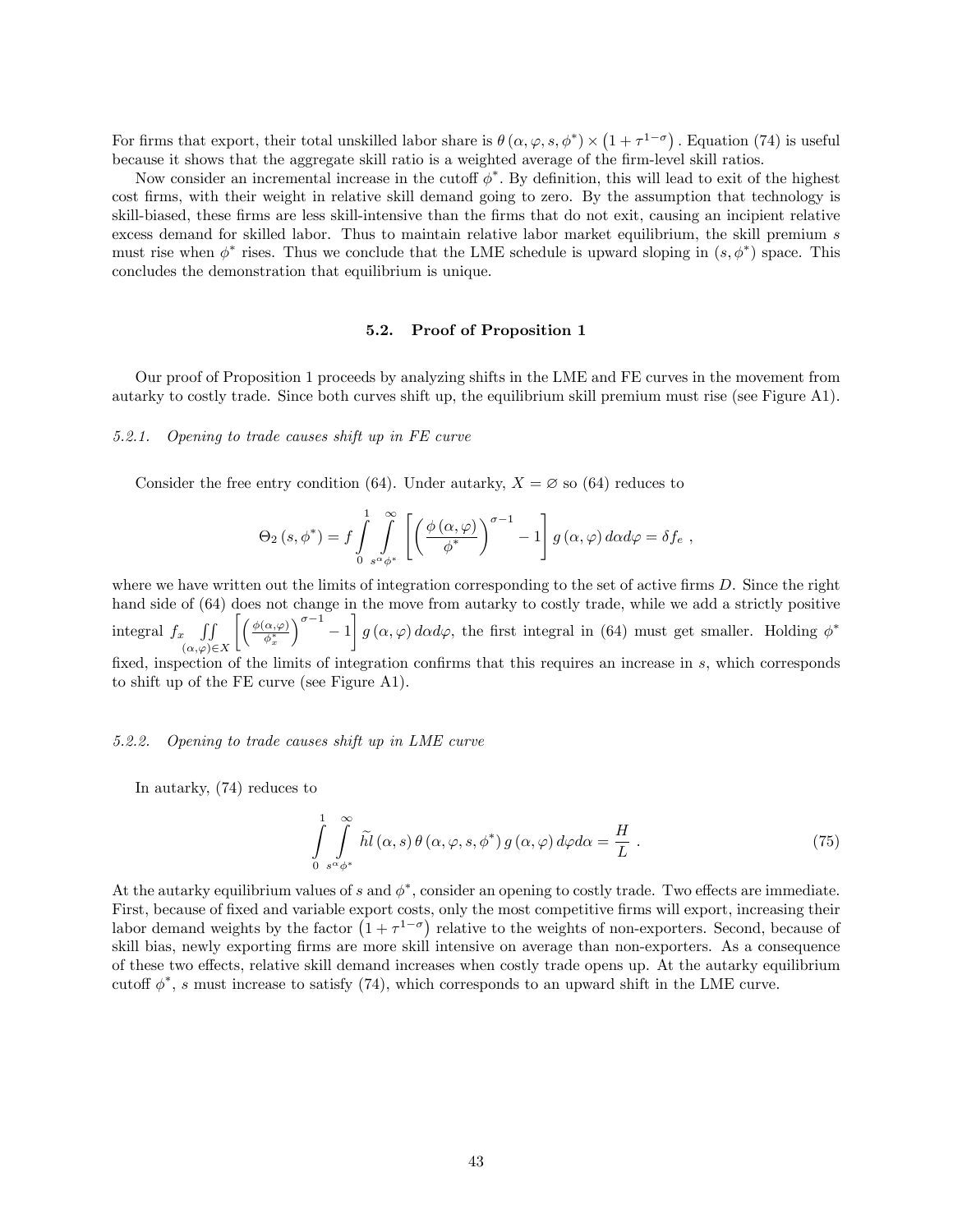#### 5.3. Proof of Proposition 2

When there is no skill bias, we can write the joint density as  $g(\alpha,\varphi) = g_{\alpha}(\alpha) g_{\varphi}(\varphi)$ . The marginal distributions are assumed to be uniform on [0, 1] and Pareto on  $[1,\infty)$  respectively

$$
g_{\alpha}\left(\alpha\right) = 1, \qquad g_{\varphi}\left(\varphi\right) = k \; \varphi^{-(k+1)}
$$

Using these functional forms, the integrals in the numerator and denominator of (63) can be computed. Assuming  $k > \sigma - 1$ , and defining the parameter collection

$$
\Delta = \frac{\left(\phi^*\right)^{\sigma-1-k}\left(s^k-1-k\log s\right)}{k\left(k-\sigma+1\right)\left[\log s\right]^2} \,,
$$

the integrals are

$$
\iint_{(\alpha,\varphi)\in D} \tilde{H}_{dv} g(\alpha,\varphi) d\varphi d\alpha = \int_{0}^{1} \int_{s^{\alpha}\phi^*}^{\infty} \alpha s^{\alpha(1-\sigma)-1} \varphi^{\sigma-1} k \varphi^{-(k+1)} d\varphi d\alpha = s^{-1-k} \Delta ,
$$
  

$$
\tau^{1-\sigma} \iint_{(\alpha,\varphi)\in X} \tilde{H}_{dv} g(\alpha,\varphi) d\varphi d\alpha = \tau^{1-\sigma} \beta^{\sigma-1-k} s^{-1-k} \Delta ,
$$
  

$$
\iint_{(\alpha,\varphi)\in D} \tilde{L}_{dv} g(\alpha,\varphi) d\varphi d\alpha = \int_{0}^{1} \int_{s^{\alpha}\phi^*}^{\infty} (1-\alpha) s^{\alpha(1-\sigma)} \varphi^{\sigma-1} k \varphi^{-(k+1)} d\varphi d\alpha = \Delta ,
$$
  

$$
\tau^{1-\sigma} \iint_{(\alpha,\varphi)\in X} \tilde{L}_{dv} g(\alpha,\varphi) d\varphi d\alpha = \tau^{1-\sigma} \beta^{\sigma-1-k} \Delta .
$$

Substituting and simplifying, (63) evaluates to

$$
\Theta_1(s) = \frac{s^k - 1 - k \log s}{s + s^{k+1} (k \log s - 1)} = \frac{H}{L} \,. \tag{76}
$$

:

Equation  $(76)$  is a single equation in the single unknown s. Differentiation establishes

$$
\frac{d\Theta_1}{ds} = \frac{(1-k)\left(1-s^k\right)^2 + k\log s \left(1-s^{2k} + k\left(k+1\right)s^k \log s\right)}{\left[s+s^{k+1}\left(k\log s - 1\right)\right]^2} < 0,
$$

where the inequality holds for any  $s > 1$ . Thus, the solution s of (76) is unique, and monotonically decreasing in  $H/L$ . By inspection, the solution does not depend on any trade cost parameters, which proves that the skill premium is unaffected by opening to trade or trade liberalization in this case. This completes the proof of Proposition 2. A final note is that since  $\lim_{s\to 1} \Theta_1(s) = 1$ , (76) implies  $s > 1$  if and only if  $H/L < 1$ . If  $H/L \geq 1$ ,  $s = 1$  by our assumption that skilled workers can perform unskilled jobs but not vice versa.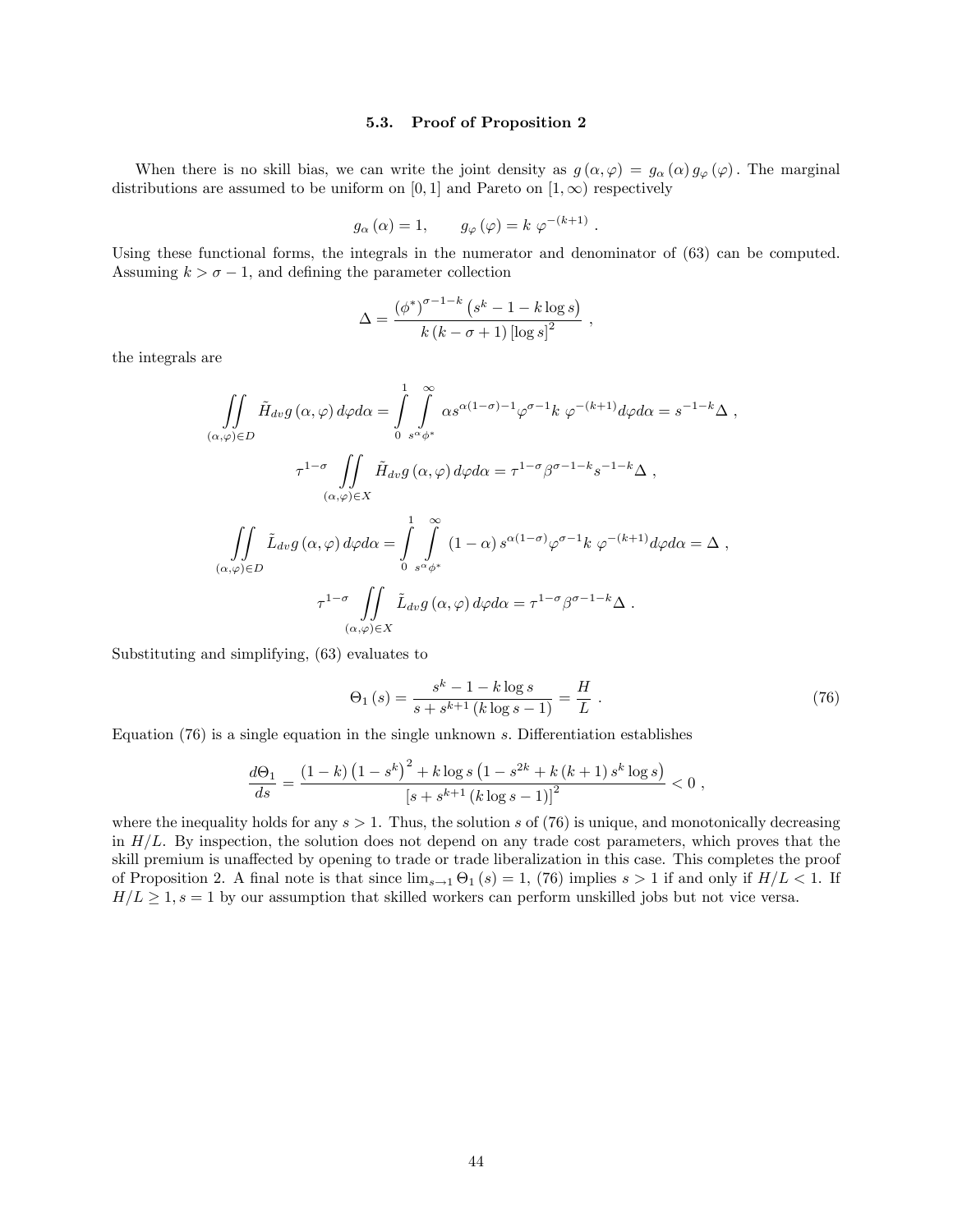Figure A1 – Determination of Symmetric Country Equilibrium



Notes to Figure A1: Solid lines denote autarky equilibrium, dotted lines are costly trade equilibrium.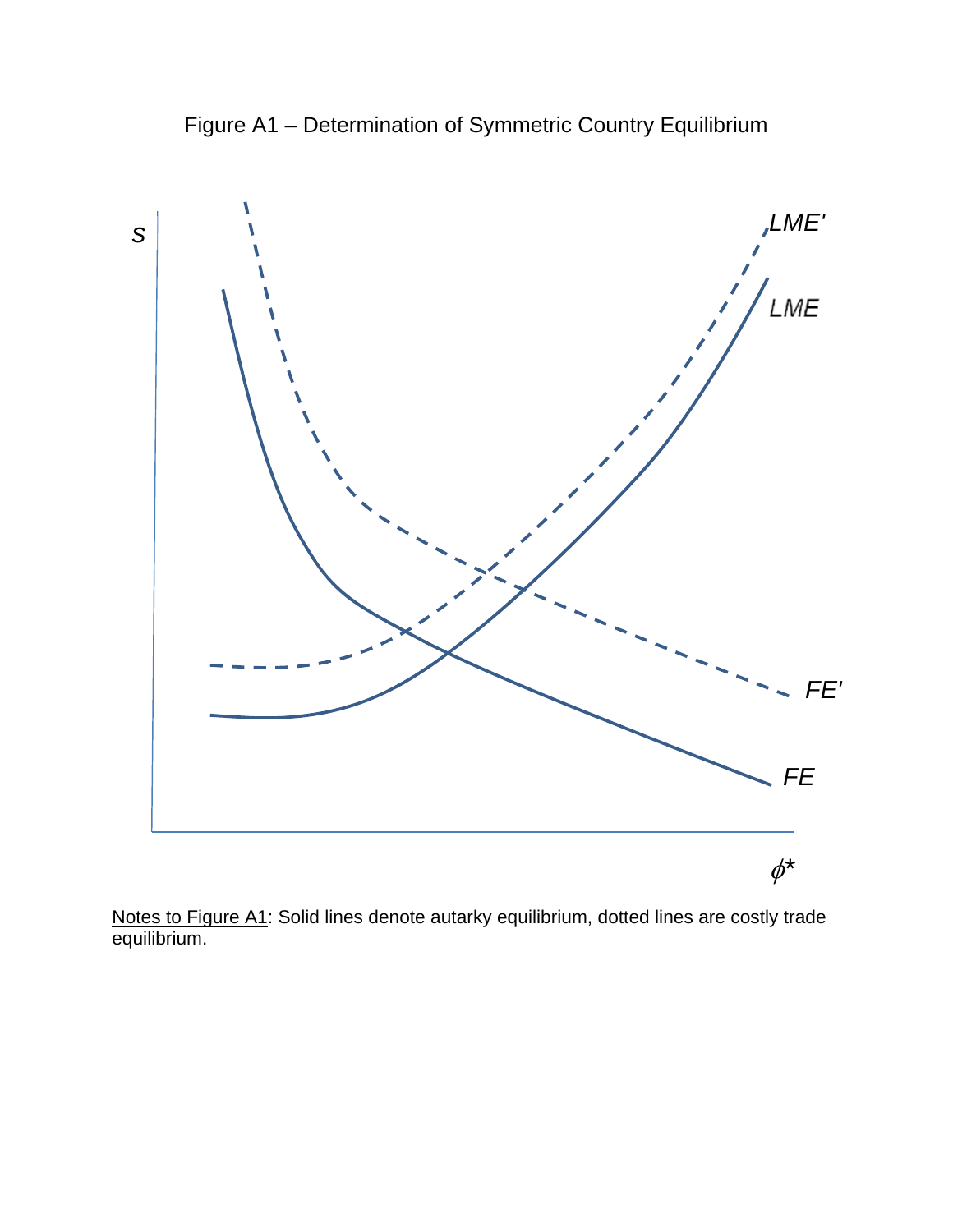#### 6. APPENDIX 2

#### 6.1. Applying the Plackett copula

We explain here how we simulate the primitive joint distribution  $G(\alpha, \varphi)$ . We take as given the parameters of the marginal distributions  $\alpha \sim Beta(a, b)$  and  $\varphi \sim Pareto(m, k)$  (m is the cutoff and k is the shape parameter) and the Plackett association parameter  $\theta$ . First we generate draws from a joint uniform [0, 1] distribution following Nelsen (2006) (exercise 3.38 on page 99):

1. Draw two independent vectors of length I from a uniform  $[0, 1]$  distribution, U and X.

2. Set

$$
a_i = X_i (1 - X_i)
$$
  
\n
$$
b_i = \theta + a_i (\theta - 1)^2
$$
  
\n
$$
c_i = 2a_i (U_i \theta^2 + 1 - U_i) + \theta (1 - 2a_i)
$$
  
\n
$$
d_i = \sqrt{\theta} \cdot \sqrt{\theta + 4a_i U_i (1 - U_i) (1 - \theta)^2}
$$

3. Set  $V_i = [c_i - (1 - 2X_i) d_i]/2b_i$  for  $i = 1, 2, ...I$ .

The vector V is distributed uniform [0,1]. The pair  $(U, V)$  has the joint distribution function  $C_{\theta}(u, v)$ , where  $C_{\theta}(u, v)$  is the Plackett copula. The correlation between U and V is governed by  $\theta$ ; it is positive for  $\theta > 1$ . One can think of U and V as marginal distribution functions. Using  $(U, V)$  we obtain  $\alpha$  and  $\varphi$  by the inverses of the marginal distribution functions:  $\alpha = G_{\alpha}^{-1}(U)$  and  $\varphi = G_{\varphi}^{-1}(V)$ . The pair  $(\alpha, \varphi)$  follows the primitive joint distribution  $G(\alpha, \varphi) = C_{\theta} (G_{\alpha} (\alpha), G_{\varphi} (\varphi))$ .

#### 6.2. Solution for the symmetric open economy equilibrium

We take all the parameters, as well as the primitive distribution  $G(\alpha, \varphi)$ , as given. We solve for three endogenous variables:  $\phi^*$ , w and s. All other endogenous variables and aggregates are functions of those variables. We solve for both nominal wages using gold as the numeraire. This makes the search for the equilibrium more efficient and robust. In addition, using gold as numeraire makes interpretation of changes of nominal values straightforward.

Draw I firms (technologies) from  $G(\alpha,\varphi)$ , denoted  $\{(\alpha,\varphi)_i\}_{i=1}^I$ . This set is fixed throughout the search for the equilibrium.

- 1. Guess initial values  $(\phi_0^*, w_0, s_0)$  and set  $\phi_x^* = \phi_0^* \tau (f_x/f)^{\frac{1}{\sigma-1}}$ .
- 2. Set  $\phi_i = \varphi_i/(\overline{s_0}^{\alpha_i} w_0^{1-\alpha_i})$  for all i. Collect surviving firms such that  $\phi_i > \phi_0^*$ ; this leaves us with J active firms:  $\{\phi_j\}_{j=1}^J$  and the commensurate  $\{(\alpha, \varphi)_j\}_{j=1}^J$ . Collect exporters such that  $\phi_i > \phi_x^*$ ; this leaves us with T exporters:  $\{\phi_t\}_{t=1}^T$  and the commensurate  $\{(\alpha, \varphi)_t\}_{t=1}^T$ . Finally, set  $\chi_d = J/I$  (probability of entry) and  $\chi = T/J$  (export probability conditional on entry).
- 3. Compute three deviations from equilibrium relationships

$$
\Delta_{fe} = f \frac{1}{J} \sum_{j=1}^{J} \left[ \left( \phi_j / \phi_0^* \right)^{\sigma-1} - 1 \right] + f_x \chi \frac{1}{T} \sum_{t=1}^{T} \left[ \left( \phi_t / \phi_x^* \right)^{\sigma-1} - 1 \right] - \delta f_e / \chi_d
$$
\n
$$
\Delta_{rle} = \frac{\frac{1}{J} \sum_{j=1}^{J} \alpha_j \phi_j^{\sigma-1} + \chi \tau^{1-\sigma} \frac{1}{T} \sum_{t=1}^{T} \alpha_t \phi_t^{\sigma-1}}{\frac{1}{J} \sum_{j=1}^{J} \left( 1 - \alpha_j \right) \phi_j^{\sigma-1} + \chi \tau^{1-\sigma} \frac{1}{T} \sum_{t=1}^{T} \left( 1 - \alpha_t \right) \phi_t^{\sigma-1}} \cdot \frac{w_0}{s_0} - \frac{H}{L}
$$
\n
$$
\Delta_{gold} = Hs + Lw - G/2,
$$

where  $G$  is the amount of gold in the world.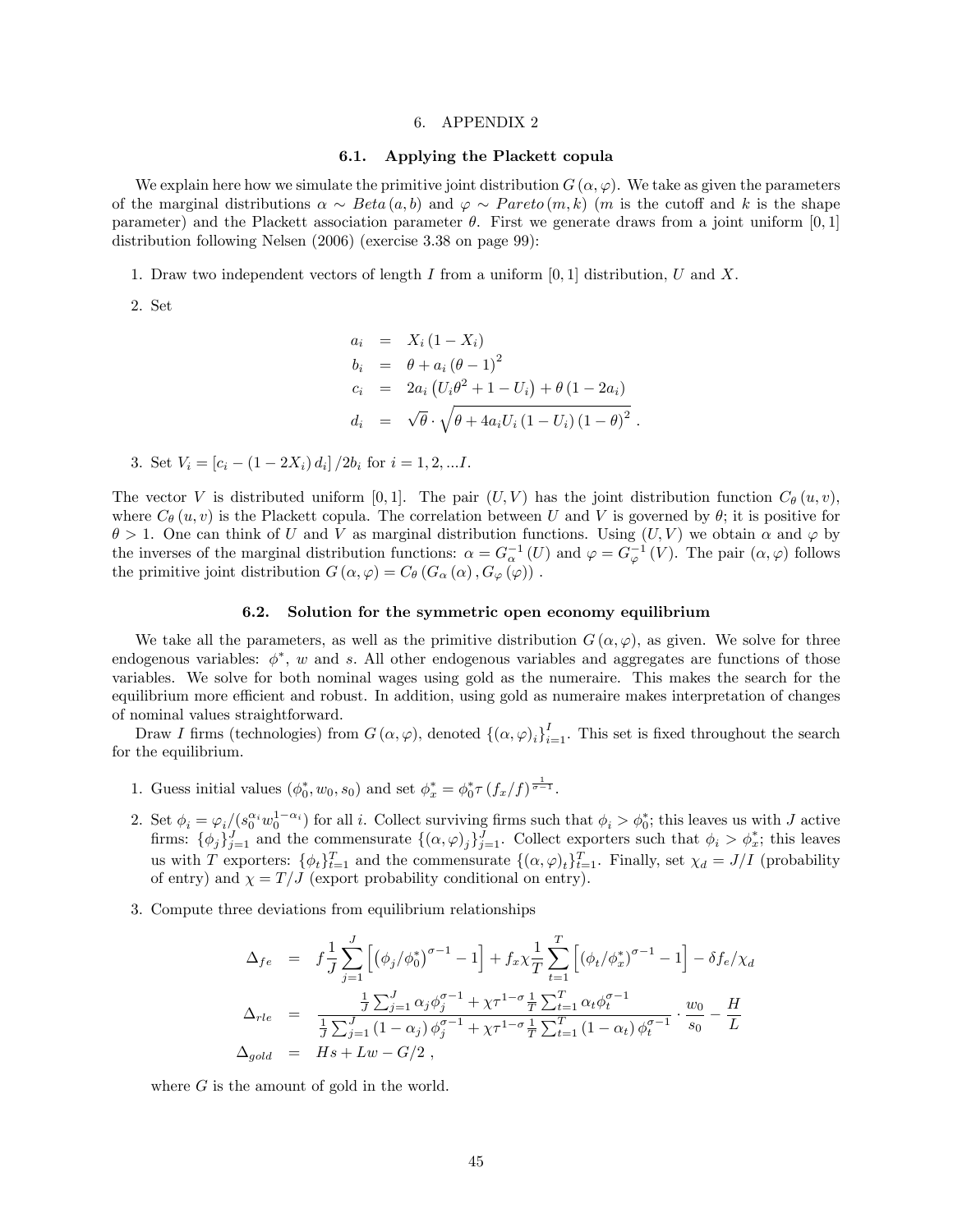Equilibrium is found when all  $\Delta$  are all equal to zero. We search for  $(\phi_0^*, w_0, s_0)$  such that these conditions are met. We use the numerical solver fsolve in Matlab to do this.

The numerical equilibrium relationships are written differently from those in the main text to reflect the computation methodology; however, they are the same as in the main text. All averages are approximations of means, and take into account the truncations and correct distribution functions. For example,

$$
\frac{1}{J}\sum_{j=1}^J \left[ \left(\phi_j / \phi_0^*\right)^{\sigma-1} - 1 \right]
$$

approximates

$$
\underset{(\alpha,\varphi)\in D}{\int}\left[\left(\frac{\phi\left(\alpha,\varphi\right)}{\phi^{*}}\right)^{\sigma-1}-1\right]\frac{g\left(\alpha,\varphi\right)}{\chi_{d}}d\alpha d\varphi\ ,
$$

not

$$
\iint\limits_{(\alpha,\varphi)\in D}\left[\left(\frac{\phi\left(\alpha,\varphi\right)}{\phi^*}\right)^{\sigma-1}-1\right]g\left(\alpha,\varphi\right)d\alpha d\varphi,
$$

because  $\{\phi_j\}_{j=1}^J$  and the commensurate  $\{(\alpha,\varphi)_j\}_{j=1}^J$  are both in D by construction and are both distributed according to  $g(\alpha, \varphi)/\chi_d$ . So while the free entry condition and relative labor equilibrium equation in the main text do not involve  $\chi_d$  or  $\chi$ , here we must correct the means by the relevant probabilities to match these relationships in the text.

#### 6.3. Solution for the autarky equilibrium

The solution of the model for an economy in autarky is very similar to the solution for the symmetric open economy case with one difference: we do not have a set of exporters. We solve for three endogenous variables:  $\phi^*$ , w and s. All other endogenous variables and aggregates are functions of those variables. The three deviations from autarky equilibrium relationships are

$$
\Delta_{fe} = f \frac{1}{J} \sum_{j=1}^{J} \left[ \left( \phi_j / \phi_0^* \right)^{\sigma - 1} - 1 \right] - \delta f_e / \chi_d
$$
\n
$$
\Delta_{rle} = \frac{\frac{1}{J} \sum_{j=1}^{J} \alpha_j \phi_j^{\sigma - 1}}{\frac{1}{J} \sum_{j=1}^{J} (1 - \alpha_j) \phi_j^{\sigma - 1}} \cdot \frac{w_0}{s_0} - \frac{H}{L}
$$
\n
$$
\Delta_{gold} = Hs + Lw - G.
$$

Equilibrium is found when all  $\Delta$  are all equal to zero. We search for  $(\phi_0^*, w_0, s_0)$  such that these conditions are met. We use the numerical solver fsolve in Matlab to do this.

#### 6.4. Solution for the equilibrium with differences in factor endowments

#### 6.4.1. Mathematical details

Solving for the equilibrium with differences in factor endowments involves all endogenous variables, including aggregates, simultaneously. However, it is possible to compartmentalize the equilibrium as follows. Define the following vector of seven equilibrium variables

$$
\mu' = \left( s^A, w^B, s^B, \phi^{*B}, \phi^{*B}, P^A, P^B \right) ,
$$

where we set  $w^A$  as numeraire. The remainder of the equilibrium values are given by

$$
\eta' = \left( R^A, R^B, \phi_x^{*A}, \phi_x^{*B}, \chi_d^A, \chi_d^B, \chi^A, \chi^B, \tilde{\phi}^A, \tilde{\phi}^B, \tilde{\phi}_x^A, \tilde{\phi}_x^B, M^A, M^B \right) .
$$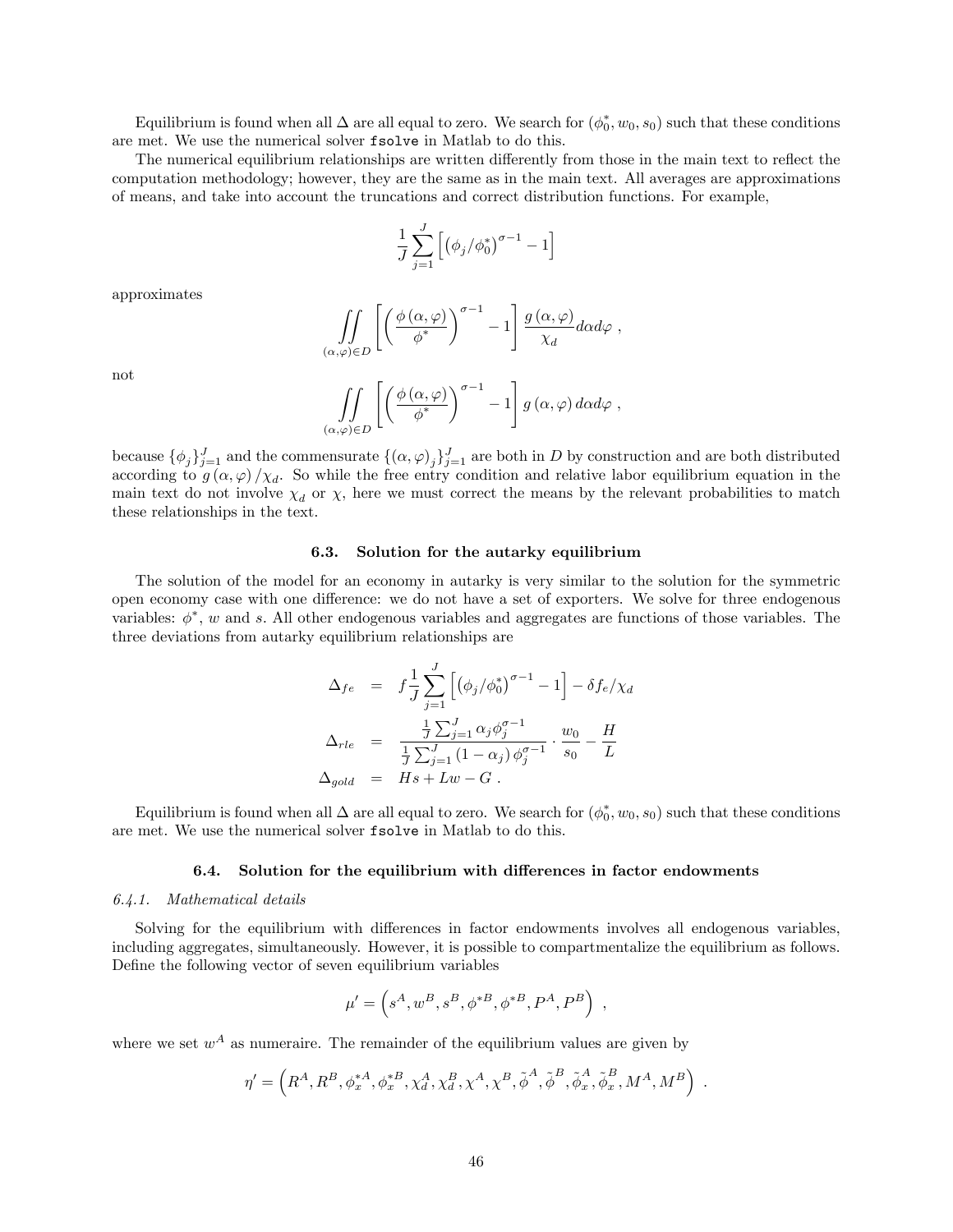The entire equilibrium is determined by a system of 21 equations, partitioned as follows

$$
F(\mu, \eta) = \left[ \begin{array}{c} f(\mu, \eta) \\ g(\mu, \eta) \end{array} \right] = 0.
$$

f involves three factor market clearing conditions (equations (55) and (56) for each country, with one equation discarded as redundant), two free entry conditions (equation (27) for each country), and price indices (57) and  $(58)$ . g involves aggregate revenue equations  $(42)$ , the relationships between entry and exporting cutoffs  $(53)$  and  $(54)$ , probability equations  $(21)$  and  $(22)$ , average competitiveness  $(23)$  and  $(24)$ , and firm mass equations (44).

Consider  $g(\mu, \eta) = 0$ . By the implicit function theorem, there exists a function  $\eta = \eta(\mu)$  such that  $g[\mu, \eta(\mu)] = 0$ . The function  $\eta(\mu)$  exists because (a) g is continuously differentiable; and (b) given the particular partition we chose, the Jacobian matrix  $[\partial g/\partial \eta']$  is nonsingular for all admissible values of  $\eta$ . We use  $\eta(\mu)$  in

$$
F\left[\mu,\eta\left(\mu\right)\right]=0
$$

to find values of  $\mu$  that satisfy all equilibrium conditions.

#### 6.4.2. Numerical solution

We take all the parameters, as well as the primitive distribution  $G(\alpha, \varphi)$ , as given. We solve for 8 endogenous variables:  $s_0^A$ ,  $w_0^A$ ,  $s_0^B$ ,  $w_0^B$ ,  $\phi_0^{*A}$ ,  $\phi_0^{*B}$ ,  $P_0^A$  and  $P_0^B$ . All other endogenous variables and aggregates are functions of those variables. We solve for all nominal variables using gold as the numeraire. This makes the search for the equilibrium more efficient and robust. In addition, using gold as numeraire makes interpretation of changes of nominal values straightforward.

Draw I firms (technologies) from  $G(\alpha,\varphi)$ , denoted  $\{(\alpha,\varphi)_i\}_{i=1}^I$ . This set will not change throughout the search for the equilibrium.

1. Guess initial values

$$
\mu_0' = \left( s_0^A, w_0^A, s_0^B, w_0^B, \phi_0^{*A}, \phi_0^{*B}, P_0^A, P_0^B \right)
$$

and set

$$
\begin{array}{ccl} R^c & = & H^c s_0^c + L^c w_0^c \\[2mm] \phi_x^{*c} & = & \phi_0^{*c} \tau \left( \frac{P_0^c}{P_0^{c'}} \right) \left( \frac{R^c}{R^{c'}} \frac{f_x}{f} \right)^{\frac{1}{\sigma - 1}} \end{array}
$$

:

for each country  $c \in \{A, B\}$  and  $c' = \{A, B\} \backslash c$ .

2. Set  $\phi_i^c = \varphi_i/((s_0^c)^{\alpha_i}(w_0^c)^{1-\alpha_i})$  for all i. Collect surviving firms such that  $\phi_i^c > \phi_0^{*c}$ ; this leaves us with  $J^c$  active firms:  $\{\phi_j^c\}_{j=1}^{J^c}$  and the commensurate  $\{(\alpha,\varphi)_j\}_{j=1}^{J^c}$ Collect exporters such that  $\phi_i^c > \phi_x^{*c}$ ; this leaves us with  $T^c$  exporters:  $\{\phi_t^c\}_{t=1}^{T^c}$  and the commensurate  $\{(\alpha, \varphi)_t\}_{t=1}^{T^c}$ . Note that  $\phi_i^c$  are indexed by country because the wages are different.